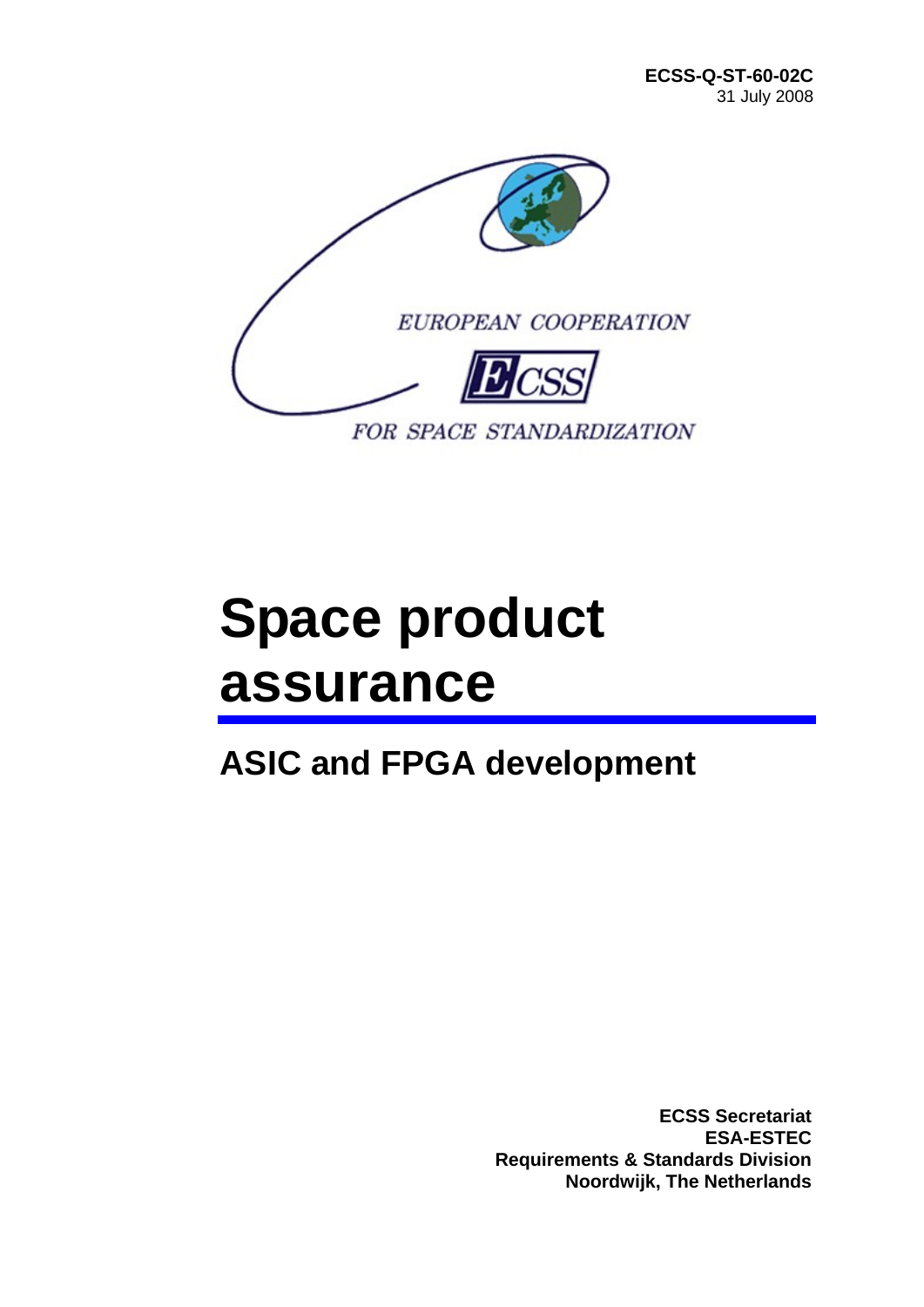

#### **Foreword**

This Standard is one of the series of ECSS Standards intended to be applied together for the management, engineering and product assurance in space projects and applications. ECSS is a cooperative effort of the European Space Agency, national space agencies and European industry associations for the purpose of developing and maintaining common standards. Requirements in this Standard are defined in terms of what shall be accomplished, rather than in terms of how to organize and perform the necessary work. This allows existing organizational structures and methods to be applied where they are effective, and for the structures and methods to evolve as necessary without rewriting the standards.

This Standard has been prepared by the ECSS‐Q‐ST‐60‐02 Working Group, reviewed by the ECSS Executive Secretariat and approved by the ECSS Technical Authority.

#### **Disclaimer**

ECSS does not provide any warranty whatsoever, whether expressed, implied, or statutory, including, but not limited to, any warranty of merchantability or fitness for a particular purpose or any warranty that the contents of the item are error‐free. In no respect shall ECSS incur any liability for any damages, including, but not limited to, direct, indirect, special, or consequential damages arising out of, resulting from, or in any way connected to the use of this Standard, whether or not based upon warranty, business agreement, tort, or otherwise; whether or not injury was sustained by persons or property or otherwise; and whether or not loss was sustained from, or arose out of, the results of, the item, or any services that may be provided by ECSS.

Published by: ESA Requirements and Standards Division ESTEC, P.O. Box 299, 2200 AG Noordwijk The Netherlands Copyright: 2008 © by the European Space Agency for the members of ECSS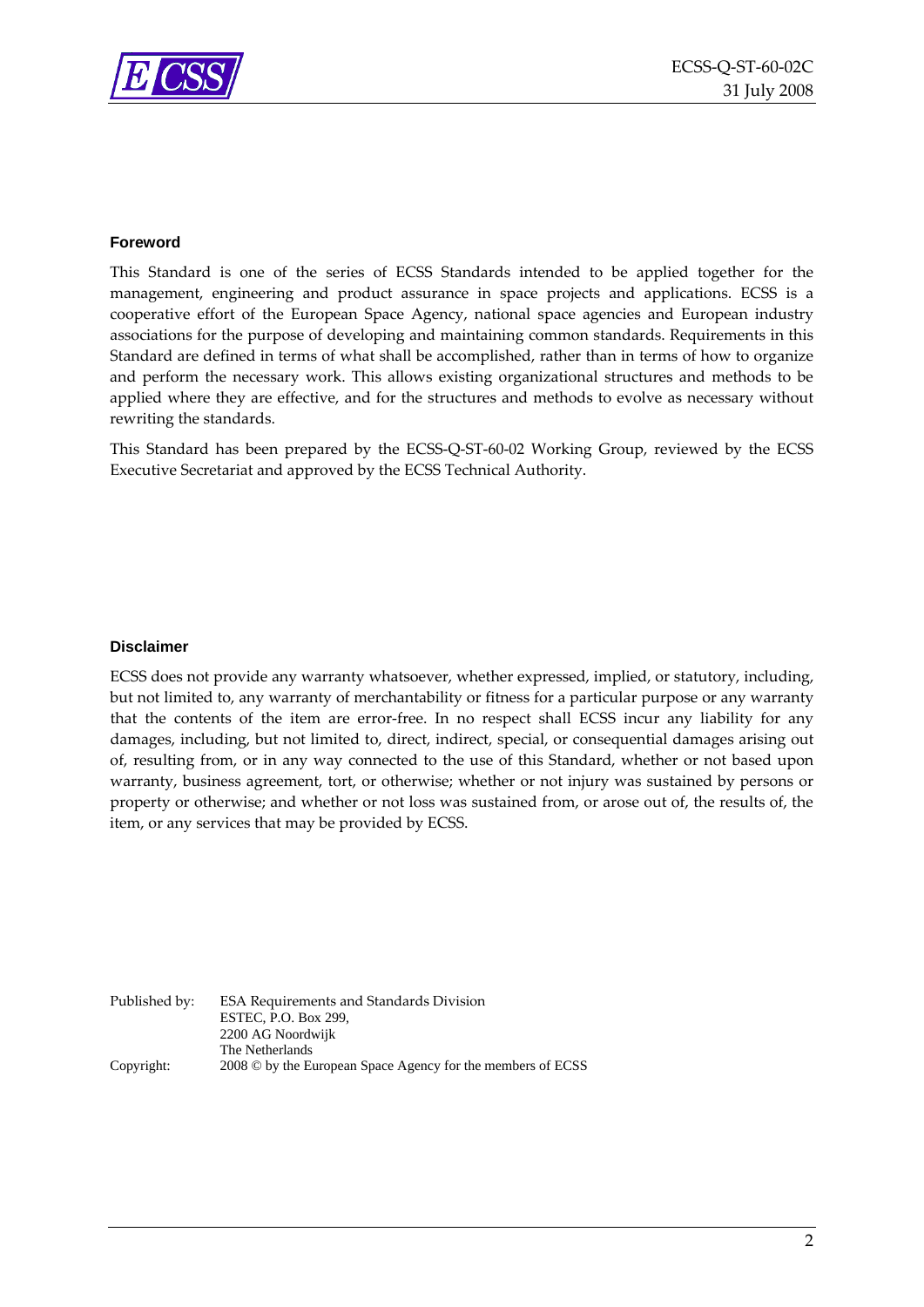<span id="page-2-0"></span>

## **Change log**

| ECSS-Q-60-02A    | First issue                                                                                                                                                                                |  |
|------------------|--------------------------------------------------------------------------------------------------------------------------------------------------------------------------------------------|--|
| 17 July 2008     |                                                                                                                                                                                            |  |
| ECSS-Q-60-02B    | Never issued                                                                                                                                                                               |  |
| ECSS-Q-ST-60-02C | Second issue                                                                                                                                                                               |  |
| 31 July 2008     | Changes to ECSS-Q-60-02A are:                                                                                                                                                              |  |
|                  | All documents requirements have been moved in normative<br>$1 -$<br>annexes. The following DRDs have been created: ACP, ADP, ARS,<br>FRA, VP, DVP, ES, Data Sheet and Detail Specification |  |
|                  | 2- Some editorial conversions have been done for compliance to<br>ECSS-Drafting rules for Standard.                                                                                        |  |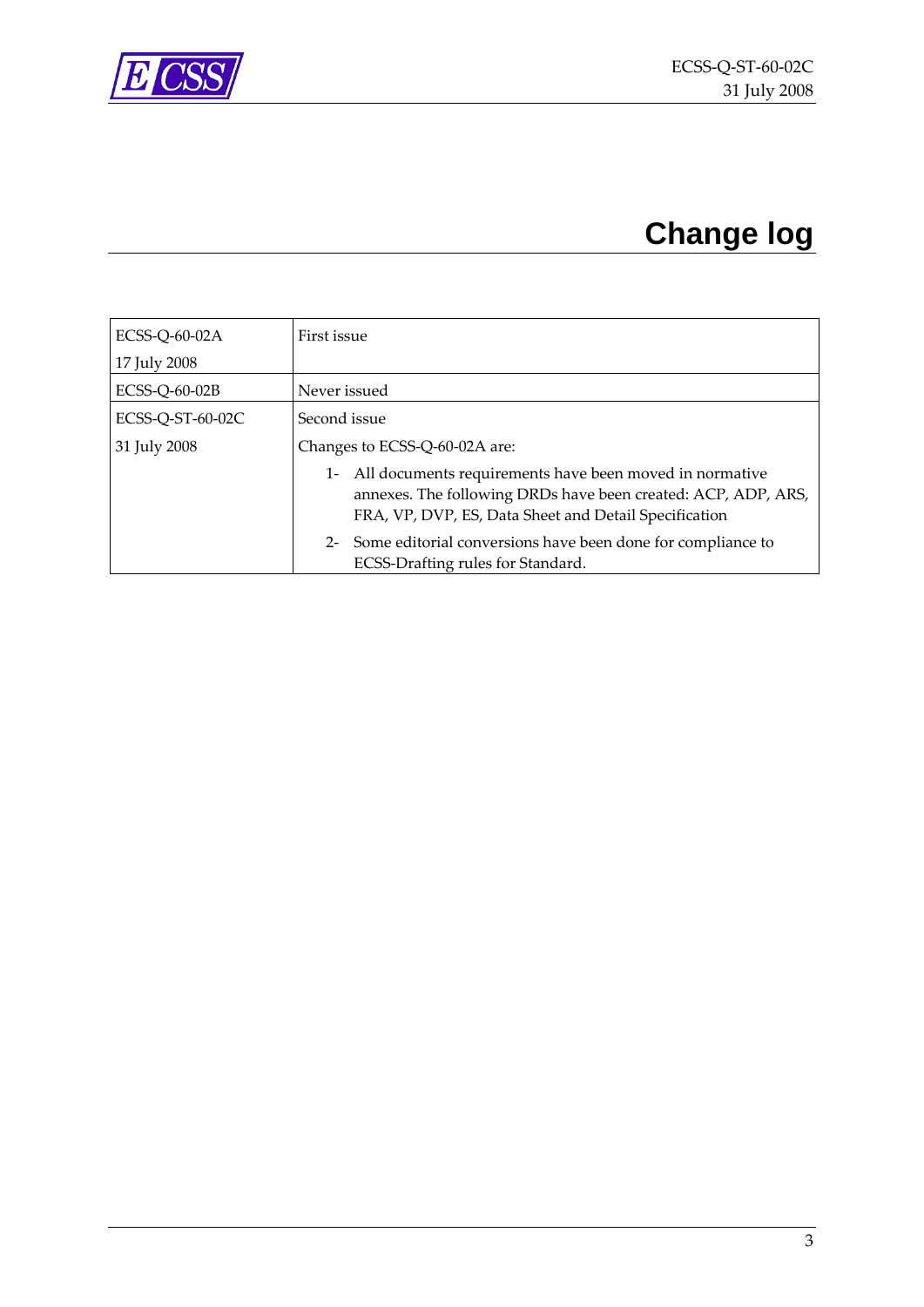

## **Table of contents**

| 3.1 |       |  |  |
|-----|-------|--|--|
| 3.2 |       |  |  |
| 3.3 |       |  |  |
|     |       |  |  |
| 4.1 |       |  |  |
|     | 4.1.1 |  |  |
|     | 4.1.2 |  |  |
|     | 4.1.3 |  |  |
| 4.2 |       |  |  |
| 4.3 |       |  |  |
|     | 4.3.1 |  |  |
|     | 4.3.2 |  |  |
|     | 4.3.3 |  |  |
| 4.4 |       |  |  |
|     |       |  |  |
| 5.1 |       |  |  |
| 5.2 |       |  |  |
| 5.3 |       |  |  |
|     | 5.3.1 |  |  |
|     | 5.3.2 |  |  |
|     | 5.3.3 |  |  |
|     | 5.3.4 |  |  |
|     | 5.3.5 |  |  |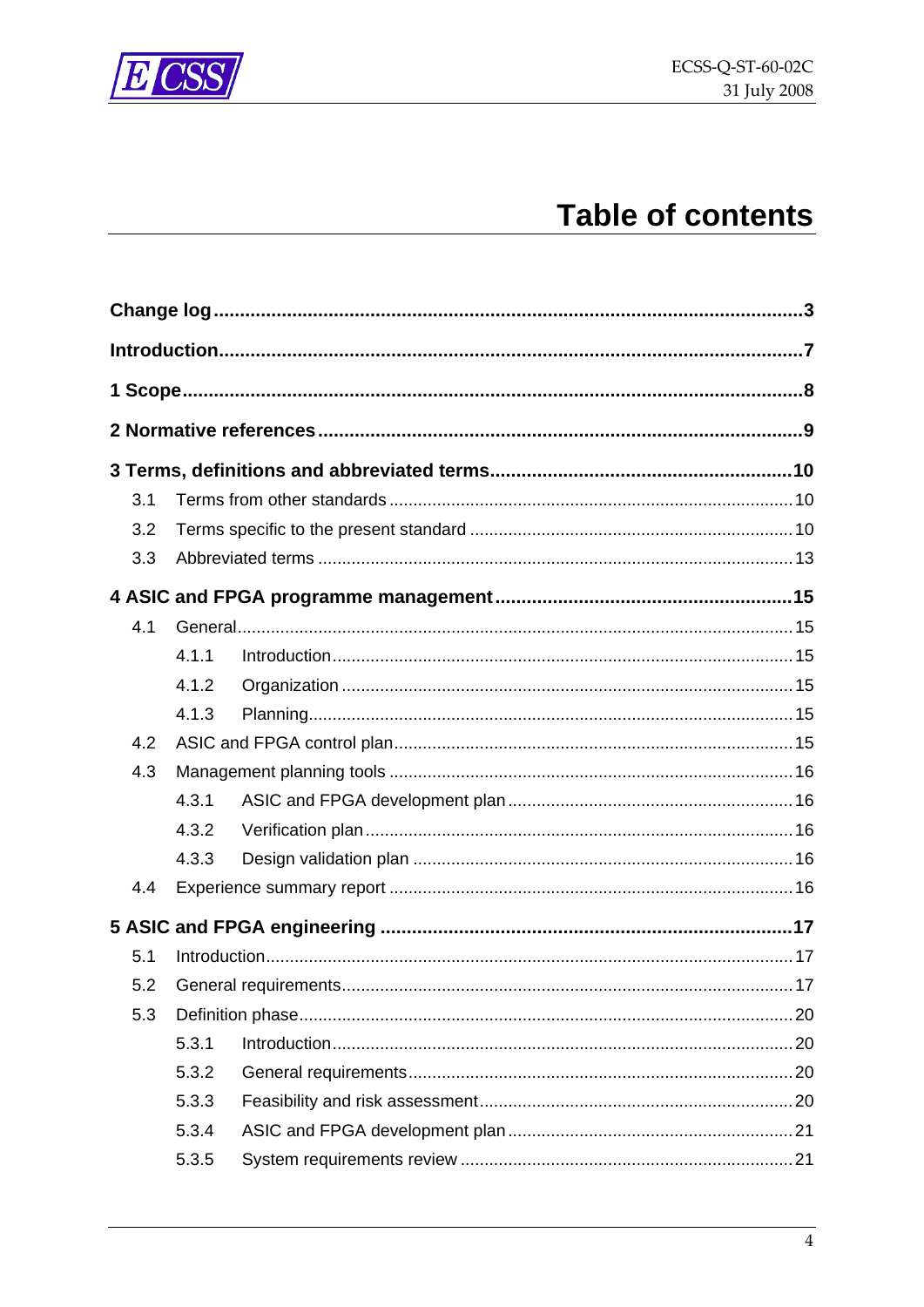

| 5.4 |       |                                                            |  |
|-----|-------|------------------------------------------------------------|--|
|     | 5.4.1 |                                                            |  |
|     | 5.4.2 |                                                            |  |
|     | 5.4.3 |                                                            |  |
|     | 5.4.4 |                                                            |  |
|     | 5.4.5 |                                                            |  |
|     | 5.4.6 |                                                            |  |
| 5.5 |       |                                                            |  |
|     | 5.5.1 |                                                            |  |
|     | 5.5.2 |                                                            |  |
|     | 5.5.3 |                                                            |  |
|     | 5.5.4 |                                                            |  |
|     | 5.5.5 |                                                            |  |
|     | 5.5.6 |                                                            |  |
|     | 5.5.7 |                                                            |  |
| 5.6 |       |                                                            |  |
|     | 5.6.1 |                                                            |  |
|     | 5.6.2 |                                                            |  |
|     | 5.6.3 |                                                            |  |
|     | 5.6.4 |                                                            |  |
|     | 5.6.5 |                                                            |  |
|     | 5.6.6 |                                                            |  |
|     | 5.6.7 |                                                            |  |
| 5.7 |       |                                                            |  |
|     | 5.7.1 |                                                            |  |
|     | 5.7.2 |                                                            |  |
| 5.8 |       |                                                            |  |
|     | 5.8.1 |                                                            |  |
|     | 5.8.2 |                                                            |  |
|     | 5.8.3 |                                                            |  |
|     | 5.8.4 |                                                            |  |
|     | 5.8.5 | Final versions of application and procurement documents 35 |  |
|     | 5.8.6 |                                                            |  |
|     |       |                                                            |  |
| 6.1 |       |                                                            |  |
| 6.2 |       |                                                            |  |
|     |       |                                                            |  |
| 6.3 |       |                                                            |  |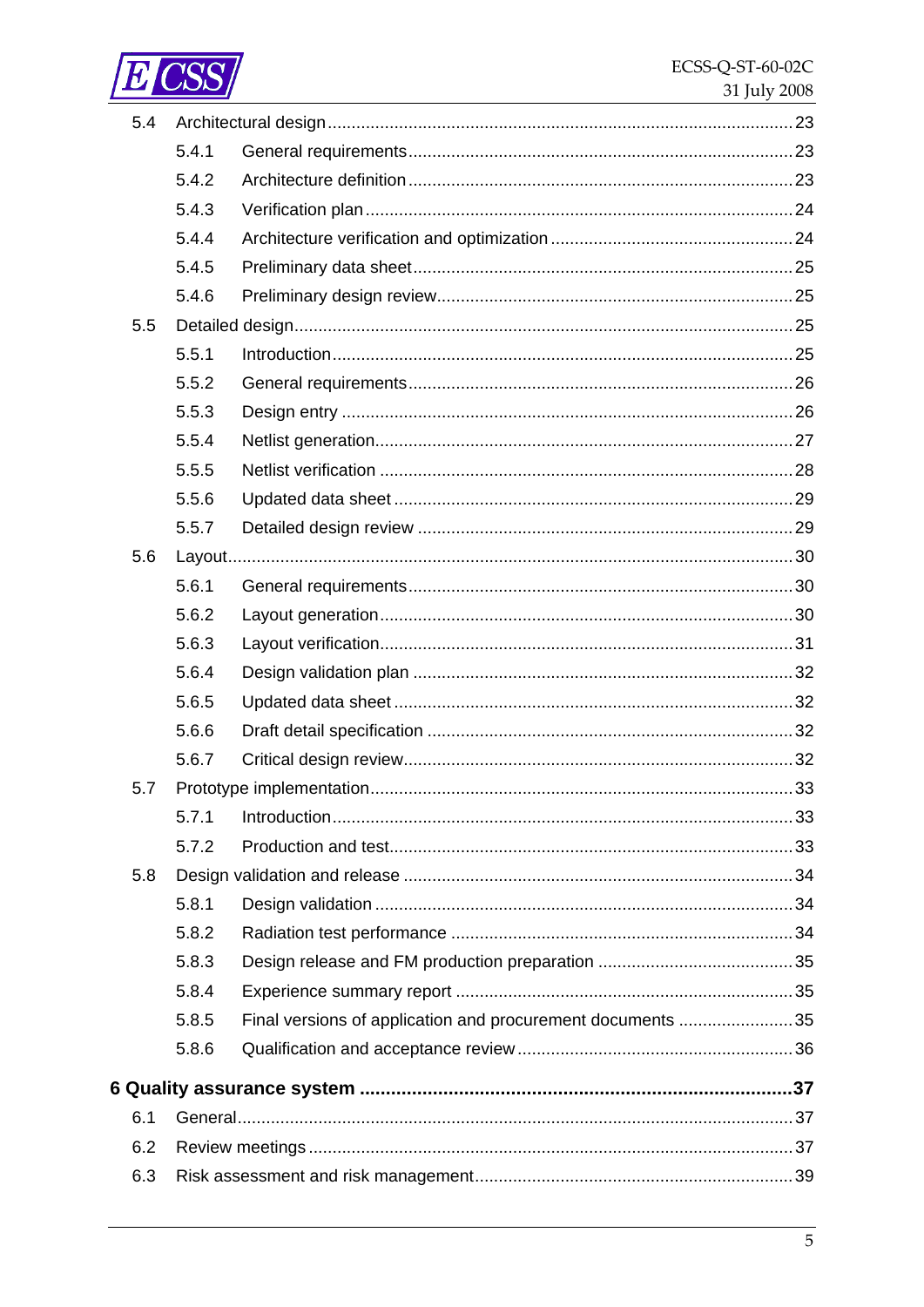

| 7.1            |       |                                                                           |     |
|----------------|-------|---------------------------------------------------------------------------|-----|
| 7.2            |       |                                                                           |     |
| 7.3            |       |                                                                           |     |
|                | 7.3.1 |                                                                           |     |
|                | 7.3.2 |                                                                           |     |
|                | 7.3.3 |                                                                           |     |
|                | 7.3.4 |                                                                           |     |
|                | 7.3.5 |                                                                           |     |
|                | 7.3.6 |                                                                           |     |
| 7.4            |       |                                                                           |     |
|                | 7.4.1 |                                                                           |     |
|                | 7.4.2 |                                                                           |     |
|                | 7.4.3 |                                                                           |     |
|                |       |                                                                           |     |
| 8.1            |       |                                                                           |     |
| 8.2            |       |                                                                           |     |
|                |       | Annex A (normative) ASIC and FPGA control plan (ACP) - DRD47              |     |
|                |       | Annex B (normative) ASIC and FPGA development plan (ADP) - DRD49          |     |
|                |       | Annex C (normative) ASIC and FPGA requirements specification (ARS) -      |     |
|                |       |                                                                           |     |
|                |       | Annex D (normative) Feasibility and risk assessment report (FRA) - DRD 53 |     |
|                |       |                                                                           | .54 |
|                |       | Annex F (normative) Design validation plan (DVP) - DRD55                  |     |
|                |       |                                                                           |     |
|                |       |                                                                           |     |
|                |       |                                                                           |     |
|                |       | Annex J (informative) Document requirements list and configuration items  |     |
|                |       |                                                                           |     |
| <b>Figures</b> |       |                                                                           |     |
|                |       |                                                                           |     |
|                |       |                                                                           |     |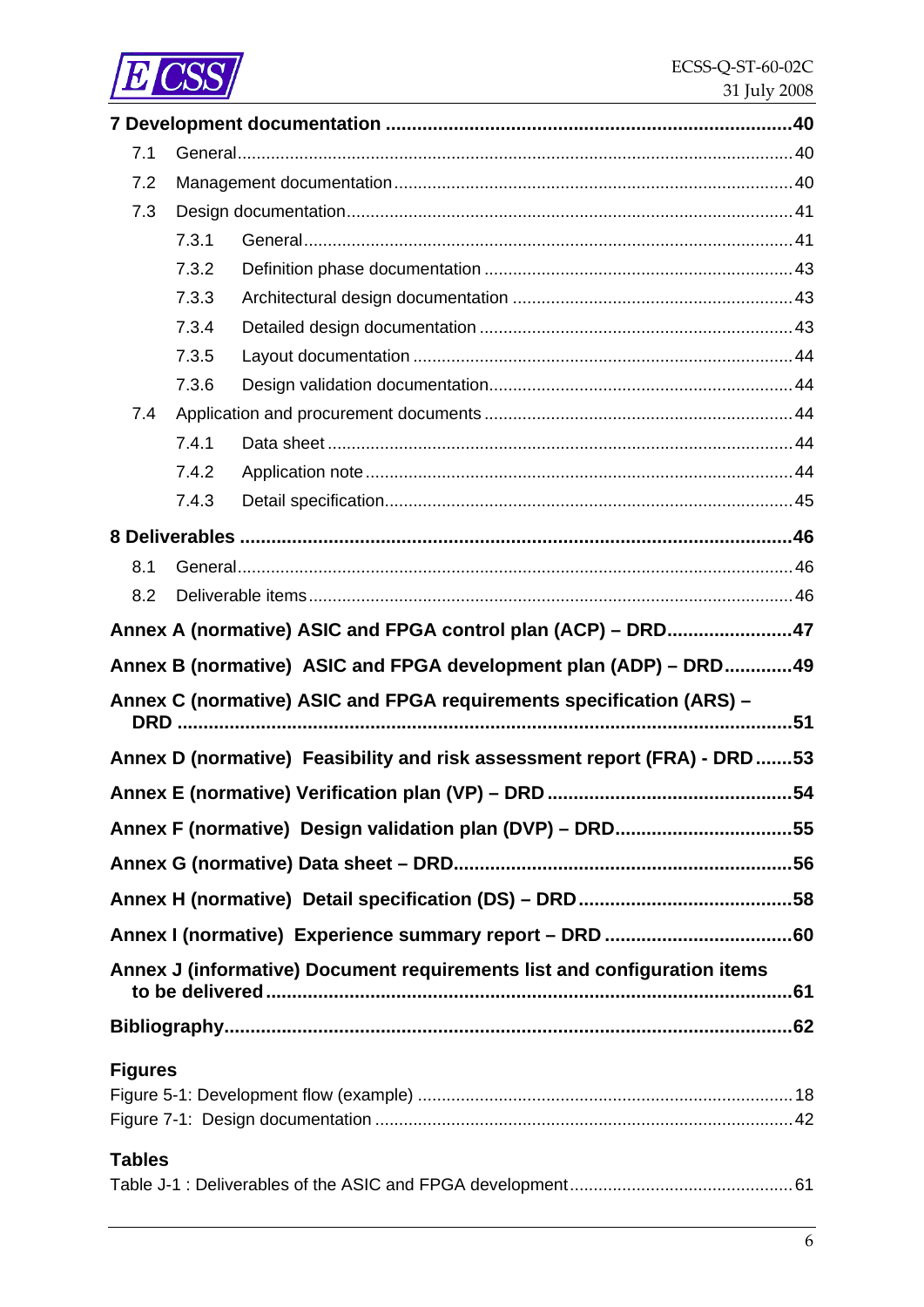

<span id="page-6-0"></span>

## **Introduction**

The added responsibilities of developing custom designed devices, as opposed to using off‐the‐shelf components, make certain management activities crucial to the success of the procurement programme. This was already considered by the applicable standard for "Space product assurance - EEE components", ECSS‐Q‐ST‐60 that classifies custom designed devices, such as ASIC components, under "Specific components", for which particular requirements are applicable.

The supplier accepts requirements for the development of custom designed components within the boundaries of this standard based on the requirements of the system and its elements, and takes into consideration the operational and environmental requirements of the programme.

The supplier implements those requirements into a system which enables to control for instance the technology selection, design, synthesis and simulation, layout and design validation in a schedule compatible with his requirements, and in a cost‐efficient way.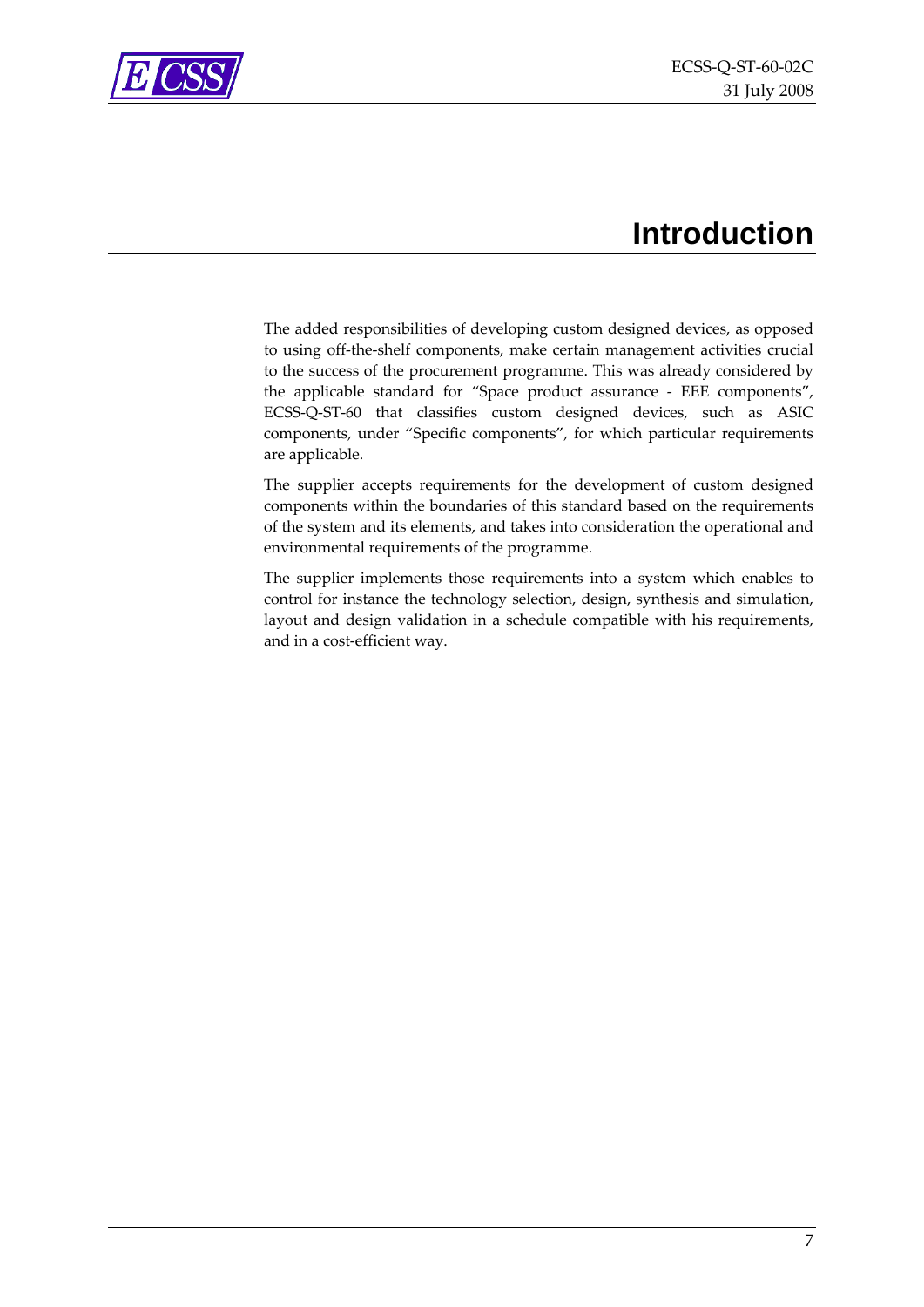<span id="page-7-0"></span>

## **1 Scope**

This Standard defines a comprehensive set of requirements for the user development of digital, analog and mixed analog‐digital custom designed integrated circuits, such as application specific integrated circuits (ASICs) and field programmable gate arrays (FPGAs). The user development includes all activities beginning with setting initial requirements and ending with the validation and release of prototype devices.

This Standard is aimed at ensuring that the custom designed components used in space projects meet their requirements in terms of functionality, quality, reliability, schedule and cost. The support of appropriate planning and risk management is essential to ensure that each stage of the development activity is consolidated before starting the subsequent one and to minimize or avoid additional iterations. For the development of standard devices, such as application specific standard products (ASSPs) and IP cores, and devices which implement safety related applications, additional requirements can be included which are not in the scope of this document.

The principal clauses of this Standard correspond to the main concurrent activities of a circuit development programme. These include:

- ASIC and FPGA programme management,
- ASIC and FPGA engineering,
- ASIC and FPGA quality assurance.

The provisions of this document apply to all actors involved in all levels in the realization of space segment hardware and its interfaces.

This standard may be tailored for the specific characteristics and constraints of a space project, in accordance with ECSS‐S‐ST‐00.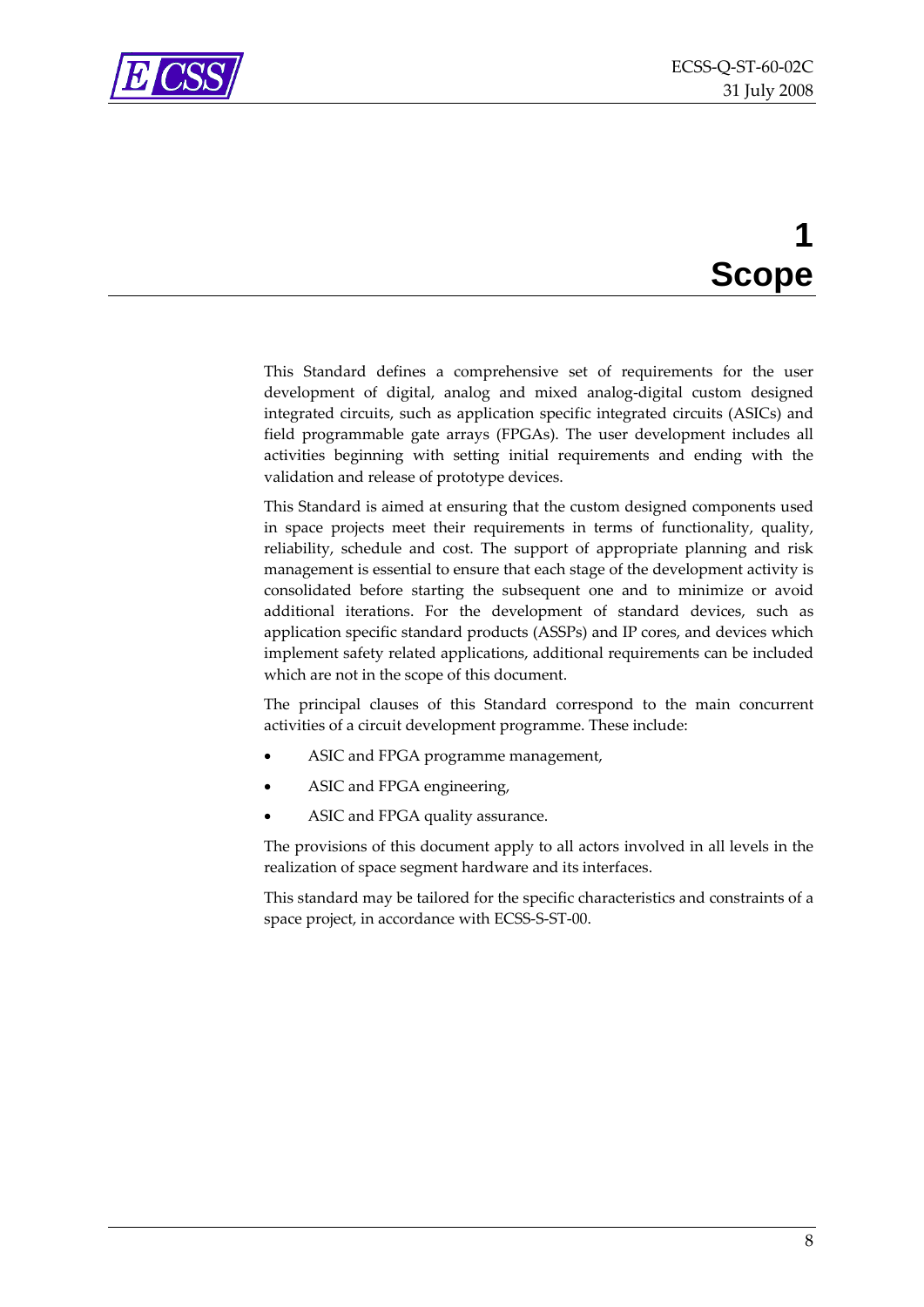

<span id="page-8-0"></span>

## **2 Normative references**

The following normative documents contain provisions which, through reference in this text, constitute provisions of this ECSS Standard. For dated references, subsequent amendments to, or revisions of any of these publications do not apply. However, parties to agreements based on this ECSS Standard are encouraged to investigate the possibility of applying the most recent editions of the normative documents indicated below. For undated references the latest edition of the publication referred to applies.

| ECSS-S-ST-00-01 | ECSS system - Glossary of terms                                                            |
|-----------------|--------------------------------------------------------------------------------------------|
| ECSS-Q-ST-10    | Space product assurance - Product assurance<br>management                                  |
| ECSS-Q-ST-20    | Space product assurance - Quality assurance                                                |
| ECSS-Q-ST-30    | Space product assurance - Dependability                                                    |
| ECSS-Q-ST-60    | Space product assurance – Electrical, electronic and<br>electromechanical (EEE) components |
| ECSS-E-ST-10    | Space engineering – System engineering general<br>requirements                             |
| ECSS-M-ST-10    | Space project management - Project planning and<br>implementation                          |
| ECSS-M-ST-10-01 | Space project management – Organization and<br>conduct of reviews                          |
| ECSS-M-ST-40    | Space project management – Configuration and<br>information management                     |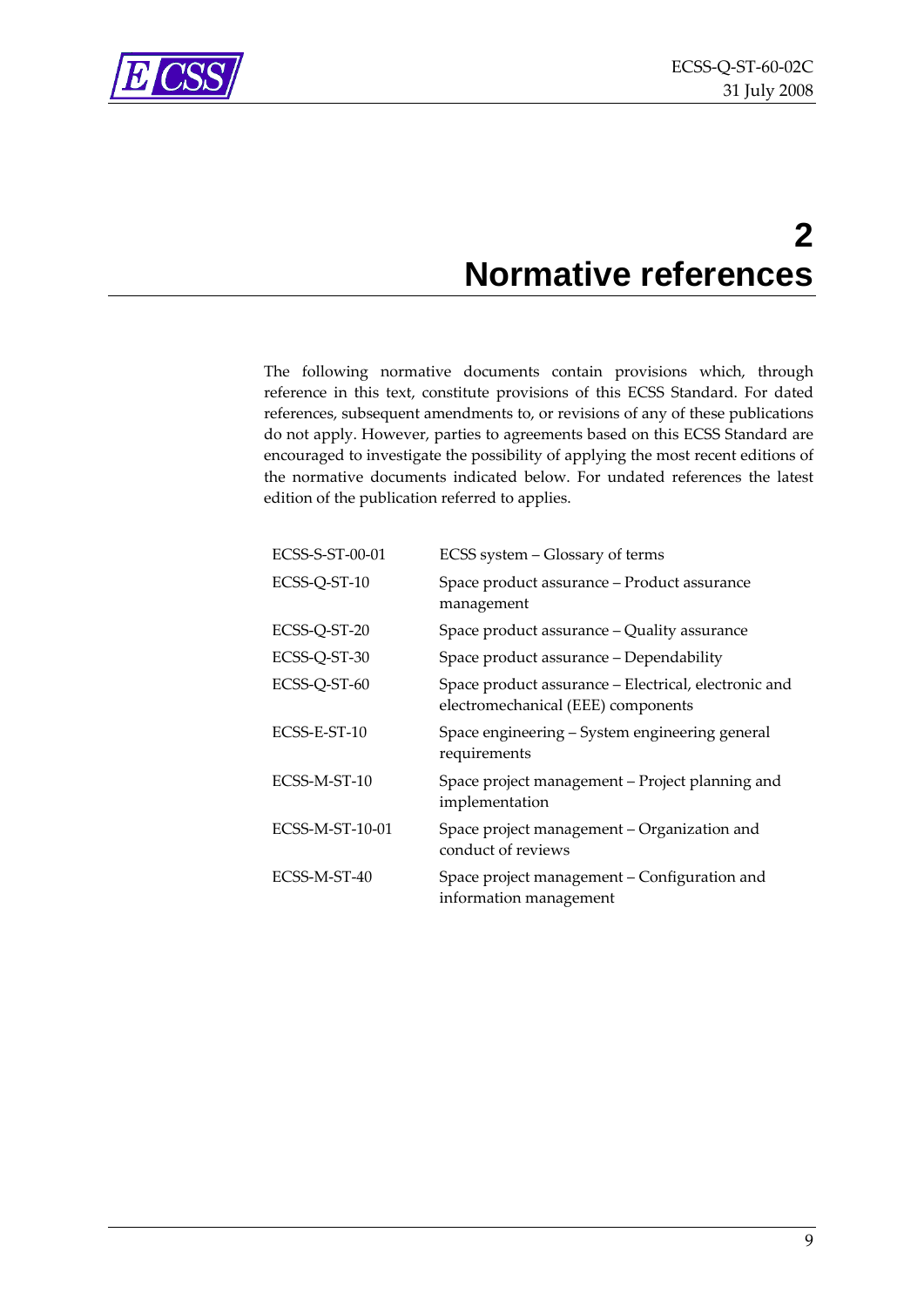<span id="page-9-0"></span>

## **3 Terms, definitions and abbreviated terms**

### **3.1 Terms from other standards**

For the purpose of this Standard, the terms and definitions from ECSS‐ST‐00‐01 apply.

### **3.2 Terms specific to the present standard**

#### **3.2.1 application specific integrated circuit (ASIC)**

full custom or semi custom designed monolithic integrated circuit that can be digital, analog or a mixed function for one user

#### **3.2.2 ASIC technology**

totality of all elements required for the design, manufacture and test of ASIC components

> NOTE Design tools and their description, cell libraries, procedures, design rules, process line and test equipment.

#### **3.2.3 application specific standard products (ASSP)**

ASICs designed to make standard products that are made available to a broader range of applications

> NOTE ASSPs are most often are provided with a VHDL model and disseminated with documentation.

#### **3.2.4 block diagram**

abstract graphical presentation of interconnected named boxes (blocks) representing an architectural or functional drawing

#### **3.2.5 cell**

specific circuit function including digital or analog basic blocks

#### **3.2.6 cell library**

collection of all mutually compatible cells which conforms to a set of common constraints and standardized interfaces designed and characterized for a specified technology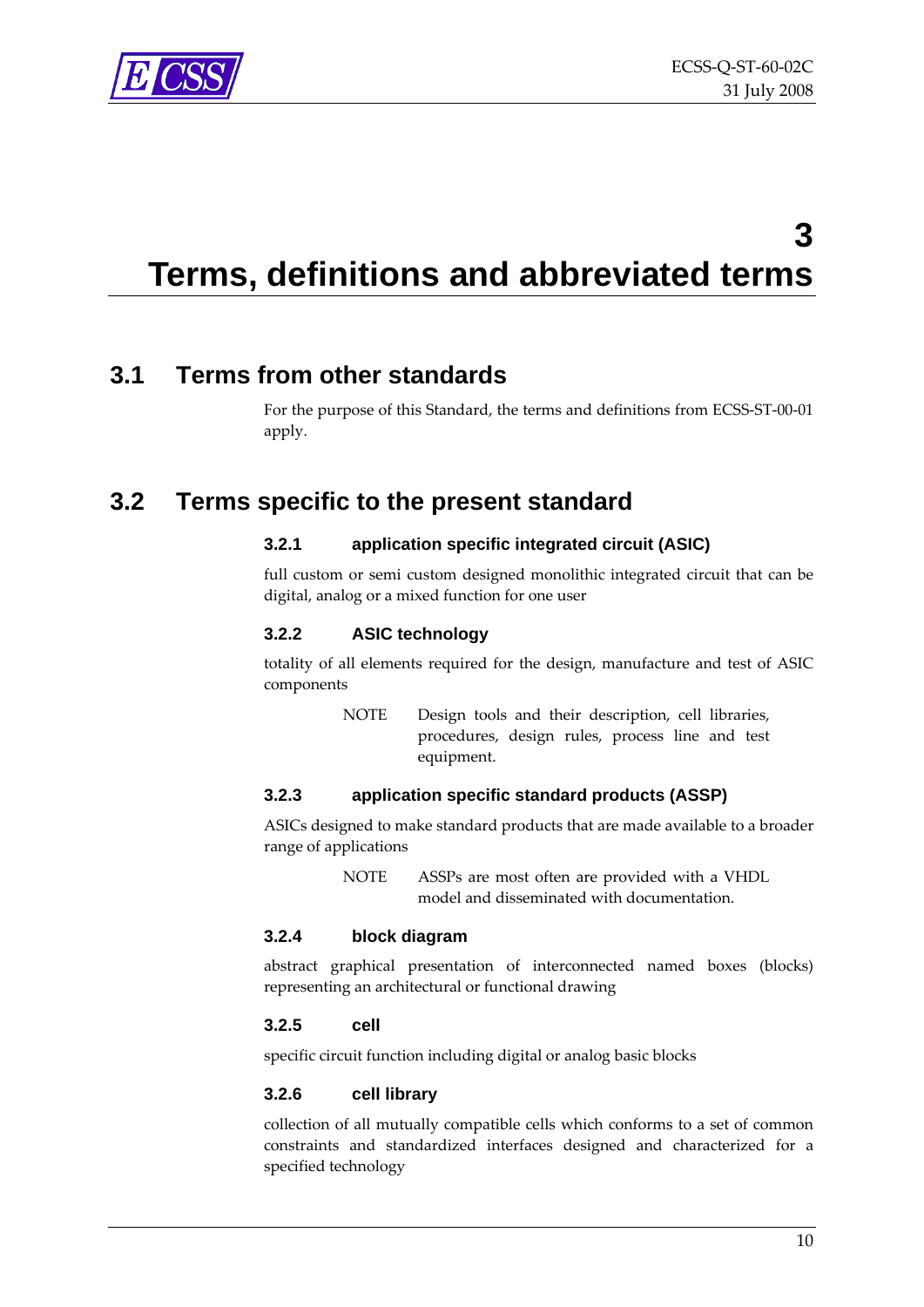

#### **3.2.7 data sheet**

detailed functional, operational and parametric description of a component

NOTE A data sheet can include, for instance, a block diagram, truth table, pin and signal description, environmental, electrical and performance parameters, tolerances, timing information, and package description.

#### **3.2.8 design flow**

selection and sequence of engineering methods and tools to be applied during the implementation of the design

#### **3.2.9 design for test (DFT) structure**

technique used to allow a complex integrated circuit (IC) to be tested

NOTE This can include any mechanism aimed to provide better observability or commandability of internal nodes of the chip not accessible through primary inputs and outputs.

#### **3.2.10 design iteration**

design changes that occur in any single phase or between two consecutive phases as defined in the ASIC and FPGA development plan, before the design is released for prototype implementation

#### **3.2.11 detail specification**

procurement specification according to ESCC format that defines, for instance, the maximum ratings, parameter limitations, mechanical outline, pin description and screening requirements

#### **3.2.12 development step**

major step of the development flow for the ASIC and FPGA development

NOTE Definition phase, architectural design, detailed design, layout, prototype implementation and design validation.

#### **3.2.13 fault coverage**

measure expressed as a percentage of the proportion of actually detectable faults versus all possible faults in a digital circuit, for a given set of test patterns and with respect to a specific fault model

#### **3.2.14 field programmable gate array (FPGA)**

standard semiconductor device that becomes customized when programmed by the user with the FPGA specific software and hardware tools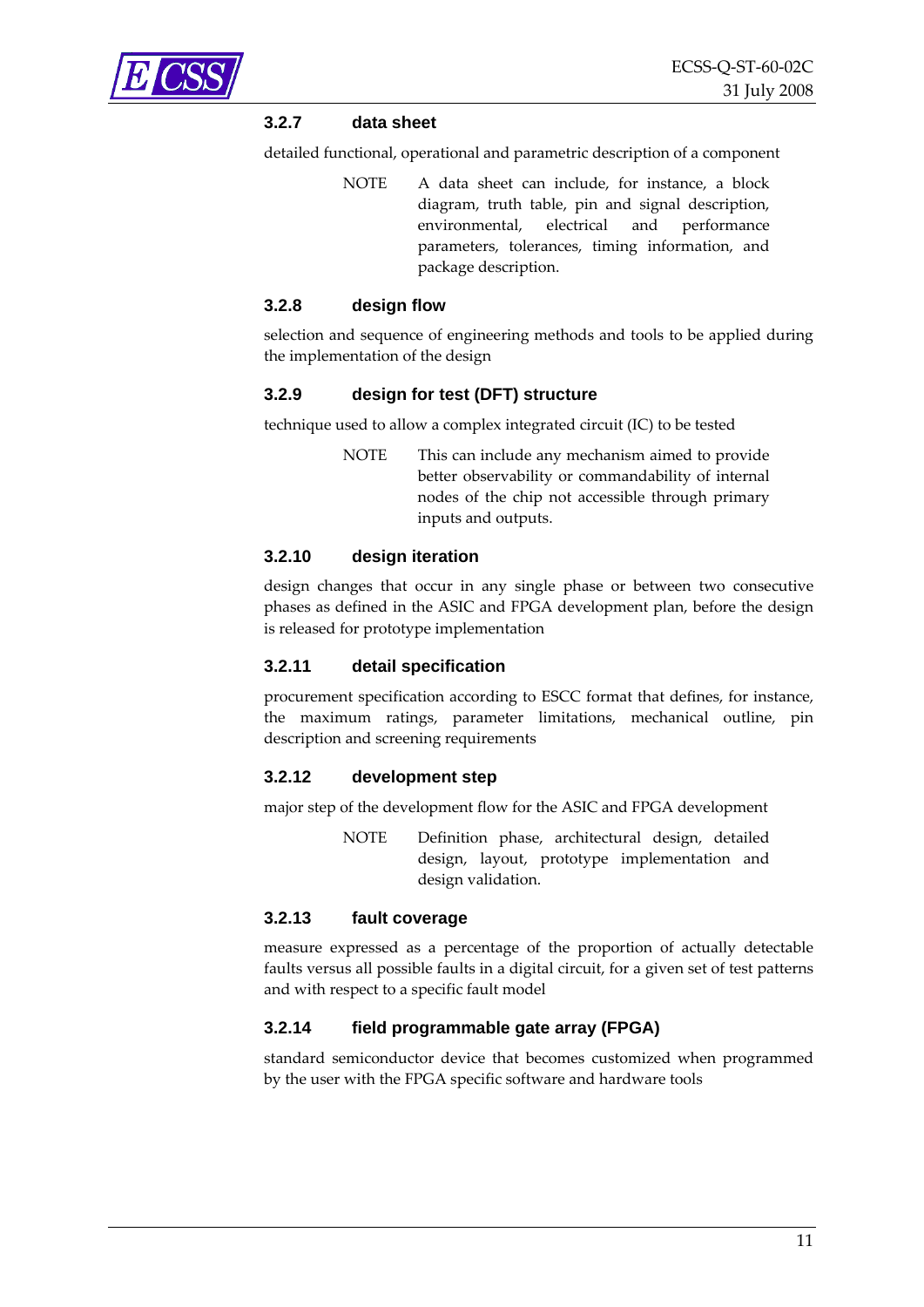#### **3.2.15 floorplan**

abstracted, scaled layout drawing of the die, outlining the form, size and position of the major functional blocks and the pads including power and ground lines, clock distribution and interconnect channels

#### **3.2.16 HDL model**

textual model based on a hardware description language (but not a piece of software in itself) suitable for the behavioural or structural description, simulation and by choosing a suitable level of abstraction for automatic netlist generation

#### **3.2.17 intellectual property (IP) core**

design element that implements a self‐standing function or group of functions for which ownership rights exist

- NOTE 1 IP core can be acquired by a customer, for a given price and under an owner‐defined license agreement specifying the customer's acquired rights.
- NOTE 2 IP core can be supplied as an HDL file (e.g. synthesizable VHDL code or gate‐level netlist) and with the essential complementary documentation that allows the customer to successfully integrate and use it in a system (e.g. Userʹs manual and verification files).

#### **3.2.18 macrocell**

module that contains complex functions in a manufacturer's cell library built up out of hard‐wired primitive cells

#### **3.2.19 netlist**

formatted list of cells (basic circuits) and their interconnections

#### **3.2.20 prototype device**

fabricated ASIC or programmed FPGA used to validate the new design in respect to functionality, performance, operation limits and compatibility with its system

#### **3.2.21 redesign**

design changes which affect more than two consecutive phases of the ASIC and FPGA development or design changes that are implemented after prototype implementation

#### **3.2.22 stimuli**

input data set for simulation or test to show a specific functionality or performance of a device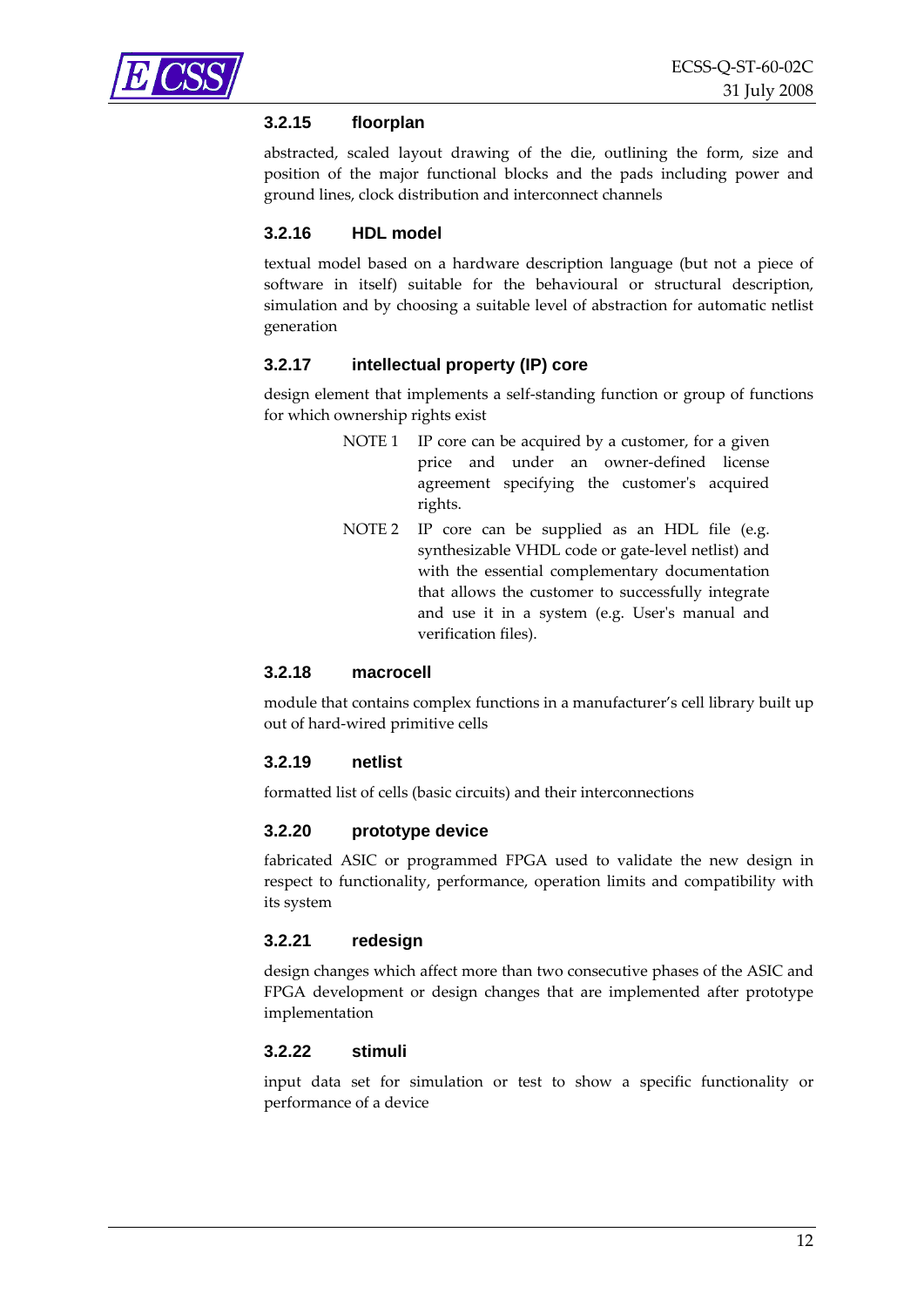<span id="page-12-0"></span>

#### **3.2.23 test pattern**

simulation stimuli and its expected responses (considering specific constraints to meet test equipment requirements) used to show correct behaviour of a device

### **3.3 Abbreviated terms**

For the purpose of this Standard, the abbreviated terms from ECSS-S-ST-00-01 and the following apply:

| Abbreviation | Meaning                                                                                                                                                              |  |
|--------------|----------------------------------------------------------------------------------------------------------------------------------------------------------------------|--|
| ACP          | ASIC and FPGA control plan                                                                                                                                           |  |
| <b>ADP</b>   | ASIC and FPGA development plan                                                                                                                                       |  |
| <b>ARS</b>   | ASIC and FPGA requirements specification                                                                                                                             |  |
| <b>ASCII</b> | American standard code for information interchange                                                                                                                   |  |
| <b>ASIC</b>  | application specific integrated circuit                                                                                                                              |  |
| <b>ASSP</b>  | application specific standard product                                                                                                                                |  |
| <b>DD</b>    | design documentation                                                                                                                                                 |  |
| <b>DDR</b>   | detailed design review                                                                                                                                               |  |
| <b>DFT</b>   | design for test                                                                                                                                                      |  |
| <b>DRC</b>   | design rule check                                                                                                                                                    |  |
| <b>DVP</b>   | design validation plan                                                                                                                                               |  |
| <b>EDA</b>   | electronic design automation                                                                                                                                         |  |
| <b>EDIF</b>  | electronic design interchange format                                                                                                                                 |  |
| <b>ERC</b>   | electrical rule check                                                                                                                                                |  |
| <b>ESCC</b>  | European Space Components Coordination                                                                                                                               |  |
| <b>FM</b>    | flight module part                                                                                                                                                   |  |
| <b>FPGA</b>  | field-programmable gate array                                                                                                                                        |  |
| <b>FRA</b>   | feasibility and risk analysis report                                                                                                                                 |  |
| <b>GDS</b>   | graphic design system (industry standard graphics<br>entry tool)                                                                                                     |  |
| <b>HDL</b>   | hardware description language                                                                                                                                        |  |
|              | Note:<br>This term used in general for the various<br>hardware description language which are<br>applied for coding during design phase such as<br>VHDL and verilog. |  |
| <b>IDMP</b>  | input data for mask or programming file generation                                                                                                                   |  |
| <b>IEEE</b>  | Institute of Electrical and Electronics Engineers                                                                                                                    |  |
| IP           | intellectual property                                                                                                                                                |  |
| <b>MoM</b>   | minutes of meeting                                                                                                                                                   |  |
| P&R          | place and route                                                                                                                                                      |  |
| <b>JTAG</b>  | joint test action group                                                                                                                                              |  |
| <b>LVS</b>   | layout vs. schematic check                                                                                                                                           |  |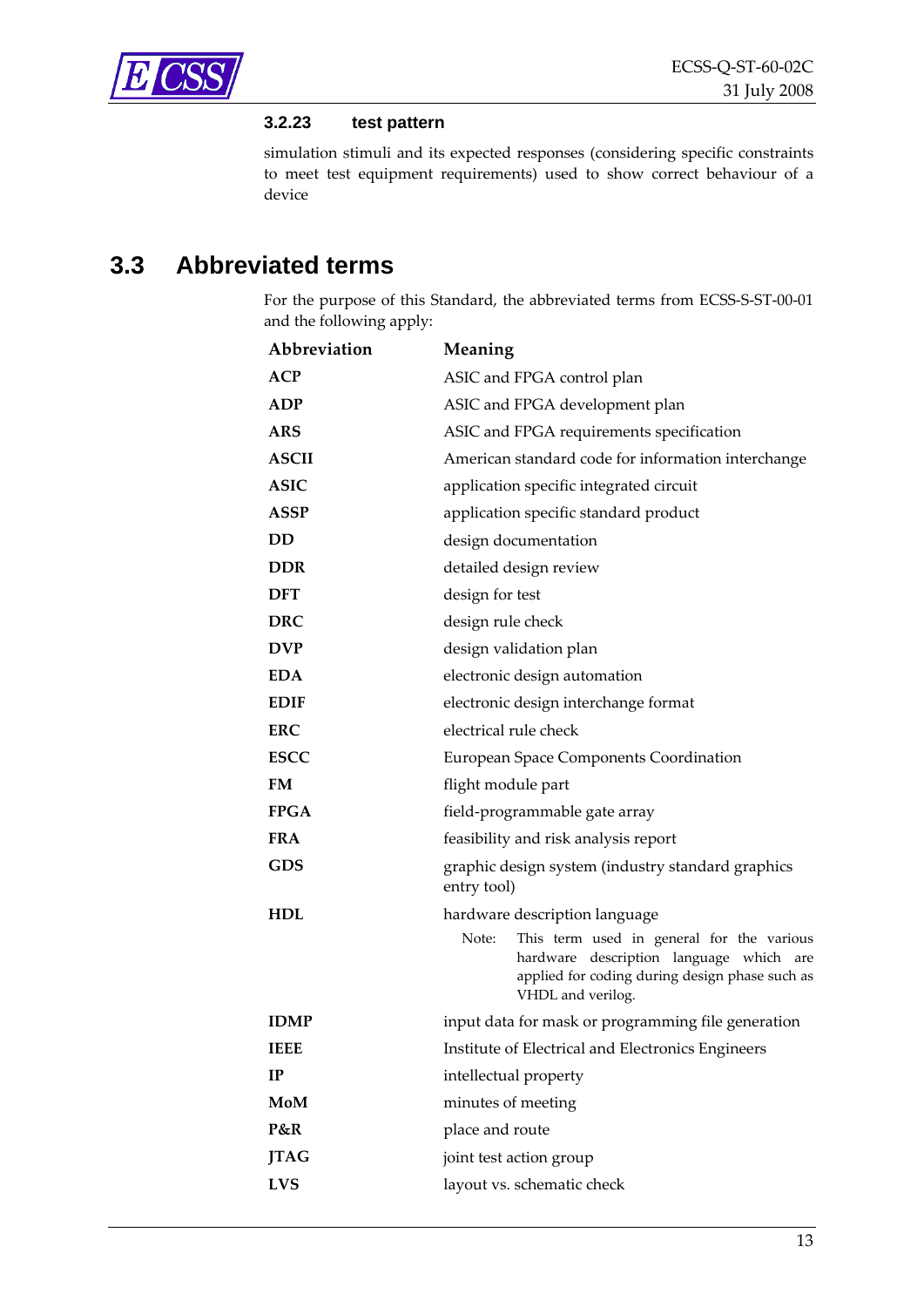

| <b>NCC</b>  | netlist comparison check            |
|-------------|-------------------------------------|
| QML         | qualified manufacturer list         |
| <b>RTL</b>  | register transfer logic             |
| <b>SEU</b>  | single event upset                  |
| <b>VHDL</b> | VHSIC hardware description language |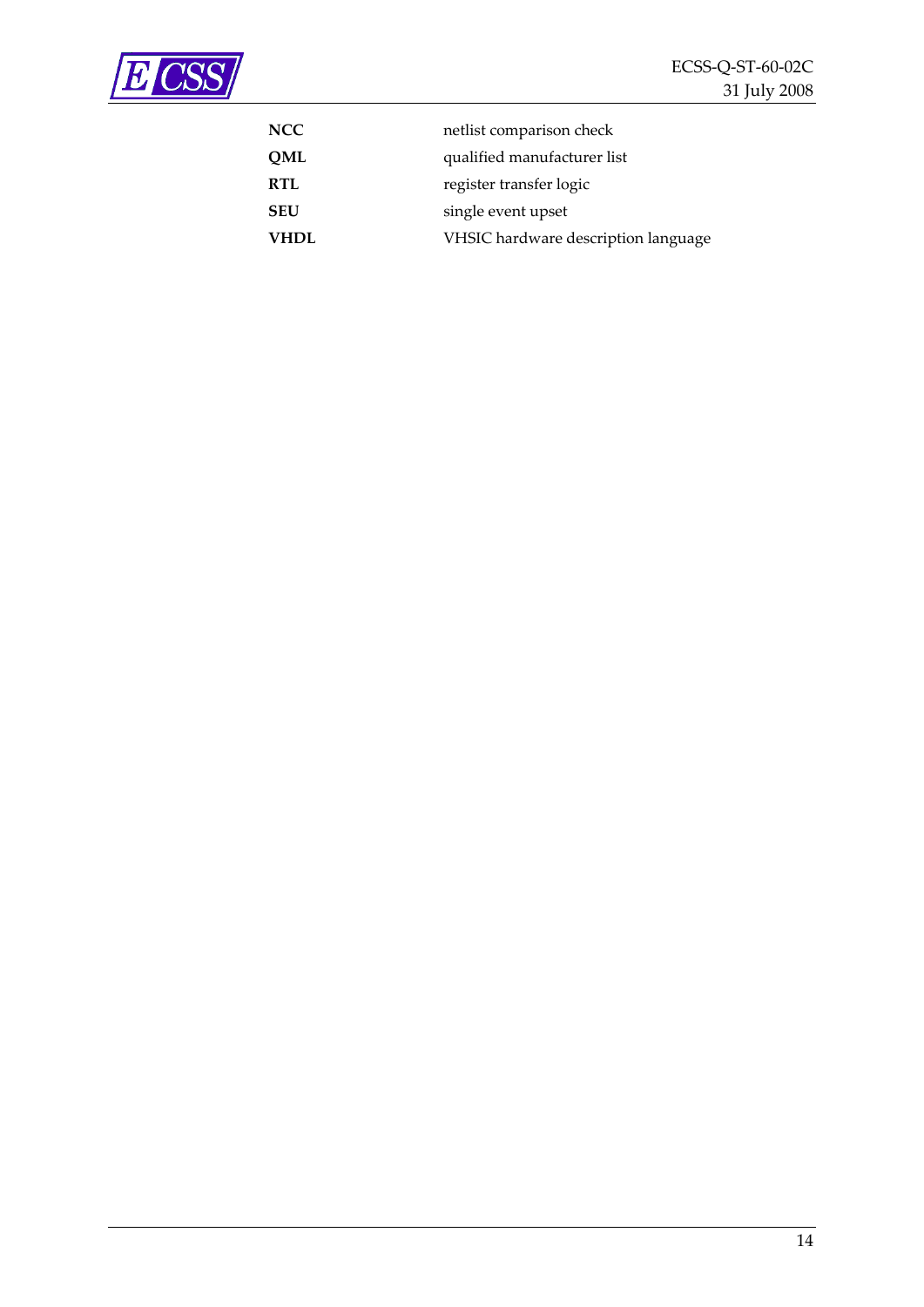<span id="page-14-0"></span>

## **4 ASIC and FPGA programme management**

### **4.1 General**

### **4.1.1 Introduction**

a. The supplier shall establish and implement an ASIC and FPGA development, as part of the component programme (in conformance with ECSS‐Q‐ST‐60), that ensures full conformance with the requirements of the project as defined by the customer in line with this standard.

### **4.1.2 Organization**

- a. The supplier shall establish and maintain an organization for the management of the ASIC and FPGA programme.
- b. The organization shall comply with the requirements specified in ECSS‐Q‐ST‐10.
- c. In case of major problems, the development team, as allocated in the development plan (see [4.3.1\)](#page-15-1), shall directly report to the component advisory board as defined in ECSS‐Q‐ST‐60.

### **4.1.3 Planning**

- a. The supplier shall ensure that:
	- 1. the ASIC and FPGA developments that are necessary for the implementation of the ASIC and FPGA programme are planned, documented and implemented, and
	- 2. preventive or corrective actions are initiated whenever there is evidence of possible schedule or technical problems.

### <span id="page-14-1"></span>**4.2 ASIC and FPGA control plan**

a. The supplier shall prepare an ASIC and FPGA control plan (ACP) in conformance with the DRD in [Annex](#page-46-1) A.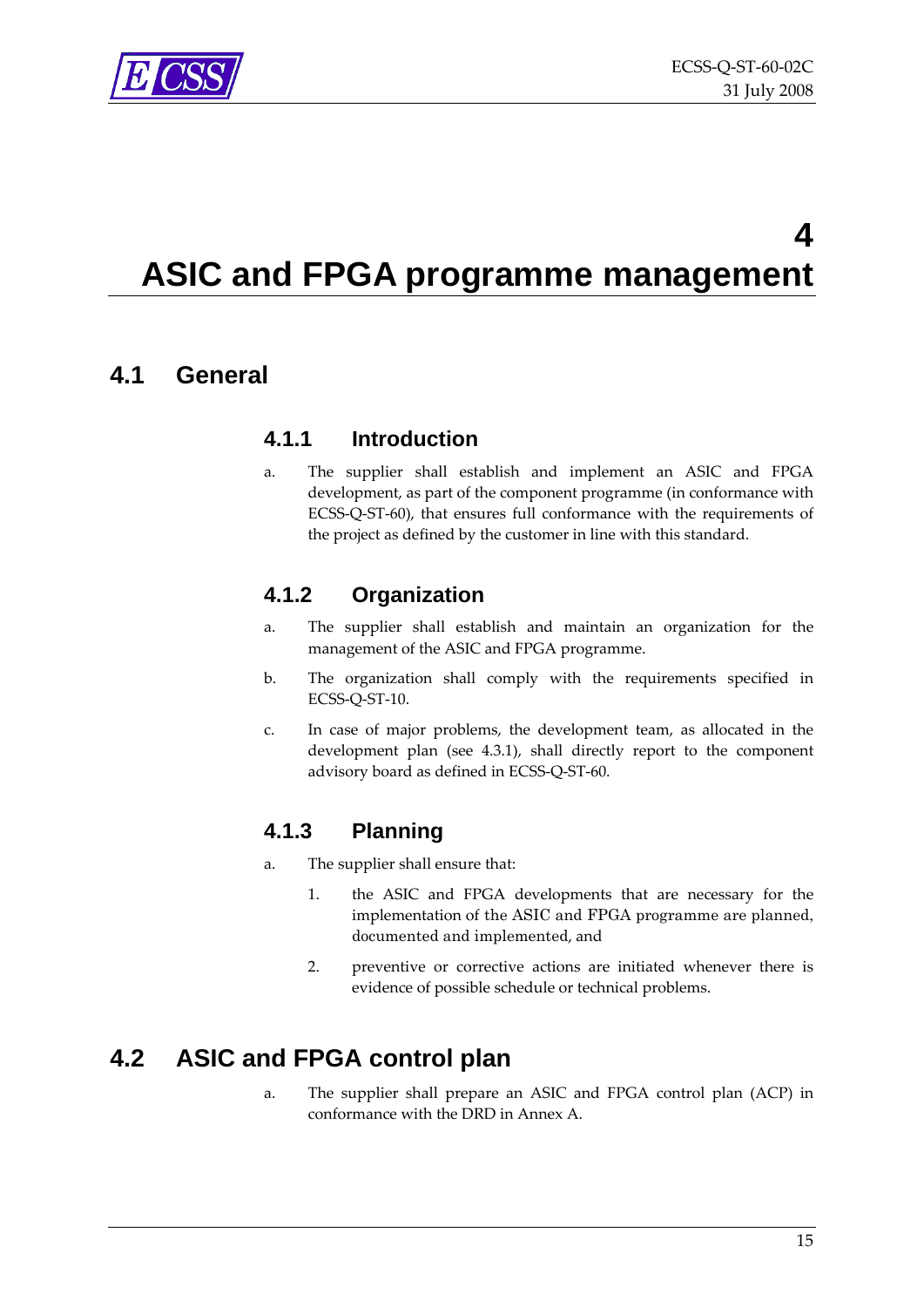<span id="page-15-0"></span>

### <span id="page-15-6"></span><span id="page-15-5"></span><span id="page-15-1"></span>**4.3 Management planning tools**

### **4.3.1 ASIC and FPGA development plan**

- a. The supplier shall prepare a detailed ASIC and FPGA development plan (ADP) in conformance with the DRD in [Annex](#page-48-1) B.
- b. The supplier shall maintain the ADP after the requirements are settled and the feasibility and risk for the ASIC and FPGA development is assessed.

### **4.3.2 Verification plan**

- <span id="page-15-3"></span>a. The supplier shall establish a verification plan in conformance with the DRD in [Annex](#page-53-1) E.
- b. The verification plan shall define how the functionality and nonfunctional requirements stated in the definition phase documentation are demonstrated at all levels of modelling.

### **4.3.3 Design validation plan**

- a. The supplier shall establish a design validation plan (DVP) in conformance with the DRD in [Annex](#page-54-1) F.
- b. The DVP shall specify the measurements to be performed on the prototypes.
	- NOTE Those measurements allow verifying that the implemented devices contain the functionality and the characteristics they are designed for.

### <span id="page-15-4"></span><span id="page-15-2"></span>**4.4 Experience summary report**

- a. At the end of the ASIC and FPGA development cycle, the supplier should establish an experience summary report in conformance with the DRD in [Annex](#page-59-1) I.
	- NOTE The experience summary report can be written in the frame of the supplier's continued quality improvement activities in order to establish economic and efficient development and test requirements for expected future projects.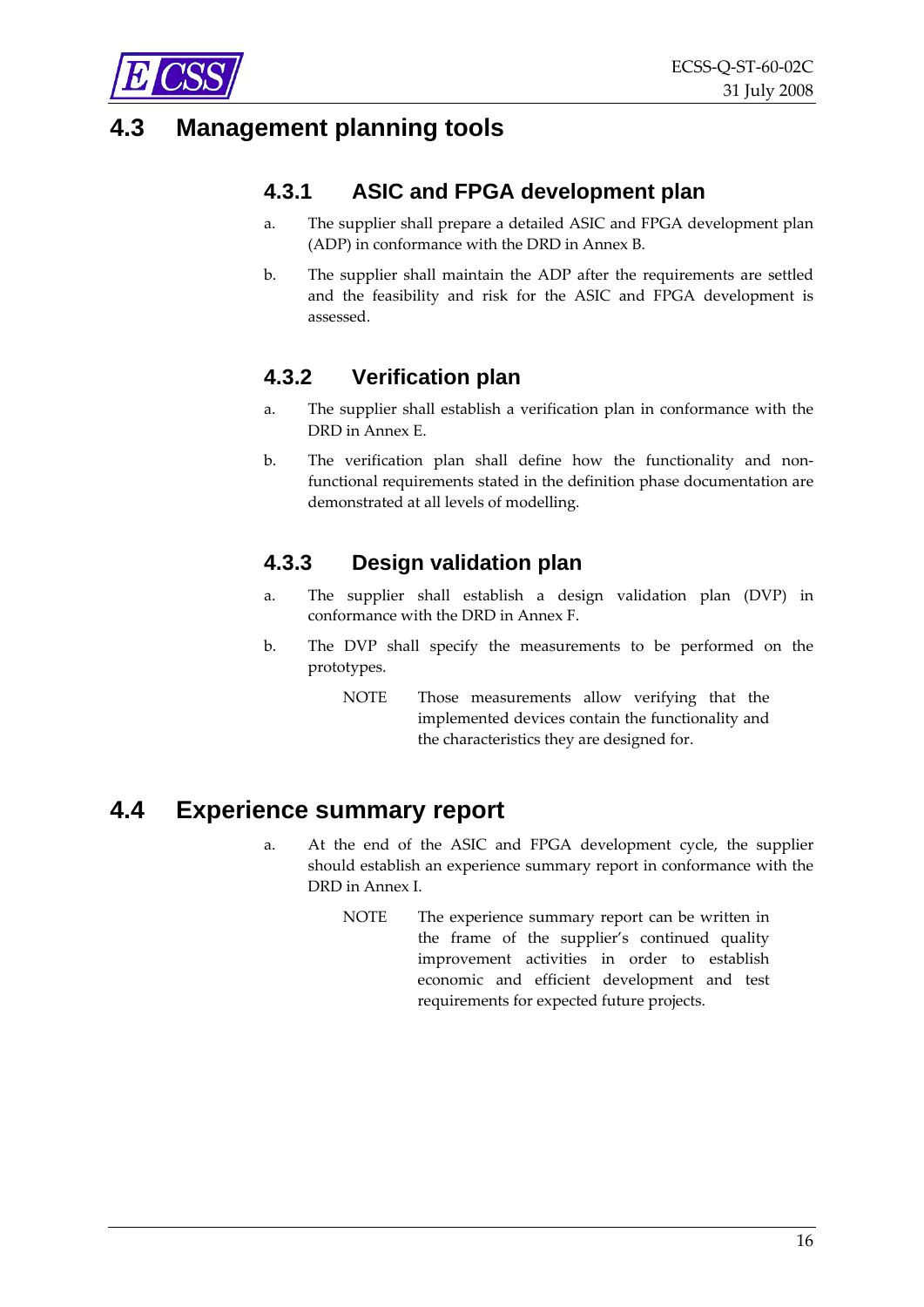<span id="page-16-0"></span>

## **5 ASIC and FPGA engineering**

### <span id="page-16-2"></span><span id="page-16-1"></span>**5.1 Introduction**

Clause 5 covers the responsibilities of ASIC and FPGA suppliers and designers for the tasks essential to producing high‐reliability circuit design and tests meeting all circuit function, test and performance requirements.

To consider the timely allocation of management and quality assurance activities to the engineering tasks, these activities are also specified within this clause and clearly indicated as being a management or quality assurance activity.

All requirements and suggested tasks to be performed and documented throughout the entire ASIC and FPGA engineering activity are equally applicable, by default and unless indicated otherwise, to either case of integrated circuit option: digital, analog or mixed ASIC, as well as FPGAs. A few requirements do not apply to certain technology options, as indicated.

### **5.2 General requirements**

- a. The ASIC and FPGA development flow shall be in conformance with ECSS‐M‐ST‐10.
	- NOTE [Figure](#page-17-1) 5-1 gives an example of the ASIC and FPGA development flow, adapted from ECSS‐M‐ST‐10.
- b. All inputs to the design, that are not automatically generated and are necessary to reproduce the design shall be put under a revision control mechanism agreed between the contractors;

NOTE Examples are simulation pattern, schematics, VHDL source codes, synthesis scripts.

- c. Each development step using design inputs shall reflect the revision numbers of the inputs in a log file to prove consistency;
- d. Each development step shall be verified by a mechanism, as impartial as possible, to guarantee successful completion of the development step.
	- NOTE The development step is completed when the steps itself as well as its verification were performed and any error or serious warning being flagged by the tools was approved in the corresponding review meeting.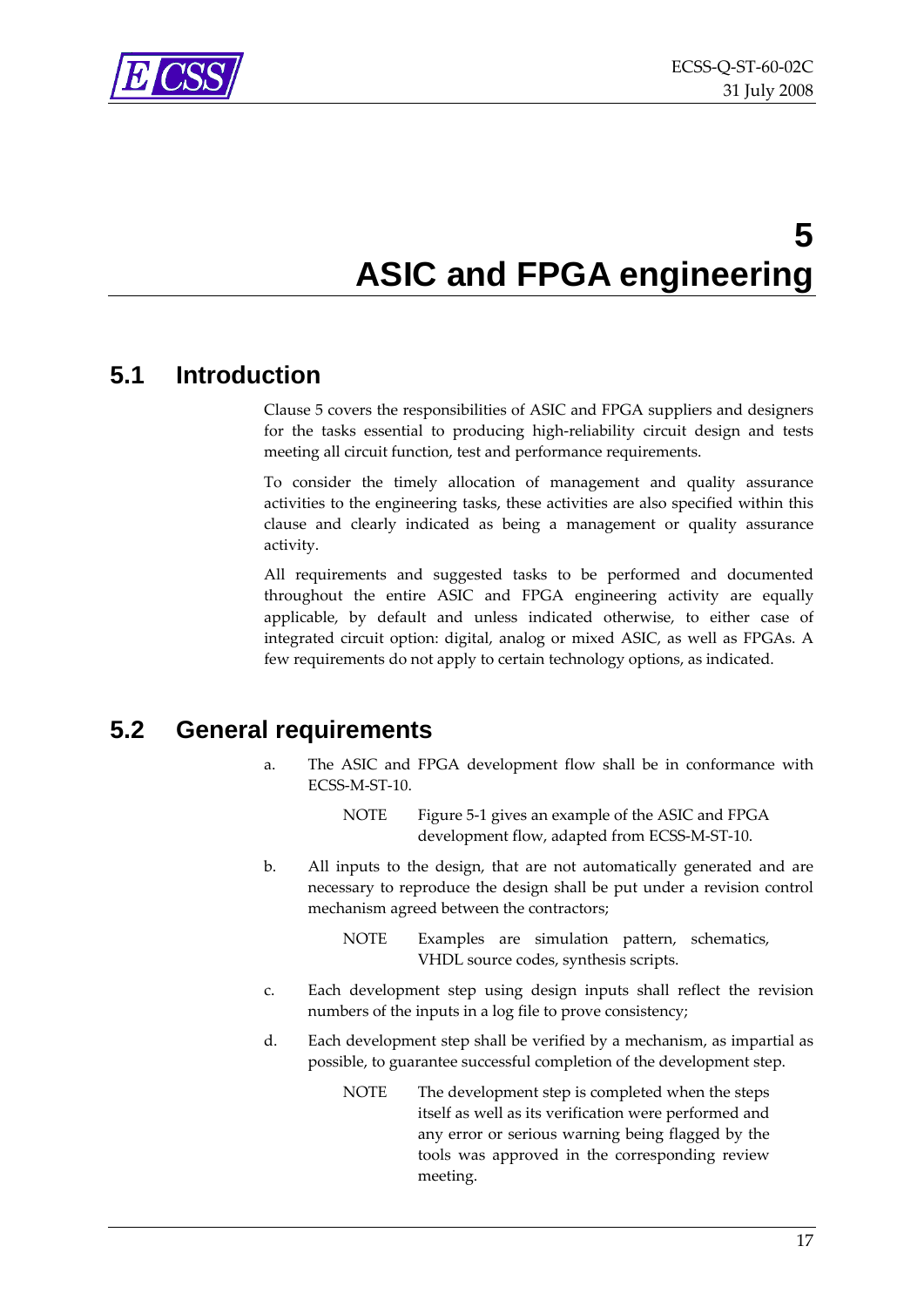<span id="page-17-0"></span>



<span id="page-17-1"></span>**Figure 5‐1: Development flow (example)**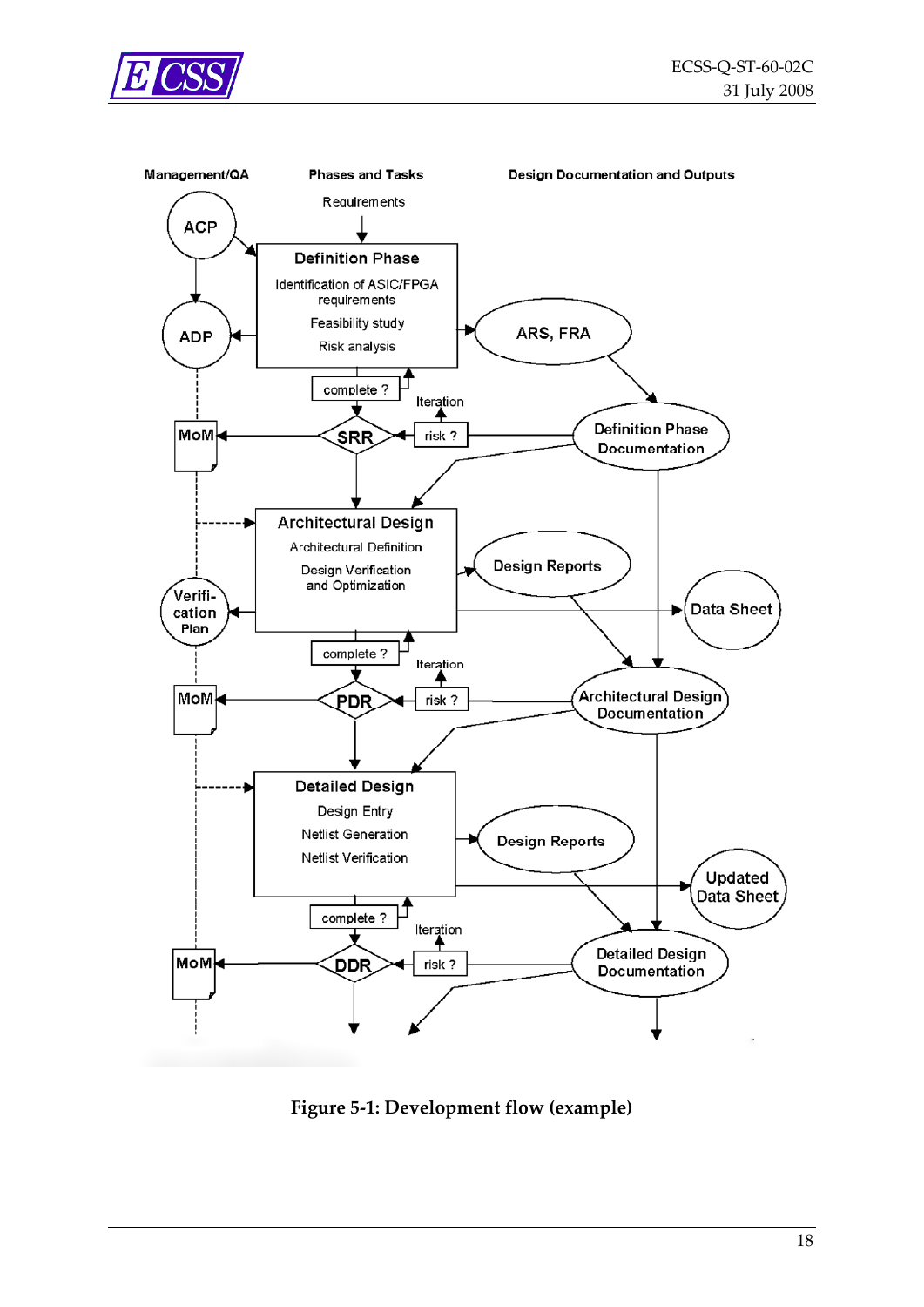



**Figure 5‐1: [Development](#page-17-1) flow (example) – continued**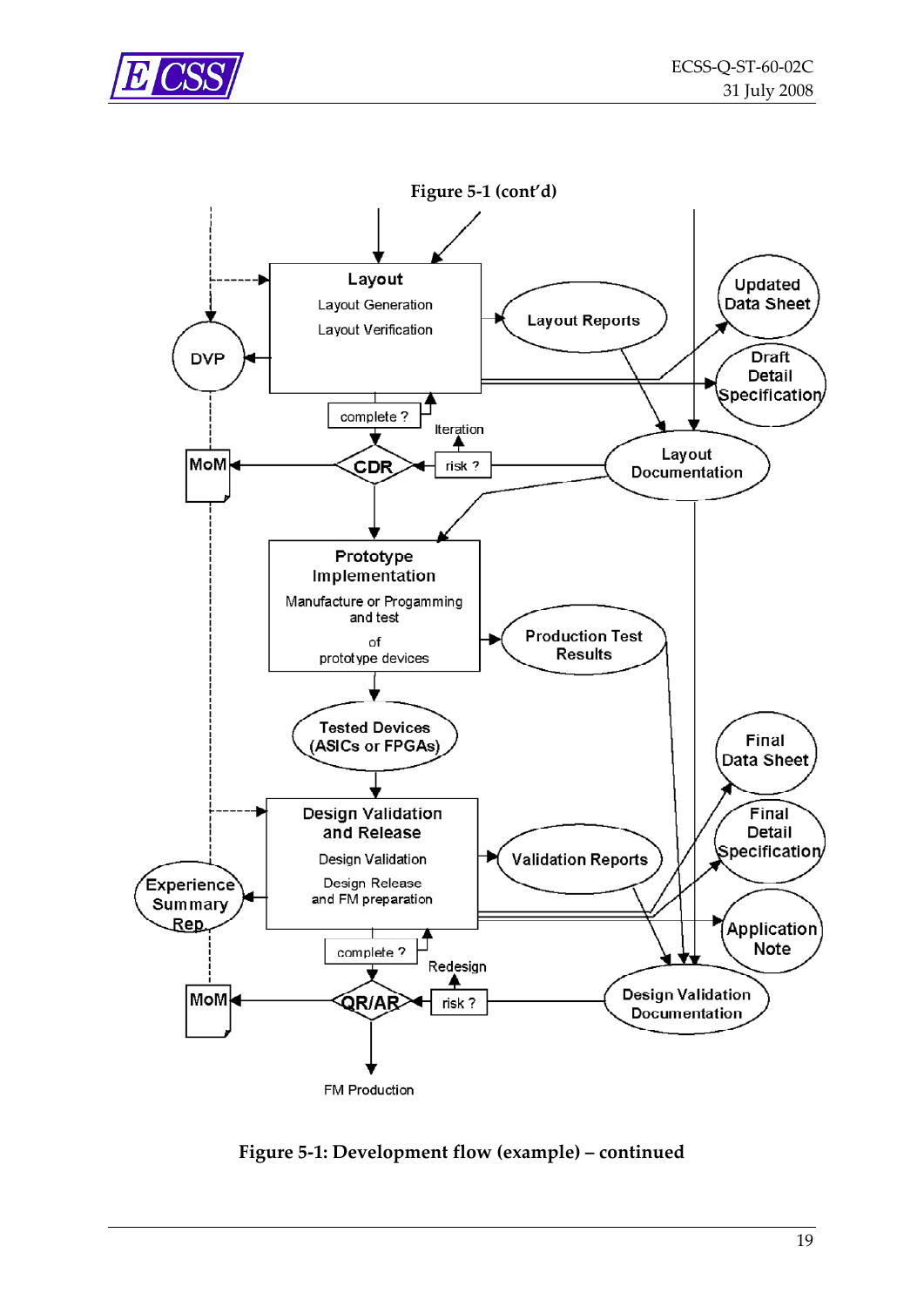<span id="page-19-0"></span>

### **5.3 Definition phase**

### **5.3.1 Introduction**

The aim of this development step is to establish an ASIC and FPGA requirements specification, a feasibility and risk analysis report and an ASIC and FPGA development plan.

### **5.3.2 General requirements**

- a. The supplier shall ensure that all relevant system configurations and characteristics and all issues imposing requirements on the device are used.
	- NOTE This allows settling out without any ambiguity the definition status of the collected requirements and verifying that all necessary resources for the design activities are available.
- <span id="page-19-2"></span>b. The supplier shall specify the complete set of traceable ASIC and FPGA requirements in the ASIC and FPGA requirements specification (ARS) in conformance with the DRD in [Annex](#page-50-1) C.

### <span id="page-19-1"></span>**5.3.3 Feasibility and risk assessment**

#### **5.3.3.1 Feasibility study**

- a. The feasibility of the intended ASIC and FPGA development shall be assessed against the established ASIC and FPGA requirements specification and the available resources.
- b. As a minimum, the following tasks shall be performed and documented:
	- 1. Estimate design complexity;
	- 2. Estimate power consumption;
	- 3. Assess feasibility of speed requirements by a preliminary timing analysis;
	- 4. Select a radiation hardening approach that ensures compliance with radiation tolerance requirements. Determine a rough estimate of impact on chip area and circuit speed;
	- 5. Select a production test approach and its feasibility against all requirements;
	- 6. Identify and evaluate the suitability and qualification status of the ASIC technologies or FPGA available to implement the device, fulfilling all functional and non‐functional requirements including the specified derating factors. Make a baseline selection;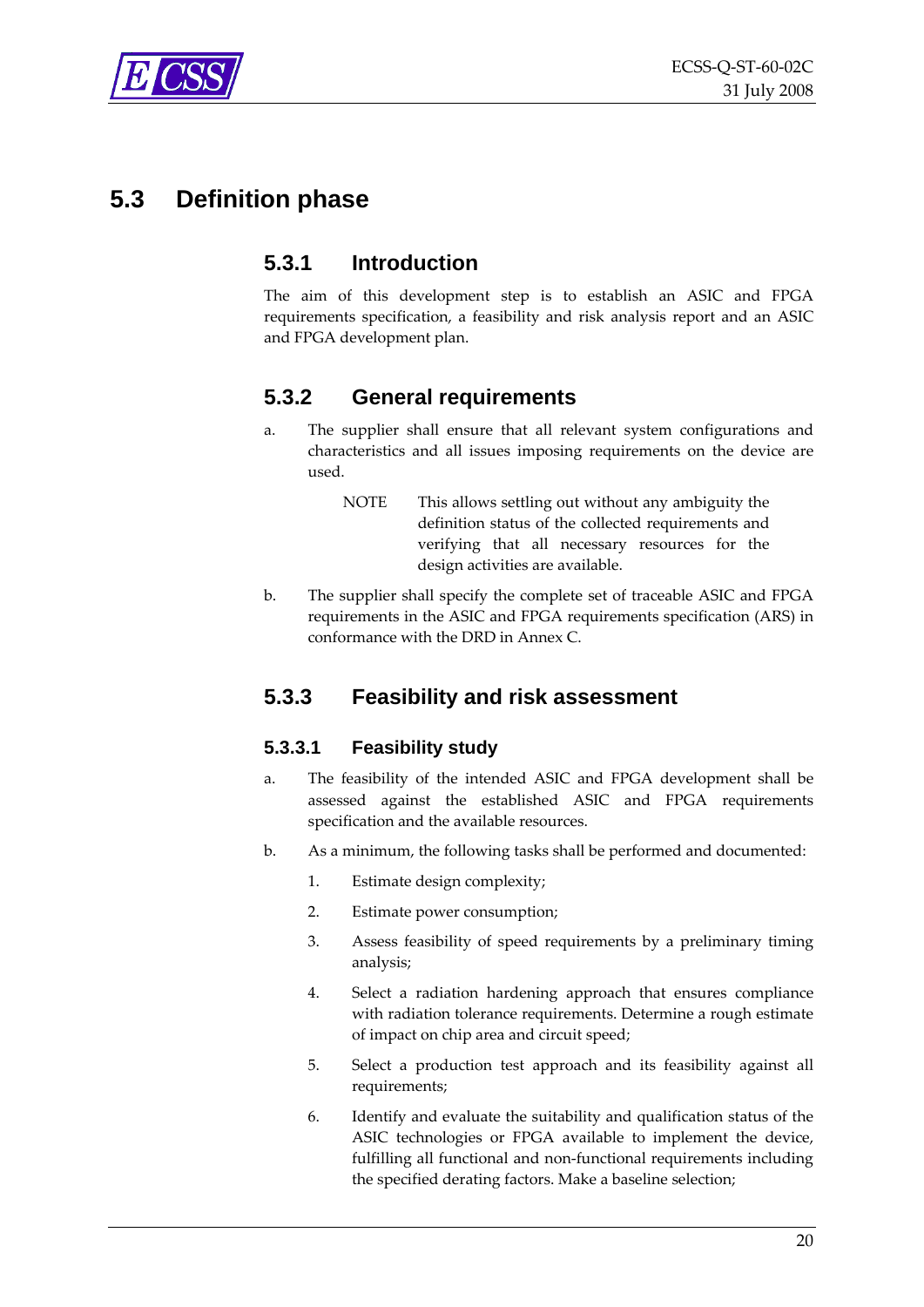<span id="page-20-0"></span>

- 7. Identify packages, fulfilling all requirements. Make a baseline selection;
- 8. Ensure that the baseline technology and package or FPGA have a remaining lifetime, so that flight and compatible prototype parts can be manufactured and are available during the expected procurement phase(s);
- 9. Ensure that technical support for the device can be guaranteed during the expected lifetime;
- 10. Determine availability and status of the required design and test tools (H/W & S/W) and libraries;
- 11. Determine availability of the necessary human resources;
- 12. Determine availability, licensing, support, legal and economical aspects of using IP cores from third parties;
- 13. Ensure that no patents are infringed or agreements exist or can be made with the patent holder.

#### **5.3.3.2 Risk analysis**

- <span id="page-20-3"></span>a. As a tool of the quality assurance system (see clause [6.3](#page-38-1)) a risk analysis shall be performed that identifies potential risk items and assigns preventive measures and contingency plans.
- <span id="page-20-4"></span>b. The risk analysis shall result in a Feasibility and risk analysis (FRA) report in conformance with the DRD in [Annex](#page-52-1) D.

### <span id="page-20-1"></span>**5.3.4 ASIC and FPGA development plan**

a. The ADP shall ensure prospective design portability for devices with long term availability or multiple usage requirements.

### <span id="page-20-2"></span>**5.3.5 System requirements review**

- a. The definition phase shall be concluded by a system requirements review (SRR) meeting (see quality assurance clause [6.2\)](#page-36-1).
- b. The documentation generated within this phase shall be reviewed.
- c. The reviewers shall check that the development activity as defined in the ADP is feasible within the limits imposed by the project requirements, resources, schedule and budgetary constraints.
- d. The reviewers shall check that contingency plans exist for all identified open issues and risk items and that the risk analysed can be taken for starting the Architectural Design phase.
- e. The reviewers shall check that ARS and FRA are complete and documented in a level of detail that avoid any ambiguity for the Architectural Design and all subsequent design work.
- f. The reviewers shall check that ARS and FRA include as a minimum: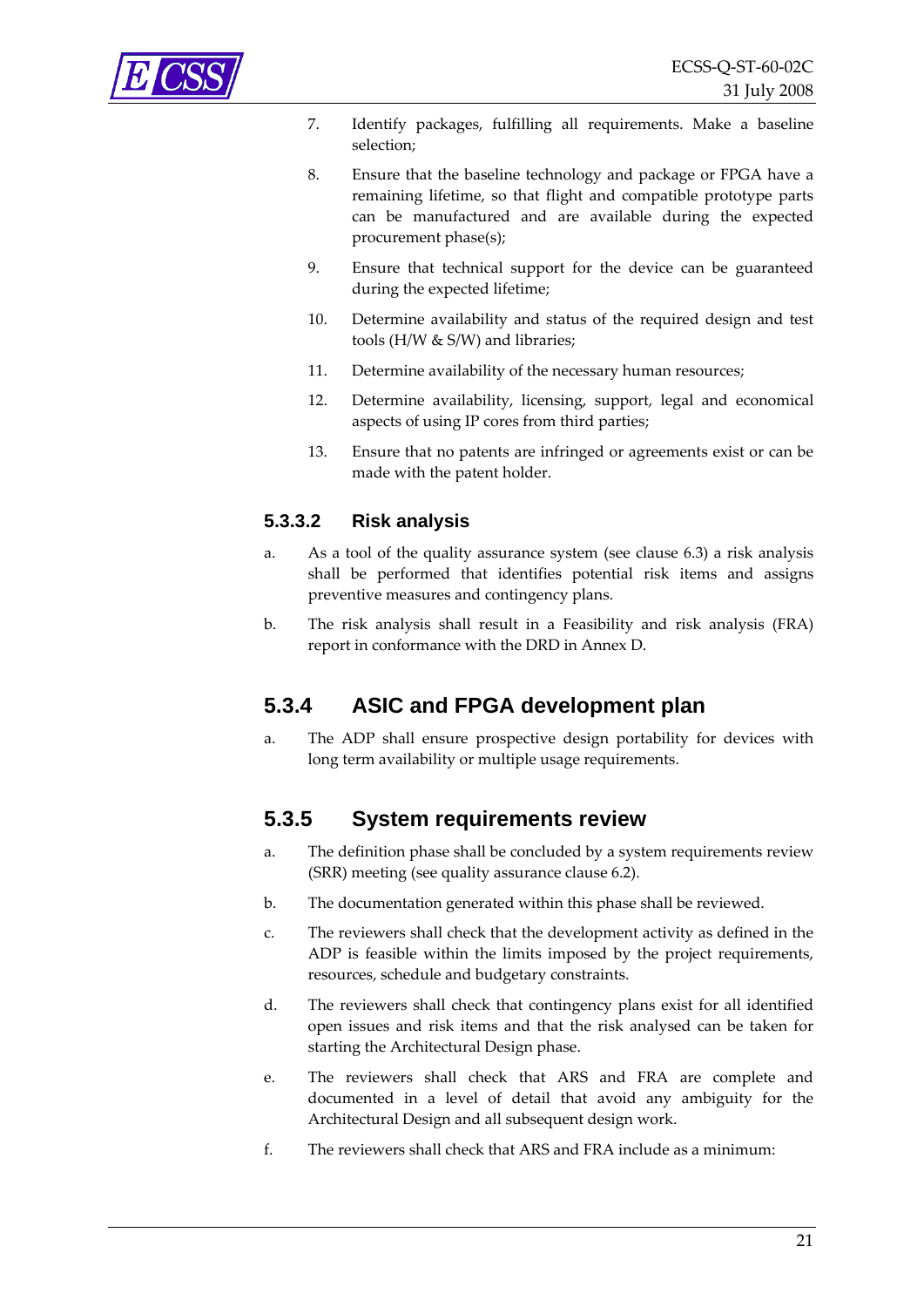- 1. Summary of the system architecture and all expected configurations in which the device can be used;
- 2. Specify the external devices connected to the chip and their interface protocols;
- 3. Bit numbering and naming convention (to be maintained throughout the design flow);
- 4. Format of data structures;
- 5. Functionality in all nominal operational modes;
- 6. Functionality for error handling;
- 7. Functionality in all system test modes;
- 8. Internal communication protocols;
- 9. Signal processing algorithms;
- 10. Definitions of programmable memory elements and their state after reset;
- 11. Functional partitioning, establishing a high-level block diagram;
- 12. Preliminary architectural and hardware/software partitioning, including external and internal memory mapping;
- 13. For components providing software programmability, associated software requirements specifications ;
- 14. State and behaviour of l/Os during and after reset and power‐up;
- 15. State functions explicitly not implemented in the design, in order to avoid potential misunderstandings;
- 16. Pin list including power supply, test pins, if already known, name, polarity, bus width and interface protocol;
- 17. Electrical specifications (maximum ratings, AC, DC and timing diagrams);
- 18. Power dissipation estimates for main functional modes;
- 19. Operating conditions (supply, temperature, radiation);
- 20. Baseline package and pin‐out, if already known.

- EXPECTED OUTPUTS: *a. the definition phase documentation, containing:*
	- *1. ASIC and FPGA requirements specification (ARS);*
	- *2. Feasibility and risk analysis (FRA);*
	- *b. ASIC and FPGA development plan (ADP);*
	- *c. MoM of SRR.*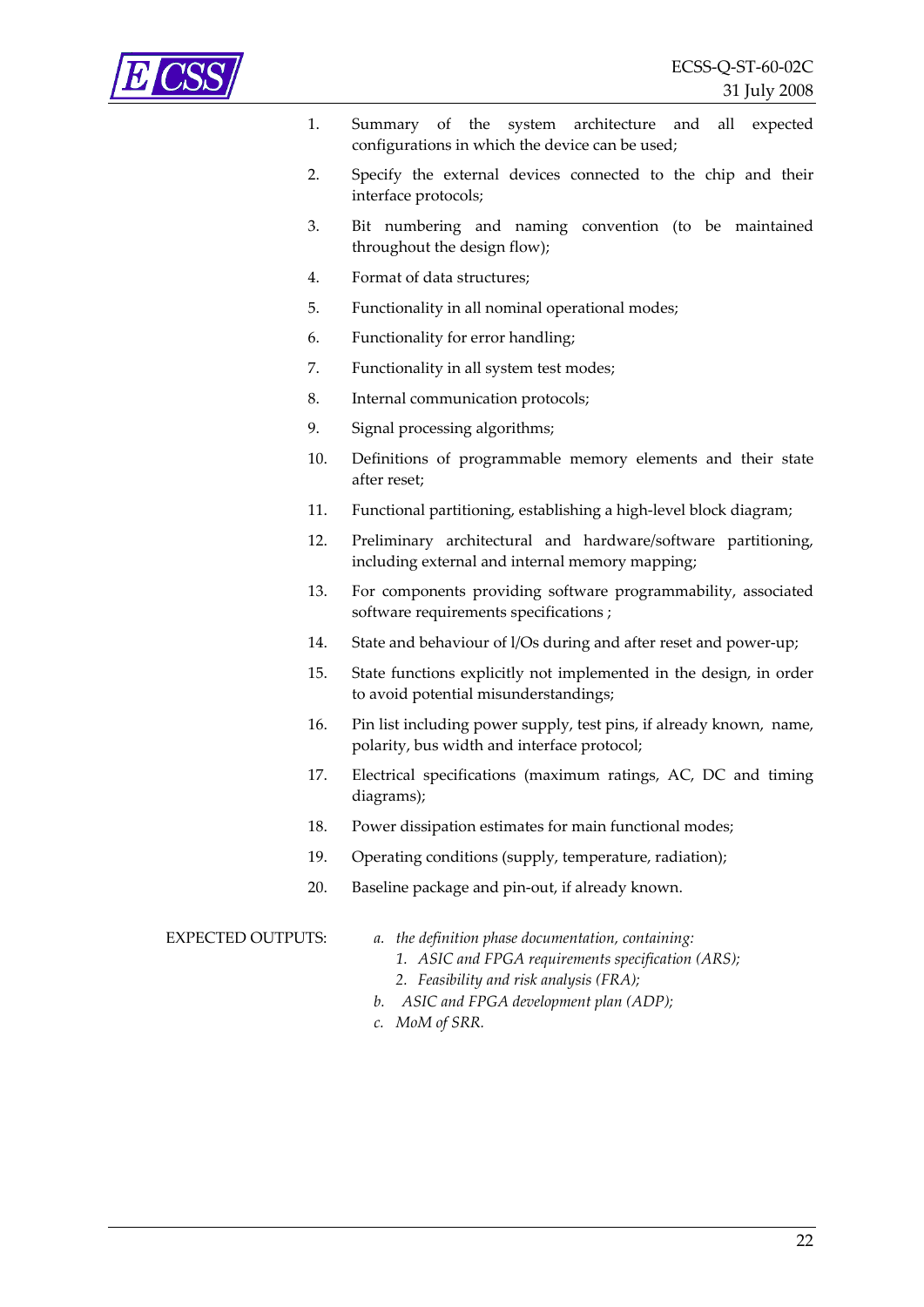<span id="page-22-0"></span>

### **5.4 Architectural design**

### **5.4.1 General requirements**

- a. During the architectural design phase, the architecture of the chip shall be defined, verified and documented down to the level of basic blocks implementing all intended functions, their interfaces and interactions.
- b. Important selections for the implementation of the chip shall be made or confirmed.
- c. All definitions and selections made shall conform to the definition phase documentation.
- d. Any deviation shall be justified in the preliminary design review.
- e. The architecture definition and the baseline choices made during the definition phase shall be settled, frozen and documented with a level of detail that allows proceeding with the subsequent detailed design.

### <span id="page-22-1"></span>**5.4.2 Architecture definition**

- a. As a minimum the following tasks shall be performed and documented in an architecture definition report:
	- 1. Subdivide the chip into its fundamental functions or blocks, identifying and thoroughly documenting their interfaces, functionalities and interactions;
	- 2. Define the architecture down to the level required to implement technology specific, transistor‐ or gate‐level mapping;
	- 3. Select suitable algorithms and circuit schemes including their parameters to implement the identified functions;
	- 4. Identify sub-functions, which can be used as an individual block at different locations of the chip or possibly be compiled as a core for other designs;
	- 5. Identify a suitable clocking and reset scheme assuring correct transitions of data between clock domains and identify asynchronous parts of the design;
	- 6. Select (if not yet done), IP‐cores to be used or previously designed units to be re‐used in the design. Procure and verify them.
		- NOTE This verification can be done by test cases provided by the IP core manufacturer, by test benches from an independent source, or by newly designed test programs.
	- 7. If the verification is accomplished during prior instantiations of the core, assess it for covering the actual system environment, and eventually perform bug‐fixes and workarounds or additional verification;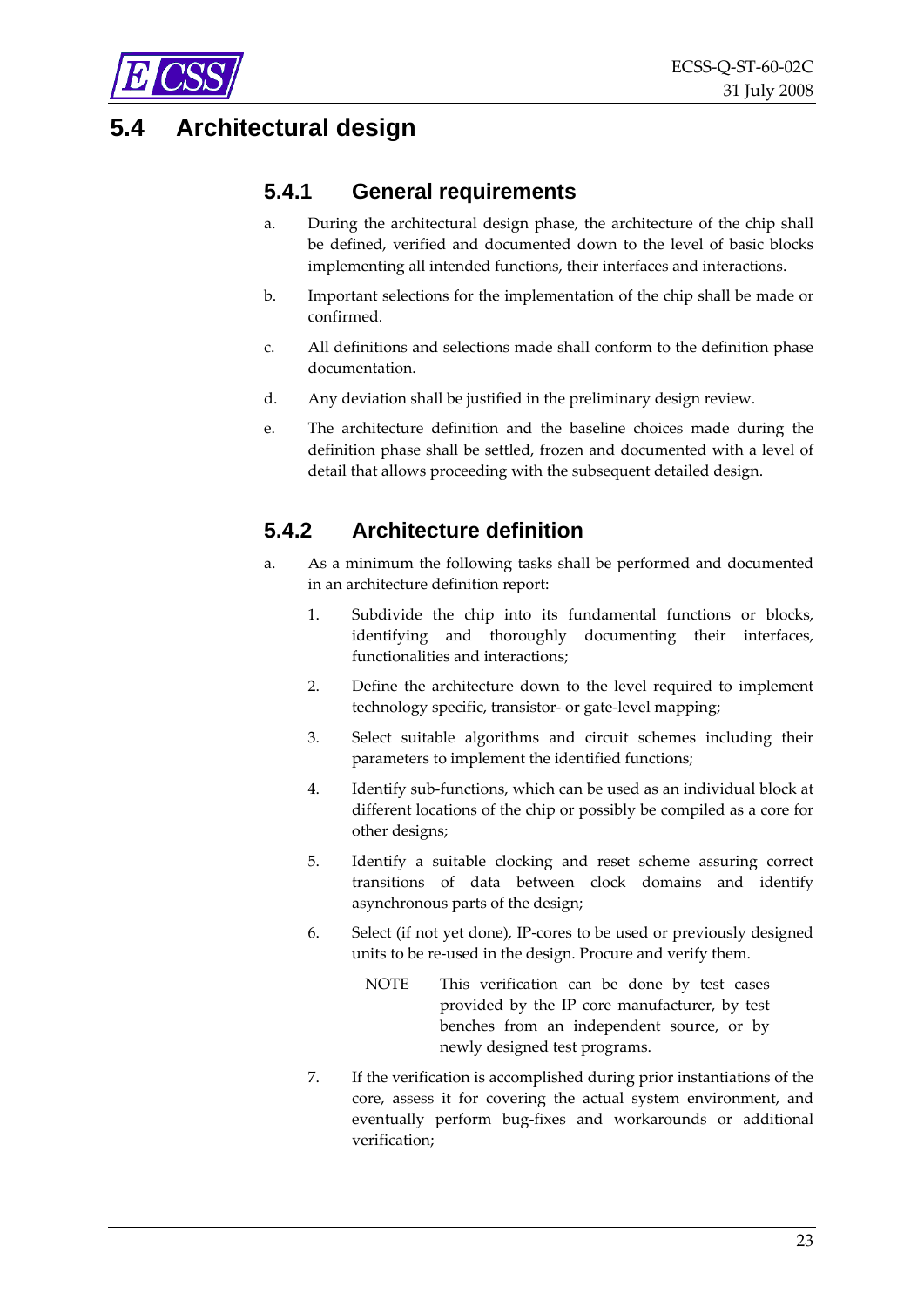- <span id="page-23-0"></span>8. Identify and eventually procure custom cells, to be used in the design, verify the consistency of the different models delivered (e.g. simulation models, layout and timing view);
- <span id="page-23-1"></span>9. Generate models required as an input to the subsequent detailed design phase (e.g. synthesizable RTL models);
	- NOTE There is no firm requirement for intermediate behavioural simulations, nor for any model being coded in a particular language or a specific level of abstraction. However, the coding of behavioural models of critical functions and algorithms is strongly encouraged, since they frequently are valuable tools for further verification tasks.
- b. The architecture definition report shall include the architecture broken down to the selected blocks, their interfaces, functionality or algorithms and interactions.
- c. Even though the chip and its architecture is completely described in a simulation model (executable specification), a detailed text specification shall be edited.

### **5.4.3 Verification plan**

<span id="page-23-3"></span>a. The supplier shall establish a verification plan in conformance with the DRD in [Annex](#page-53-1) E.

### <span id="page-23-2"></span>**5.4.4 Architecture verification and optimization**

- a. As a minimum, the following activities shall be performed and documented in an architecture verification and optimization report:
	- 1. Verify that the defined architecture meets the requirements by appropriate simulation and analysis techniques;
	- 2. Verify that the models referred to in clause [5.4.2a.9](#page-23-1) above are compliant to the verification plan;
	- 3. Perform an independent verification in order to avoid masking of design errors;
	- 4. When allocation and connectivity of hard‐macro cells can be an issue, a preliminary floorplan, assure that the expected cells are effectively place‐ and routable within the given constraints;
		- NOTE This is not applicable for FPGA designs.
	- 5. Re‐assess the feasibility and risks;
	- 6. Find an application related trade‐off for conflicting requirements;
		- NOTE For example: power consumption vs. speed and performance, pin count vs. package size and complexity vs. die area.
	- 7. Establish the implementation choices.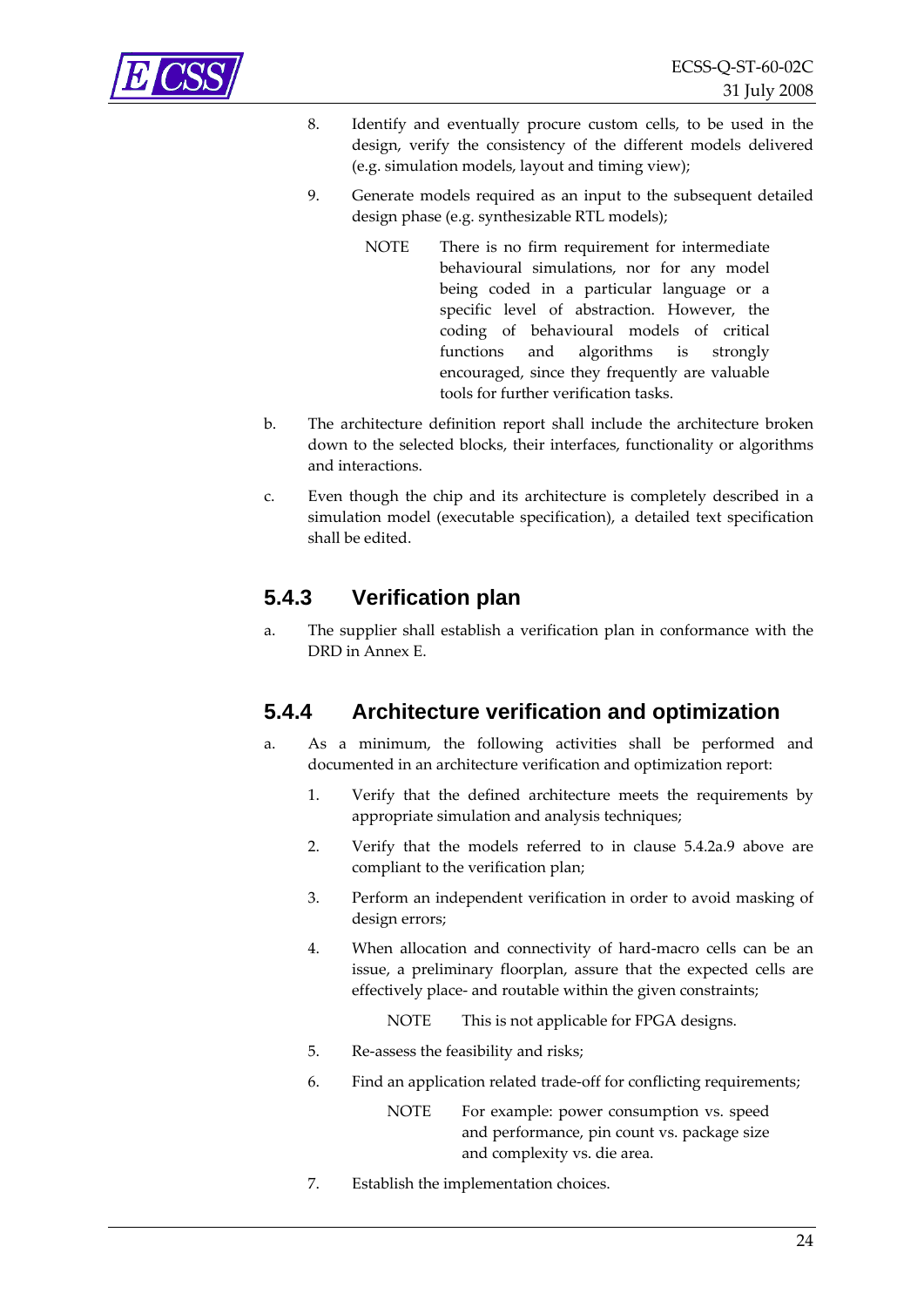### <span id="page-24-0"></span>**5.4.5 Preliminary data sheet**

- <span id="page-24-2"></span>a. A preliminary data sheet shall be established in conformance with the DRD in [Annex](#page-55-1) G.
	- NOTE The preliminary data sheet is updated and completed at the end of the ASIC and FPGA development.

### <span id="page-24-1"></span>**5.4.6 Preliminary design review**

- a. The architectural design phase shall be concluded by the preliminary design review (PDR) meeting (see quality assurance clause [6.2](#page-36-1)).
- b. The documentation generated within this phase shall be reviewed.
- c. The reviewers shall check that the selected trade‐off meets the requirements fixed during the definition phase.
- d. The reviewers shall check that preventive measures or contingency plans exist for all identified risk items and that the risk analysed can be taken for starting the detailed design.
- e. The reviewers shall check that the architectural design documentation (see clause [7.3.4](#page-42-1)) together with the documentation of previous development phases is complete, traceable and documented in a level of detail that allow to proceed with the detailed design.
- f. The reviewers shall identify, justify and approve discrepancies between the architectural design documentation and the definition phase documentation.
- g. The reviewers shall check that the planned measures, tools, methods and procedures are applied.

EXPECTED OUTPUTS: *a. Architecture definition report;*

- *b. Verification plan;*
- *c. Architecture verification and optimization report;*
- *d. Preliminary data sheet;*
- *e. Design database, containing:*
	- *1. Simulation models;*
	- *2. Verification results;*
- *f. MoM of PDR.*

### **5.5 Detailed design**

### **5.5.1 Introduction**

During this phase the high-level architectural design is translated into a structural description on the level of elementary cells of the selected technology and library. Additional information is generated for the subsequent development phases, such as layout constraints, floorplanning, production test programs and a detailed pin description.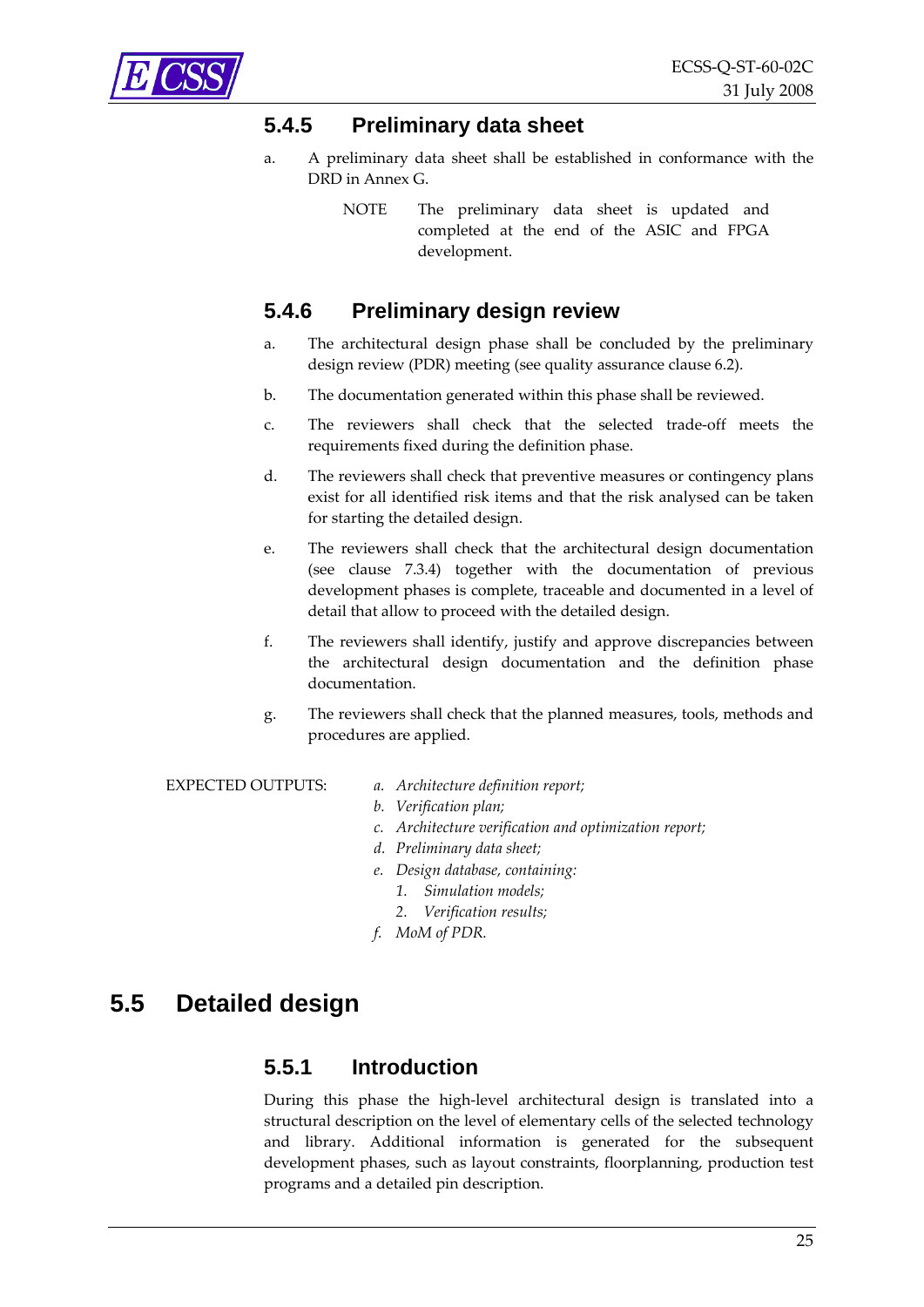<span id="page-25-0"></span>

For digital designs, the above mentioned design description is the associated technology specific, verified gate‐level pre‐layout netlist, whereas for analog designs, it is a verified sized transistor‐level netlist. However, in many analog designs, there is no separation between circuit design and layout.

### **5.5.2 General requirements**

- a. Influences from layout such as cross talk and matching shall be accounted for during the design work.
- b. For analog designs circuit and layout are developed concurrently, and the reviews for detailed design and layout phases may be held together.
- c. For FPGAs and analog designs, a combined DDR and CDR meeting may be justified.

NOTE In these cases also the corresponding output reports can be merged together.

- d. The scripts used for an automatic and repeatable generation shall be part of the design database.
	- NOTE 1 The main output of the detailed design is a design database, which contains, or allows an automatic and repeatable generation of the above‐mentioned inputs to the layout.
	- NOTE 2 The scripts defined for this generation are an essential part of the detailed design,

### <span id="page-25-1"></span>**5.5.3 Design entry**

- a. During the design entry the following tasks shall be performed and documented in a design entry report.
- b. Use the agreed design tools as specified in the ADP (see clause [5.3.4\)](#page-20-1). Check their maintenance status. Consider known bugs, existing patches, preventive and workaround measures.
- c. Implement the specified test concept during design entry and synthesis (e.g. scan paths, DFT logic, measurement points, test busses and boundary scan (JTAG, see IEEE 1149.1).
- d. Implement the specified radiation hardening concept by design and during synthesis.
- e. Continuously verify the results by the appropriate methods, as specified in the verification plan.
- f. Determine a pin‐out and bonding scheme with particular attention to the technical constraints.
	- NOTE For example, power supply pin definition and bondability issues.
- g. Select buffers according to the I/O requirements defined in the ASIC and FPGA requirements specification.
- h. Establish or refine the floorplan.
	- NOTE This is not applicable for FPGA designs.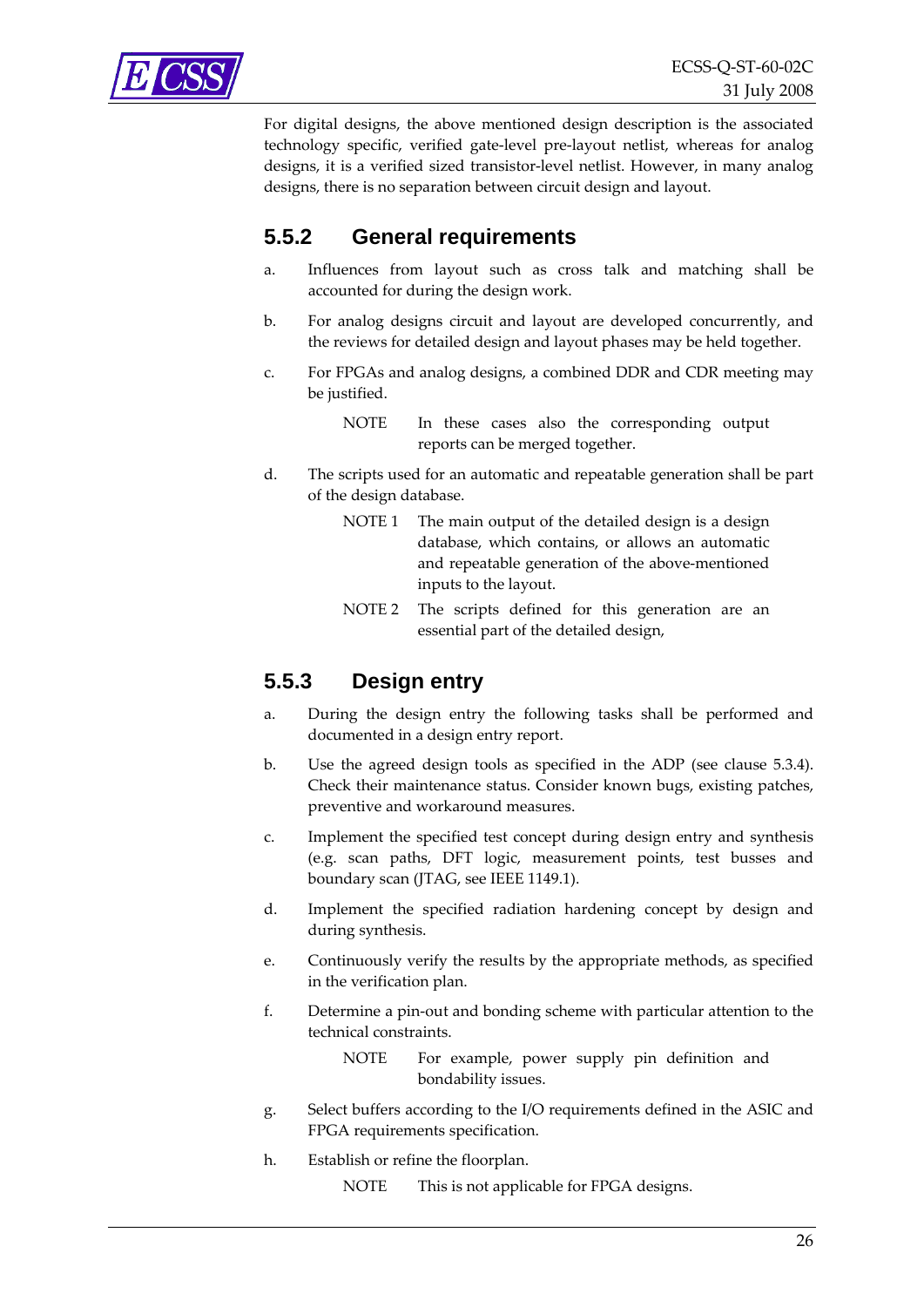<span id="page-26-1"></span><span id="page-26-0"></span>

### **5.5.4 Netlist generation**

- NOTE In this step, the source description of the design is translated into the netlist, and any other information required for the layout generation, such as floorplan or placement information and constraints for timing driven layout is generated.
- a. Enough iterations between design entry, netlist and layout generation shall be performed in order to accomplish the design requirements.
- b. Iterations back to the architectural design shall be avoided.
- c. If an iteration back to the architectural design is required by means of changes in the model released during the PDR, that model shall be verified again.
- d. As a minimum the following tasks shall be performed and documented in a netlist generation report:
	- 1. Consider the required derating factors;
	- 2. Ensure that the appropriate library cells are used as to fulfil all the requirements collected in the ASIC and FPGA requirements specification;
	- 3. Select or generate appropriate models for parasitism (e.g. wire load models);
		- NOTE This is not applicable for FPGA designs.
	- 4. Perform a design parameter centring;

NOTE This is only applicable for analog ASIC designs.

- 5. Ensure that the intended operating (process, voltage, temperature) and environment (radiation) conditions are used during the translation and verification exercise;
- 6. If synthesis tools are used, generate scripts which allow performing the fully automatic pre‐layout netlist generation in a repeatable way;
- 7. Ensure that these scripts, being part of the inputs to the design, are compliant to the general requirements for e.g. documentation, commenting and version control;
- 8. Specify timing constraints, and supplier or manufacturer-specific design rules;
- 9. Consider over-constraining to anticipate parasitic effects.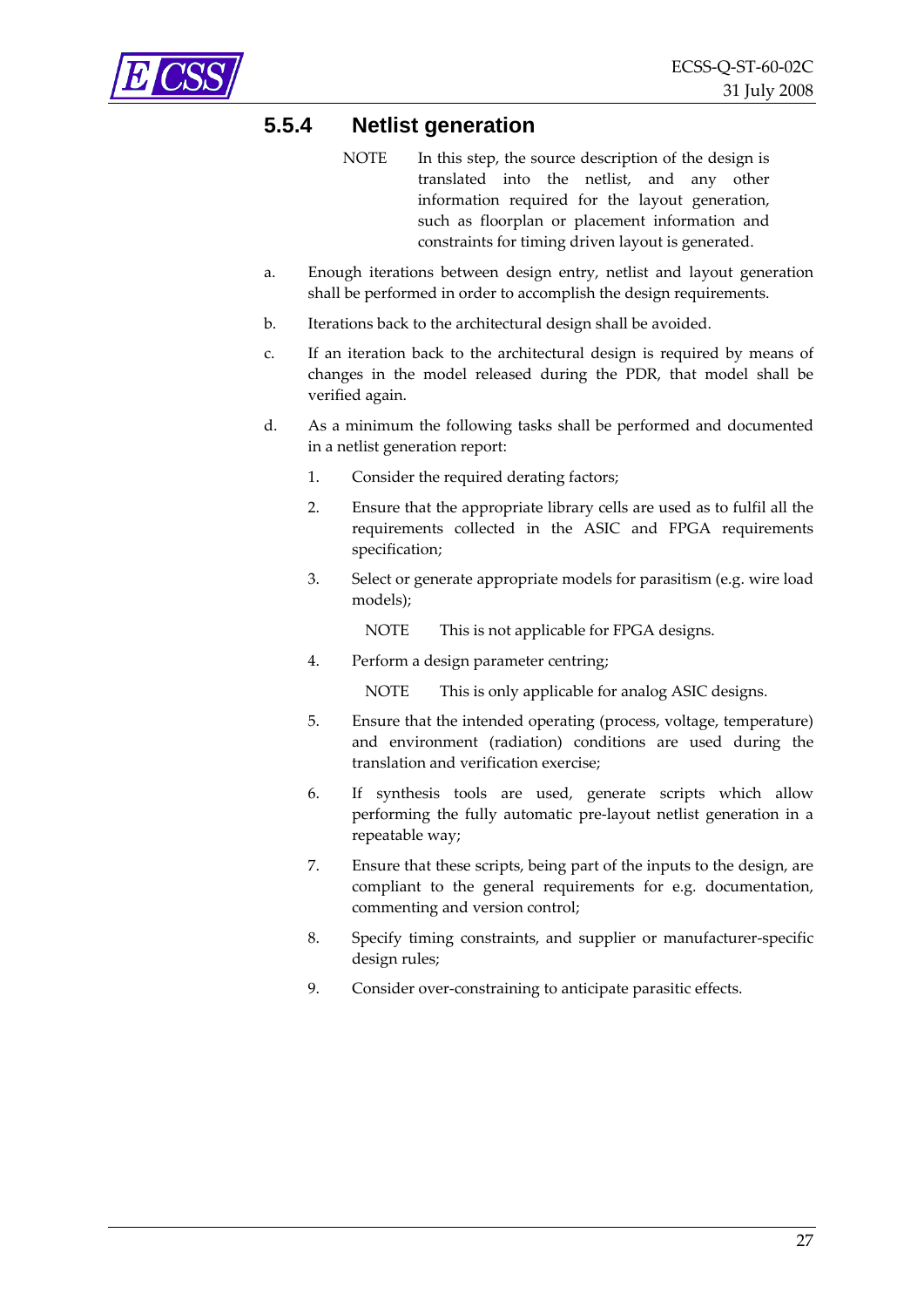<span id="page-27-1"></span><span id="page-27-0"></span>

### **5.5.5 Netlist verification**

- a. As a minimum the following tasks shall be performed and documented in a netlist verification report:
	- 1. Verify the netlist according to the verification plan;
	- 2. Verify the estimated data for the layout parasitics and delays;
	- 3. Perform gate level simulations, using the complete test suite from the architectural design, or an equivalent set of methods, such as formal verification and static timing analysis;

NOTE This is not applicable for analog ASIC designs.

- 4. Verify key parameters, such as bias voltages, operating point, frequencies, bandwidth, matching, s‐parameters, noise, dynamic and linear ranges and shaping times;
- 5. Perform a functional verification, including the interfaces.

NOTE This is only applicable for analog ASIC designs.

- 6. If a complete simulation of all modes (including test modes) at top level cannot be performed (e.g. due to run-time restrictions), simulate a representative subset;
- 7. Verify by an extrapolating analysis, the not simulated cases;
- 8. Verify that the specified test concept is implemented through e.g. scan paths, DFT logic, measurement points and test busses;
- 9. Verify that the radiation-hardening concept is successfully included in the netlist. Consider e.g. netlist inspection and SEU injection simulations;
- 10. Verify that the specified power consumption is respected;
- 11. Update relevant parameters in the preliminary data sheet according to the results obtained during the verification;
- 12. If production tests or a pre- and post burn-in test are planned, generate the test vectors and verify the requirements for fault coverage;
- 13. For IP cores and macro cells: include the coreʹs test patterns in the overall ASICʹs test programmes;
- 14. Verify, that the pre‐layout supplier or manufacturer design rules are met and assess the relevance of violations;
	- NOTE This is not applicable for FPGA designs.
- 15. Perform a parameter sensitivity analysis;

NOTE This is only applicable for analog ASIC designs.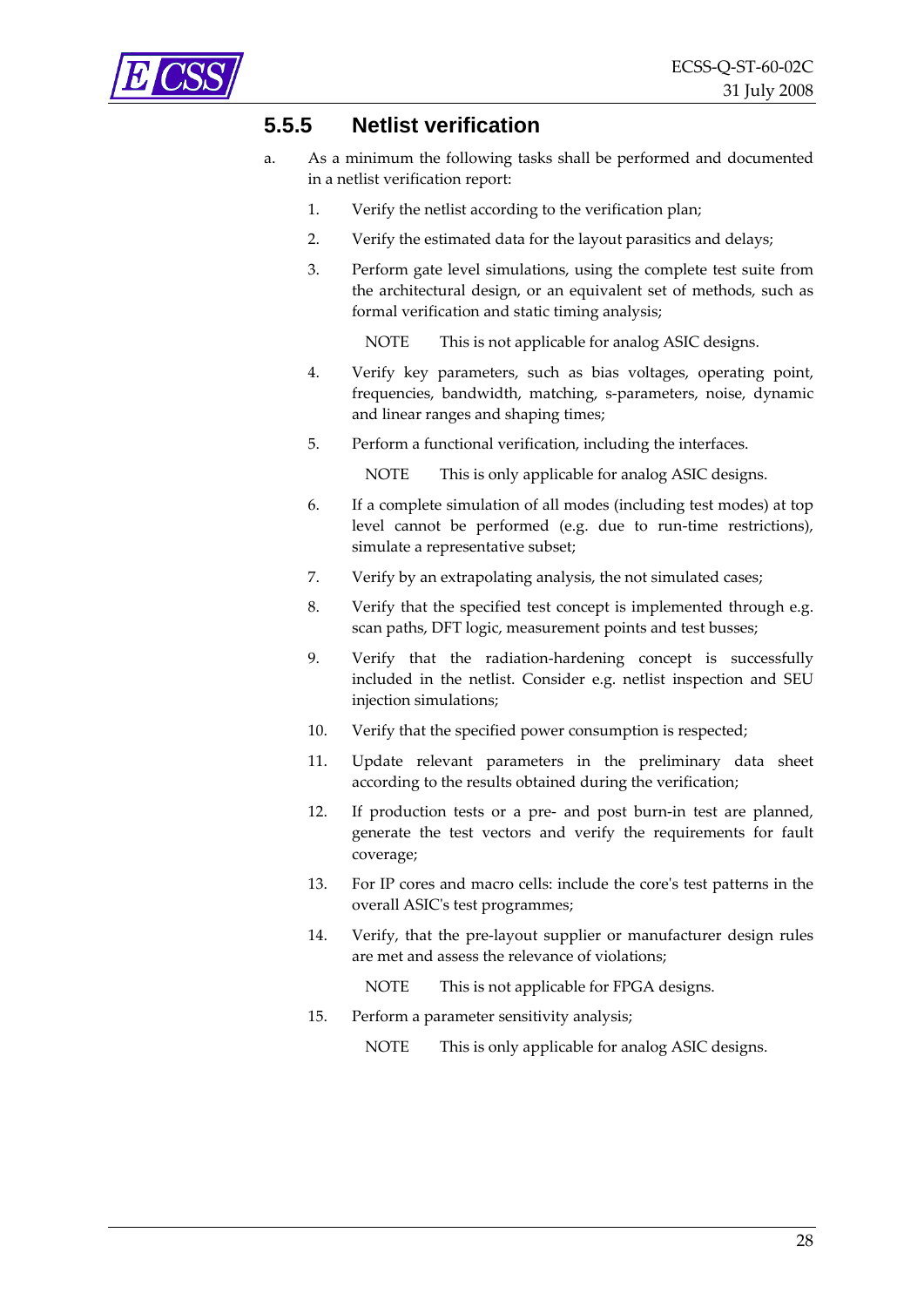<span id="page-28-1"></span><span id="page-28-0"></span>

#### **5.5.6 Updated data sheet**

a. The supplier shall update the data sheet to incorporate the new established information on for instance pinout and estimated timing.

NOTE For further details see [Annex](#page-55-1) G.

### **5.5.7 Detailed design review**

- a. The detailed design phase shall be concluded by the detailed design review (DDR) meeting (see clause [6.2](#page-36-1)).
- b. The documentation generated within this phase shall be reviewed.
- c. The reviewers shall verify that the detailed design documentation (see clause [7.3.5\)](#page-43-1) together with the documentation of previous development phases completely documents all results obtained and decisions made along with the corresponding justifications in a level of detail that allow to proceed with the layout.
- d. This verification shall include as a minimum:
	- 1. Circuit implementation shows details of the implementation, which were not specified during architectural design;
	- 2. Description of implemented testability and production test methods including the achieved fault coverage figures obtained;
	- 3. Description of implemented radiation hardening measures;
	- 4. All verification results;
	- 5. Description of cells specially developed for the design;
	- 6. Configuration and modifications applied to IP cores used in the design;
	- 7. List of items with name and format provided to the foundry (i.e. netlist, stimuli files for production test and constraints files);

NOTE This is not applicable for FPGA designs.

- 8. Description of the design database, including the file structure, naming conventions, version control labels, netlist generation methods and constraints;
- 9. All tools and ASIC libraries actually used during the entire design development, including the versions and operating platforms used;
- 10. Problems encountered with design tools and their workarounds.
- e. The reviewers shall check that the planned measures, tools, methods and procedures were applied;
- f. The reviewers shall check that the outputs are in conformance to the requirements fixed during the definition phase;
- g. In particular, when the layout is performed by another company (foundry), the reviewers shall assess the specific foundry requirements (netlist sign‐off criteria).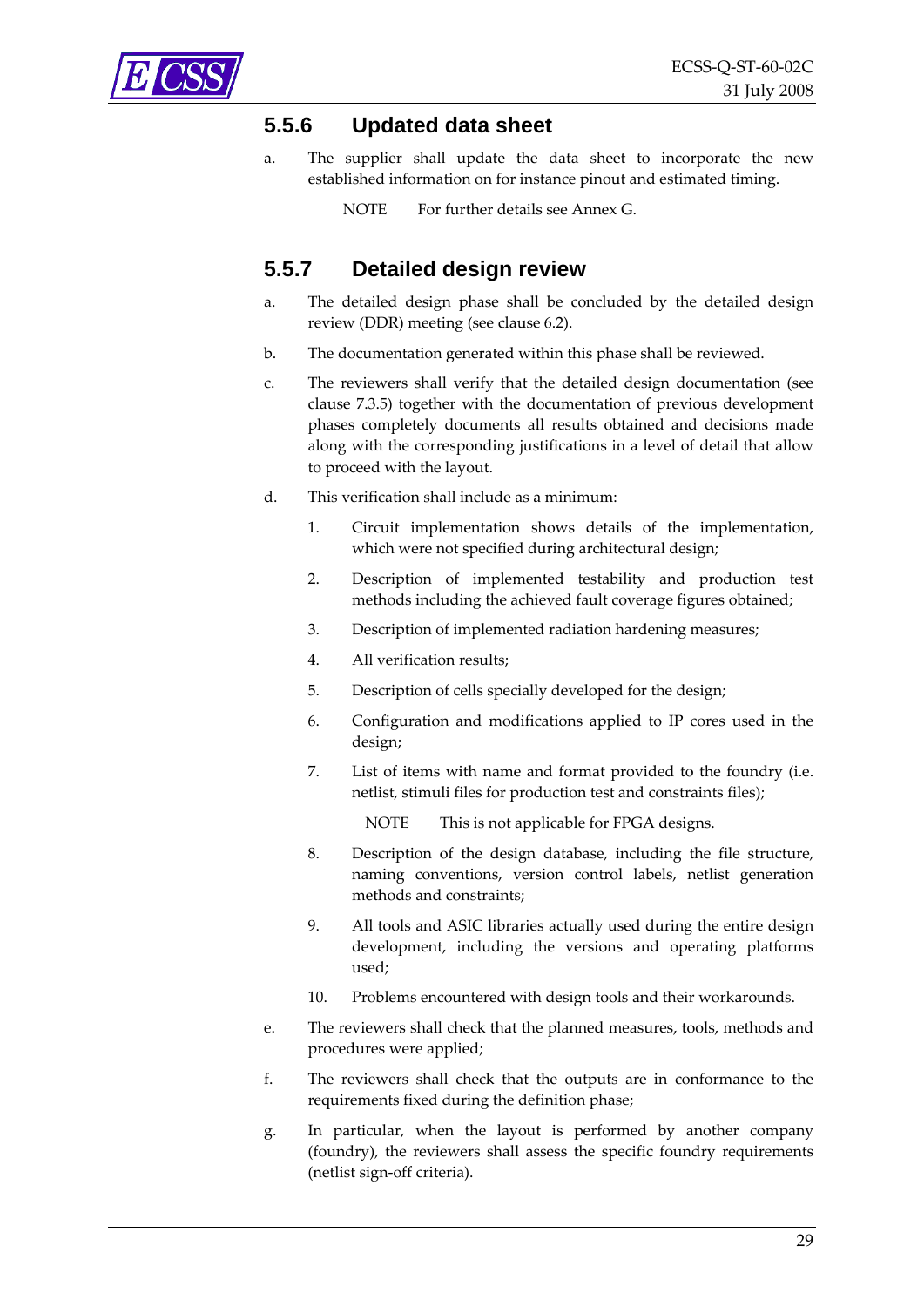<span id="page-29-0"></span>

#### EXPECTED OUTPUTS: *a. Design entry report;*

- 
- *b. Netlist generation report;*
- *c. Netlist verification report;*
- *d. Updated data sheet with pin‐out;*
- *e. Updated design database, containing:*
	- *1. Pre‐layout netlist;*
	- *2. Constraints for layout (i.e. floorplan and constraints for timing driven layout) as defined in the ADP;*
	- *3. Test vectors for production test;*
- *f. MoM of DDR.*

### <span id="page-29-1"></span>**5.6 Layout**

#### **5.6.1 General requirements**

- a. The layout shall generate the placement and routing information to meet the design rules, timing and other constraints.
- b. In addition, netlist optimization by local re‐synthesis or physical synthesis shall be applied.
	- NOTE This provides reliable information about loads and coupling capacitors and the final design rule check that assures a verified netlist which can be forwarded to the foundry.

### <span id="page-29-2"></span>**5.6.2 Layout generation**

- a. As a minimum the following tasks shall be performed and documented in a layout generation report:
	- 1. finalize the floorplan of the chip;

NOTE This is not applicable for FPGA designs.

- 2. perform place and route (P&R) taking into account all layout constraints;
- 3. perform netlist optimizations (see clause [5.6.1\)](#page-29-1) for timing and design rules if necessary;

NOTE This is only applicable for digital ASIC designs.

- 4. generate the power distribution;
- 5. generate the clock distribution (clock tree and buffers);

NOTE This is not applicable for analog ASIC designs.

- 6. insert core and pad ring power distribution and possibly additional test pads in the circuit;
- 7. determine the die size;

NOTE This is not applicable for FPGA designs.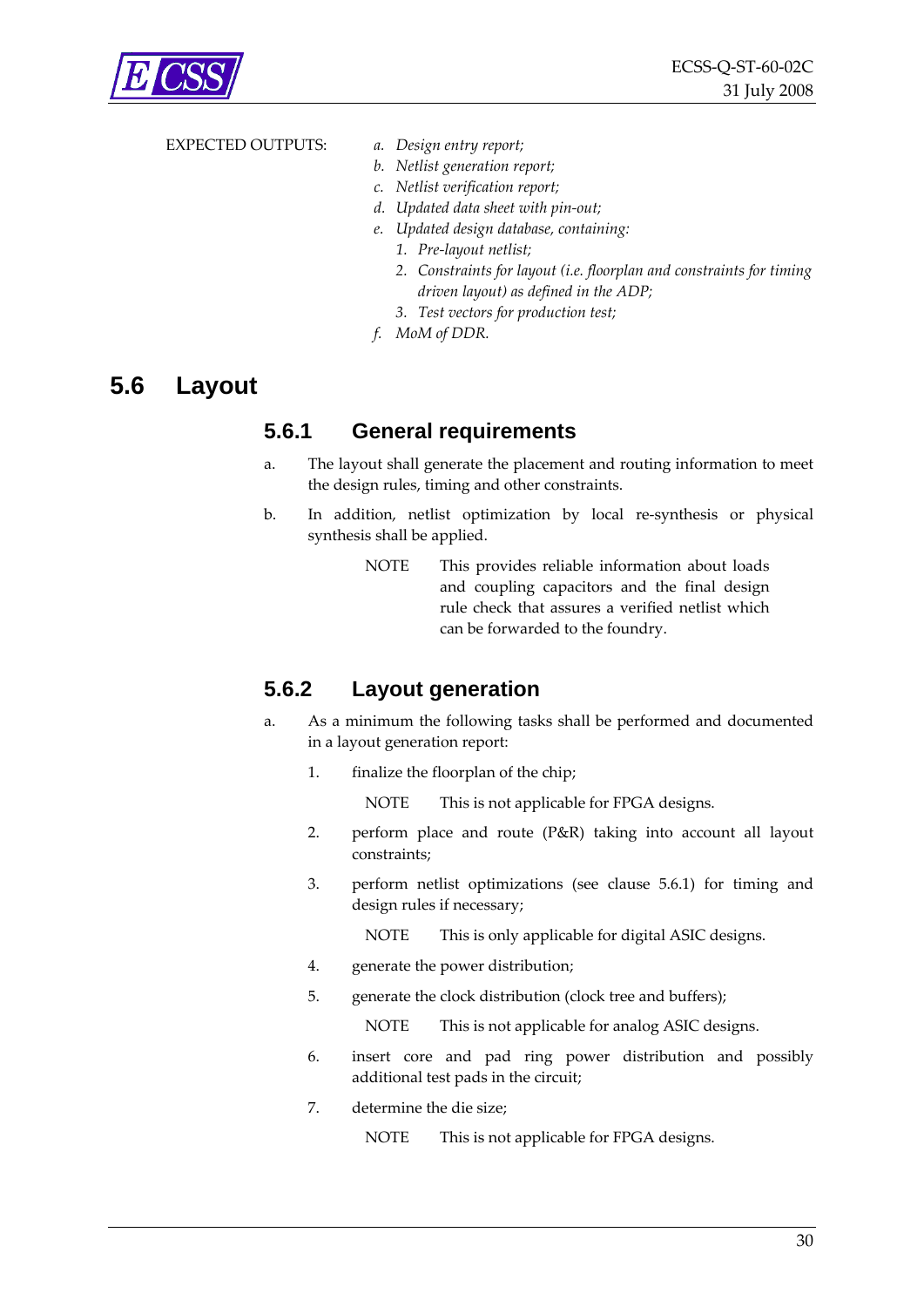<span id="page-30-1"></span><span id="page-30-0"></span>

8. generate the bonding diagram respecting bonding and package constraints;

NOTE This is not applicable for FPGA designs.

9. generate the input data for mask or programming file generation (IDMP).

### **5.6.3 Layout verification**

- a. As a minimum the following tasks shall be performed and documented in a layout verification report:
	- 1. layout design rule check (DRC);
	- 2. electrical rule check (ERC), check cross-talk sensitivity, if required by customer;
	- 3. extract a netlist from the layout given in terms of IDMP;
	- 4. verify that the gate‐level netlist is consistent with the layout by performing a layout versus schematic (LVS) comparison, i.e. a netlist comparison check (NCC) between the post‐layout netlist and the layout (IDMP) extracted netlist;
	- 5. verify that the post‐layout netlist is consistent in terms of functionality with the pre‐layout netlist by simulation and formal methods;
	- 6. extract the parasitic information;
		- NOTE This delivers capacitance, resistance and inductivity values (only deep sub‐micron technology), from which the actual delays are calculated for digital designs.
	- 7. perform comprehensive post‐layout verification according to the verification plan;
		- NOTE This is mostly accomplished by back-annotated simulations and timing analysis
	- 8. check the resulting clock skew and latency;

NOTE This is not applicable for FPGA designs.

- 9. check relevant timing of I/Os;
- 10. check the power distribution on the chip;

NOTE This is not applicable for FPGA designs.

- 11. perform transition check and load check on the nets inside the ASIC;
- 12. characterize ASIC and FPGA timing performances,

NOTE For example: max clock frequency, clock duty cycle, set‐up and hold times for all inputs and propagation delays for all outputs.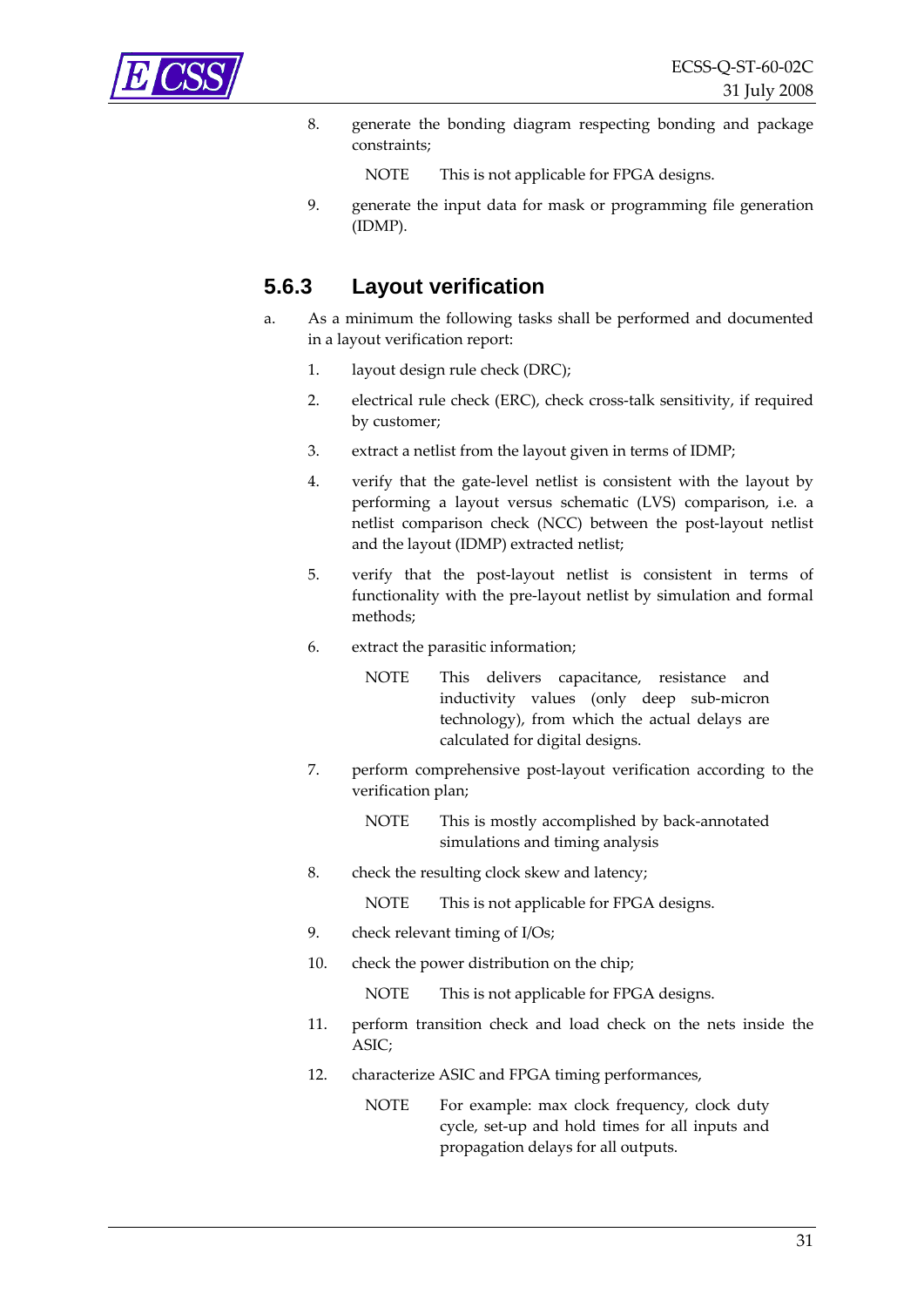<span id="page-31-2"></span><span id="page-31-0"></span>

### **5.6.4 Design validation plan**

a. The supplier shall establish and maintain a design validation plan (DVP) in conformance with the DRD in [Annex](#page-54-1) F.

### **5.6.5 Updated data sheet**

a. The supplier shall update the parameters in the data sheet according to the results obtained during the layout verification.

NOTE For further details see [Annex](#page-55-1) G.

### <span id="page-31-3"></span>**5.6.6 Draft detail specification**

a. Based on the information collected in the design documentation a draft detail specification shall be established in conformance with the DRD in [Annex](#page-57-1) H.

### <span id="page-31-1"></span>**5.6.7 Critical design review**

- a. The layout phase shall be concluded by the critical design review (CDR) meeting (see [6.2](#page-36-1)).
- b. The documentation generated within this phase shall be reviewed.
- c. The layout documentation (see [7.3.6\)](#page-43-2) together with the documentation of previous development phases completely documents the progress and decisions made during the layout shall be checked.
- d. As a minimum, the review of the documentation at CDR shall address:
	- 1. Post‐layout clock distribution tree and clock skew and latency analysis;
	- 2. Post-layout verification results and analysis of timing margins;
	- 3. Results from all layout checks (e.g., DRC, ERC, LVS and NCC) Any violation of or deviations from the design rules and justifications.
- e. The reviewers shall check that the planned measures, tools, methods and procedures have been applied.
- f. The reviewers shall check that the outputs are in conformance to the requirements fixed during the definition phase.
- g. In the case where no DDR was held after the detailed design phase, the reviewers shall check that the CDR encompasses also all review items of the DDR.
- h. The reviewers shall check that preventive measures or contingency plans exist for all identified risk items and that the risk analysed can be taken for starting the Prototype Implementation.

- EXPECTED OUTPUTS: *a. Layout generation report;*
	- *b. Layout verification report;*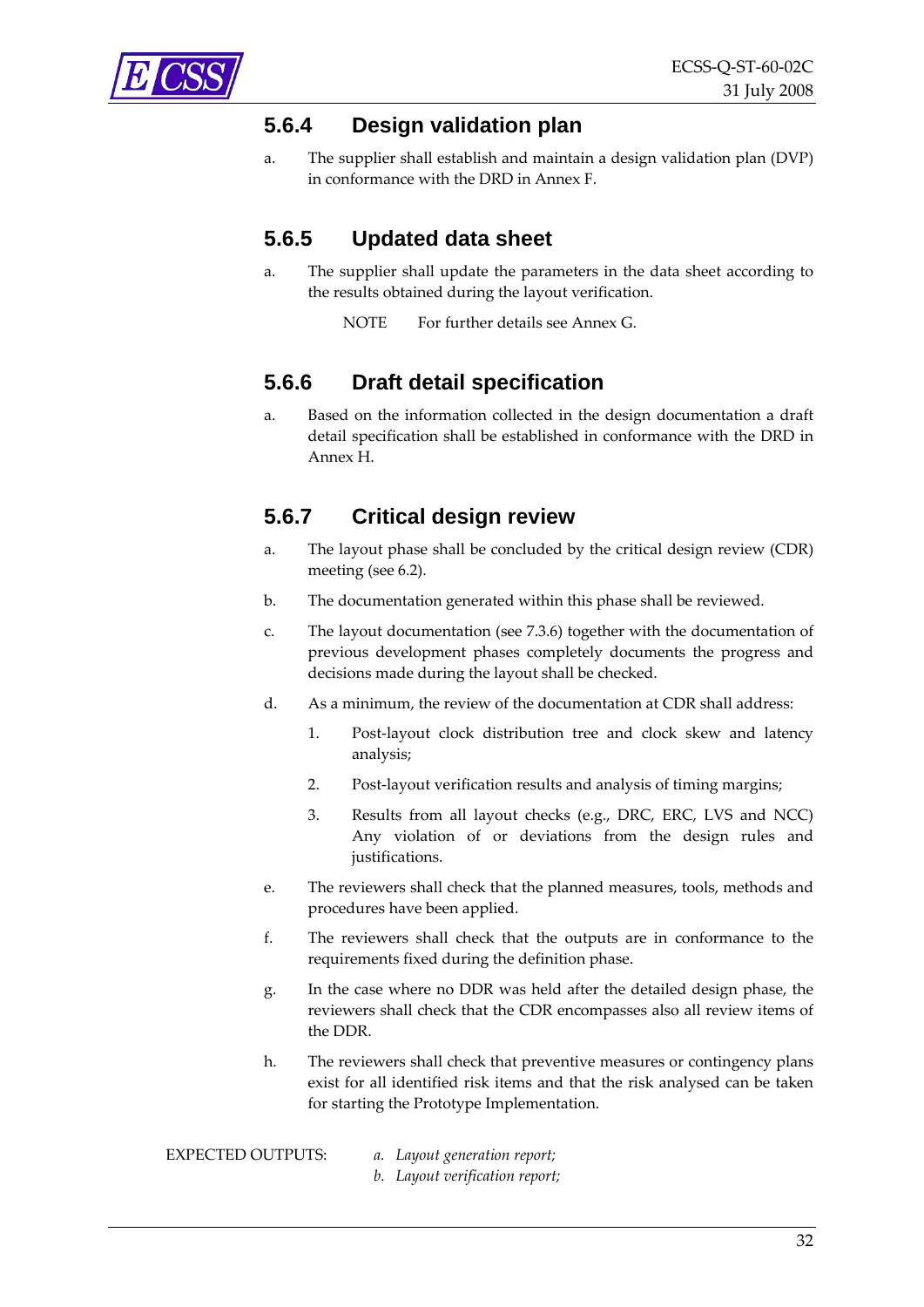<span id="page-32-0"></span>

- *c. Design validation plan;*
- *d. Updated data sheet;*
- *e. Updated design database, containing:*
	- *1. Post‐layout netlist in the agreed format depending on the targeted technological approach (GDS II, FPGA P&R files or other);*
	- *2. Corresponding parasitic information;*
- *f. MoM of CDR.*

### **5.7 Prototype implementation**

### **5.7.1 Introduction**

In this phase chips are manufactured and packaged, or FPGAʹs programmed, and the prototypes are tested.

### **5.7.2 Production and test**

- NOTE The term production refers to chip manufacturing and packaging, or FPGA programming, whatever is applicable. The phase is concluded by the delivery of the tested devices.
- a. As a minimum, the following tasks as described in [5.7.2b](#page-32-1) up to [5.7.2j](#page-33-1) shall be performed and documented in the production test report.
- <span id="page-32-1"></span>b. The package shall be the same as for flight devices, if required by the customer.
- c. The mask generation and verification shall be performed under the foundryʹs configuration control system.

NOTE This is not applicable for FPGA designs.

- d. The committed number of prototypes shall be produced and delivered, so that design validation can be performed.
- e. The production test shall be performed on 100 % of the delivered prototypes, using the test vectors generated during the previous phases.
- f. The production test shall demonstrate that the device was produced correctly.

NOTE This is not applicable for FPGA designs.

g. The correctness of the FPGA programming shall be verified (checksum test).

NOTE This is only applicable for FPGA designs.

- h. The tested parameters and conditions shall be according to the draft detail specification (see clause [7.4.3\)](#page-44-1).
- i. Test reports shall be generated and delivered, documenting the measured parameters.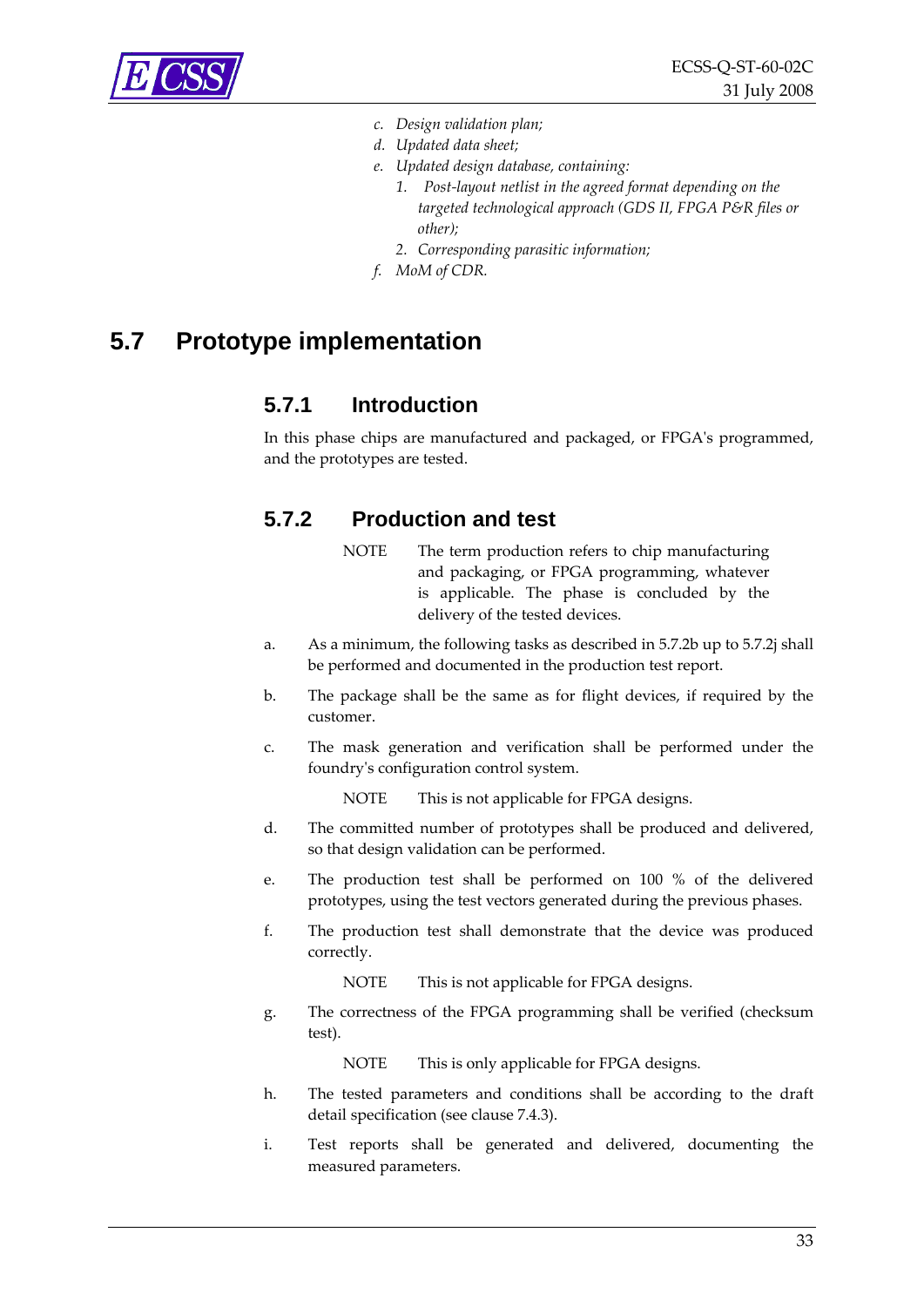<span id="page-33-1"></span><span id="page-33-0"></span>

j. Tester log files shall be delivered in electronic format.

- EXPECTED OUTPUTS: *a. Agreed number of tested devices (ASICs or FPGAs);*
	- *b. Production test results and reports; [*not applicable for FPGA designs*] ;*
	- *c. Burn‐in or any other production test results, specifications and patterns.*

### <span id="page-33-2"></span>**5.8 Design validation and release**

### **5.8.1 Design validation**

- a. The design validation shall be performed to confirm the achievement of all functional, performance, interface and compatibility requirements.
- b. As a minimum, the following tasks shall be performed and documented in a validation report:
	- 1. carry out the validation according the established validation plan;
	- 2. design and build the test set‐up or system breadboard in order to represent a realistic system application;
	- 3. use the breadboard to perform validation tests that cover full functionality and all operating modes and conditions of the device;
	- 4. specify, design and execute specific burn‐in or other screening tests for the later test of the FM parts; if agreed by the business agreement;
	- 5. document scope, sequences, set‐up and results of the validation tests in the validation report;
		- NOTE The validation report becomes part of the design validation documentation.
	- 6. Compare specified parameters with measured parameters.
- c. The validation report shall be made available to the foundry and the design house.

### **5.8.2 Radiation test performance**

- a. The device prototypes shall undergo radiation testing according to the requirements of the project, if the required hardening level is not yet demonstrated for the technology involved.
- b. Radiation testing shall be performed according to the established radiation verification plan included in the design validation plan and documented in a radiation test report.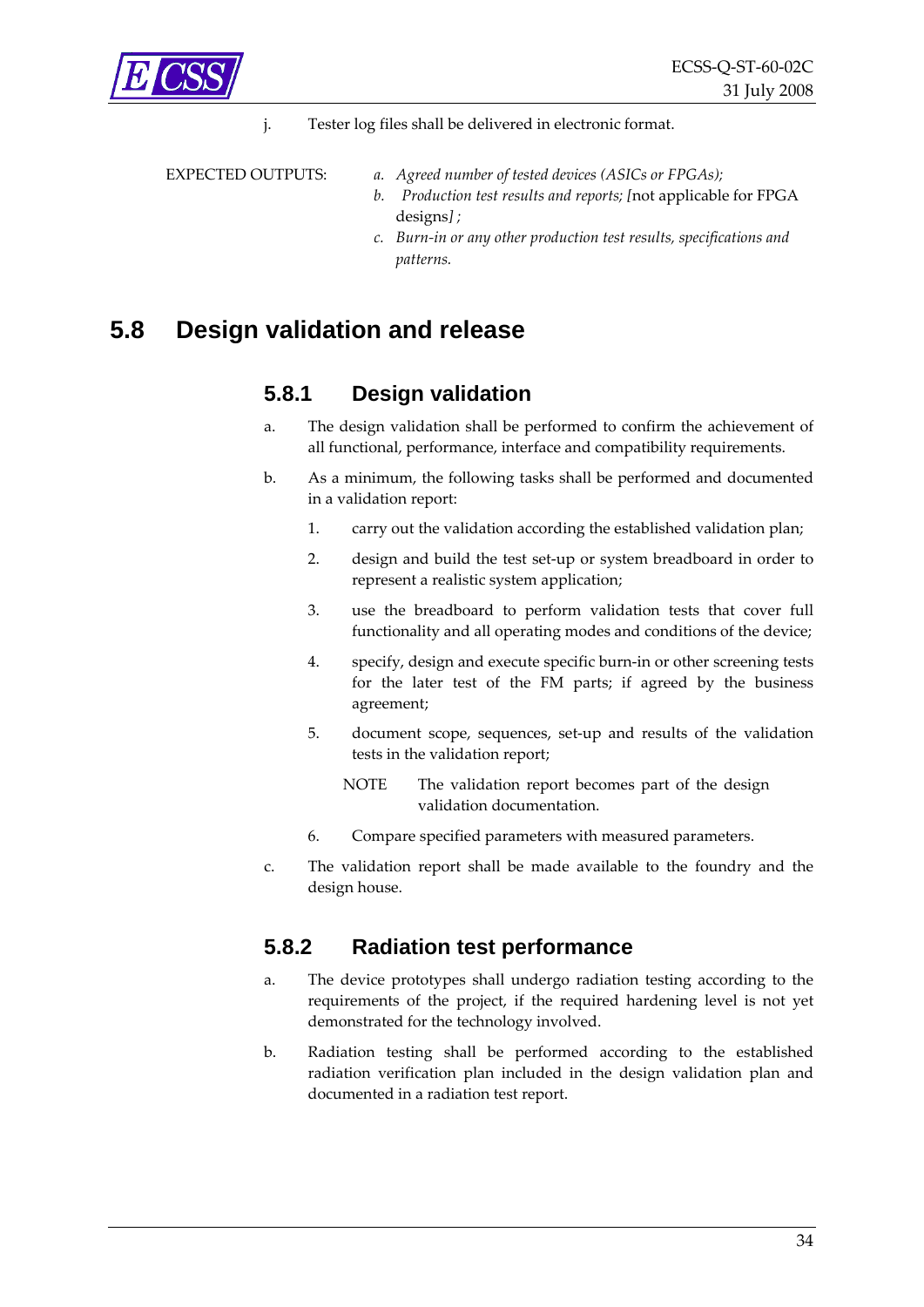<span id="page-34-3"></span><span id="page-34-1"></span><span id="page-34-0"></span>

### **5.8.3 Design release and FM production preparation**

- a. For the design release and FM production preparation, the tasks, as described in [5.8.3b](#page-34-1) to [5.8.3h](#page-34-2), shall be performed and documented in the release report.
- b. License agreements for the intellectual property (the design itself and third party IP cores) contained in the device shall be established to cover the whole lifetime.
- c. The supplier shall ensure technical support of the device during the lifetime of the product.
- d. This can be accomplished through a know‐how transfer from the design house to the foundry or a third party, or by the design house itself.
- e. The suppler shall ensure the storage of the complete design database during the lifetime of the product, including associated data, documentation, pattern generation files, test program(s) and mask sets used.
- f. In the case of using non‐QML manufacturer or foundry, an evaluation programme (in conformance with ECSS‐Q‐ST‐60) shall be performed that include as agreed by the customer the following activities:
	- 1. manufacturer evaluation;
	- 2. constructional analysis;
	- 3. evaluation testing.
- g. On completion of the evaluation programme additional data such as reliability and radiation data shall be available ensuring that the mission requirements can be met.
- <span id="page-34-2"></span>h. The supplier shall assess the risk involved for the FM production.

### <span id="page-34-4"></span>**5.8.4 Experience summary report**

a. The executive summary report shall be completed in conformance with the DRD in [Annex](#page-59-1) I.

### **5.8.5 Final versions of application and procurement documents**

- a. The detail specification, in conformance with [Annex](#page-57-1) H shall be updated based on the validation test results.
- b. If requested by the customer, the data sheet, in conformance with [Annex](#page-55-1) [G](#page-55-1) shall be updated based on the validation test results.
- c. The data sheet, eventually transformed to the foundry specific format, shall be available during the device lifetime.
- d. An application note (see clause [7.4.2](#page-43-3)) shall be established.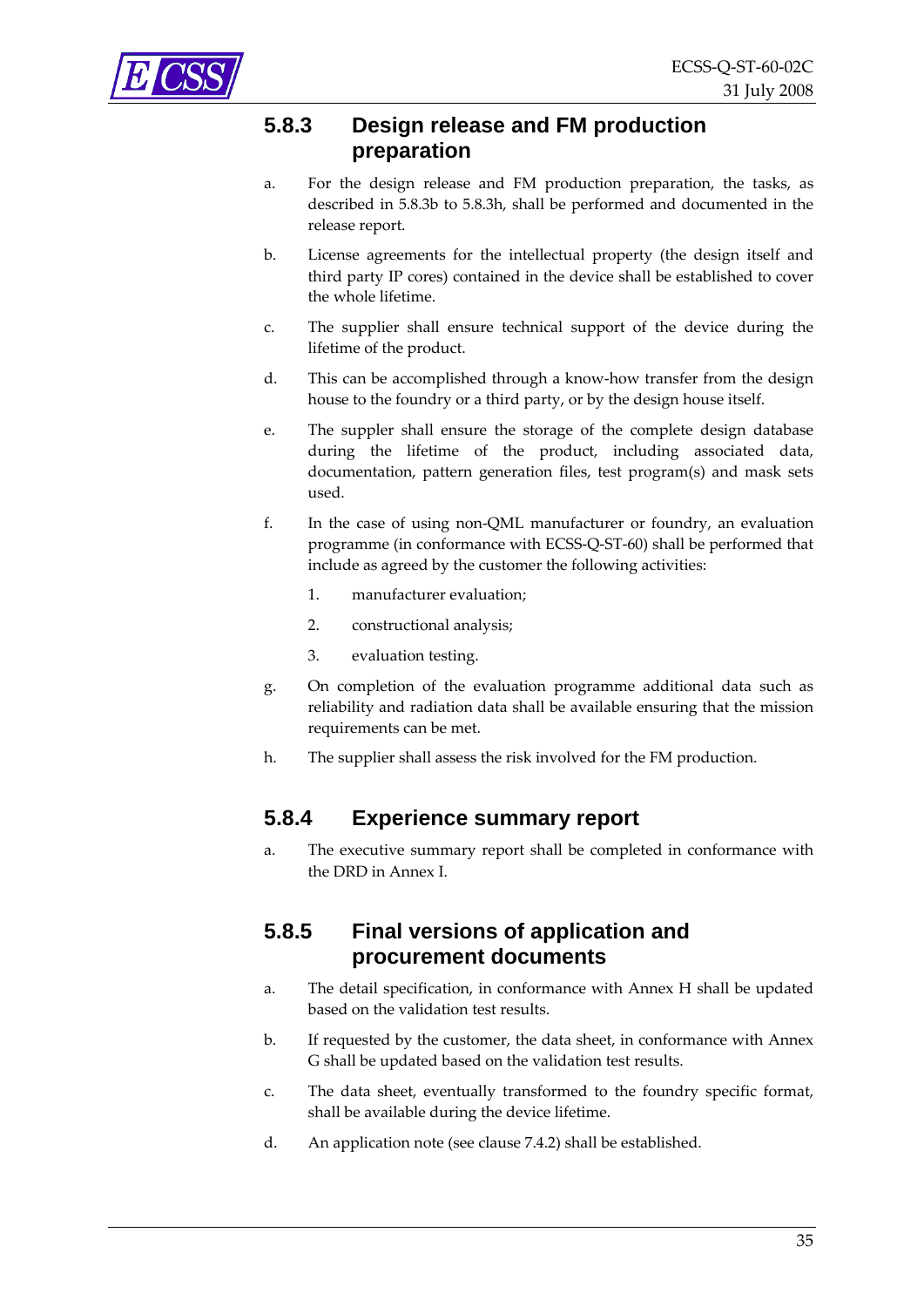<span id="page-35-1"></span><span id="page-35-0"></span>

### **5.8.6 Qualification and acceptance review**

- a. The design validation phase shall be concluded by the qualification and acceptance review (QR/AR) meeting (see clause [6.2\)](#page-36-1).
- b. The documentation generated within this phase shall be reviewed.
- c. The reviewer shall check that the design validation documentation (see clause [7.3.6\)](#page-43-2) together with the documentation of previous development phases is complete.
- d. The reviewer shall check that the device achieves functional, performance, interface and compatibility characteristics satisfying the ASIC and FPGA requirements specification.
- e. The reviewer shall check that the planned measures, tools, methods and procedures were applied.
- f. The reviewer shall check that preventive measures or contingency plans exist for all identified risk items and that the risk of FM production can be taken.

#### EXPECTED OUTPUTS: *a. Validation report;*

- 
- *b. Radiation test report (if applicable);*
- *c. Release report;*
- *d. Experience summary report;*
- *e. Final data sheet;*
- *f. Final detail specification;*
- *g. Application note;*
- *h. MoM of QR/AR;*
- *i. Validation breadboard;*
- *j. Burn‐in or screening test boards for FM parts.*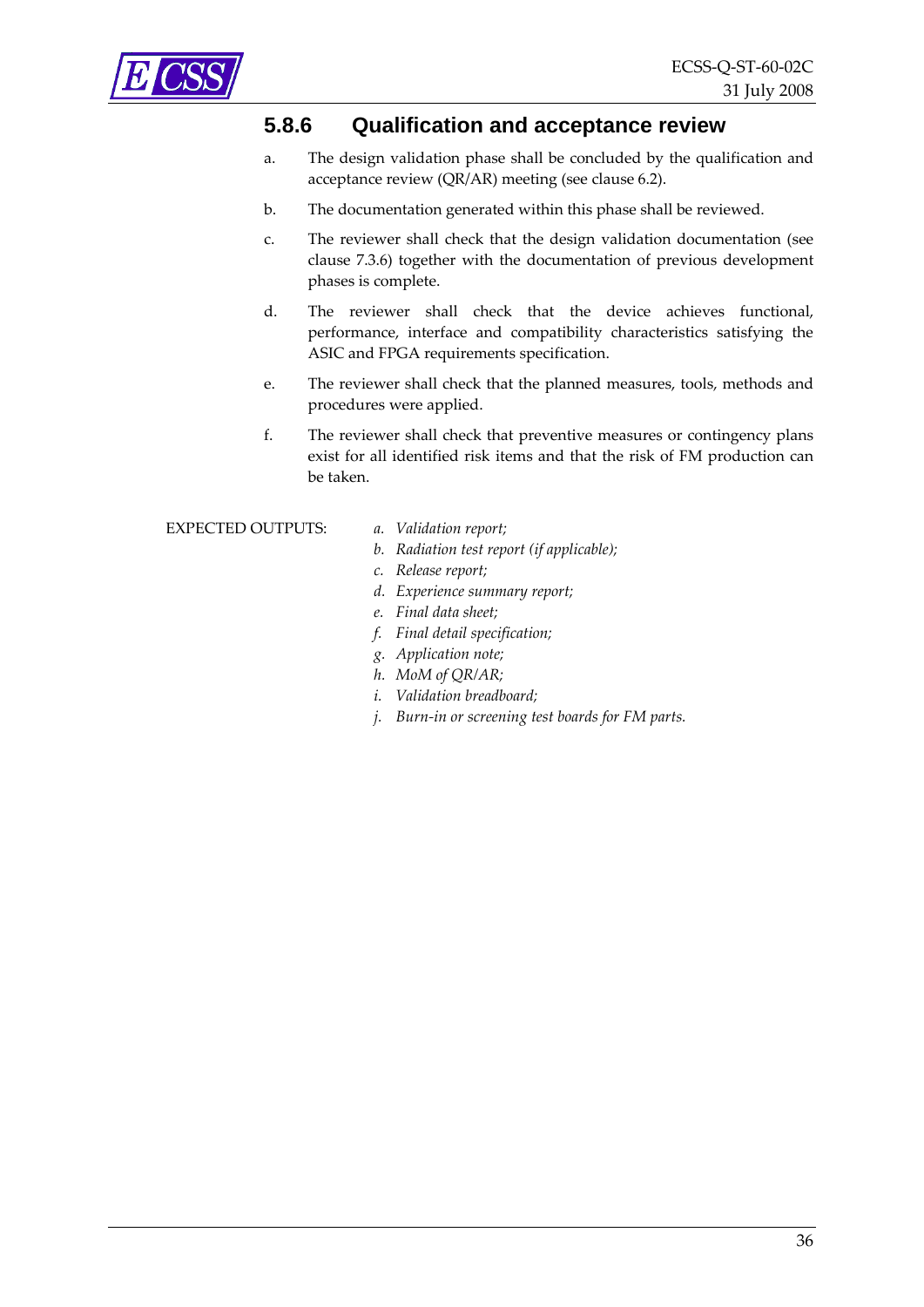<span id="page-36-0"></span>

## **6 Quality assurance system**

### <span id="page-36-2"></span>**6.1 General**

- a. ECSS‐Q‐ST‐20 clause "QA status reporting" shall apply.
- b. ECSS‐Q‐ST‐30 clause "criticality classification of functions and products" shall apply.
- c. ECSS‐Q‐ST‐60 clauses 4.5, 5.5 and 6.5 (components quality assurance) shall apply.
- d. The objective of the quality assurance system is to ensure the development of reliable, manufacturable, testable and reproducible, custom designed components for space application.
- e. The tools to be used shall be specified and approved by the customer.
- f. All technology independent CAD tools to be employed during the development shall be mature and fit for their purpose.
- g. All technology dependent CAD tools shall be used as approved and supported by the selected manufacturer.
- h. Preference shall be given to the use of established international standards, such as VHDL as defined in IEEE 61691‐1‐1 and EDIF.

### <span id="page-36-1"></span>**6.2 Review meetings**

- a. The supplier shall schedule and conduct design reviews in conformance with ECSS‐M‐ST‐10‐01.
- b. Design reviews shall be defined along with the criteria for their successful completion in the ASIC and FPGA development plan (see clause [5.3.4\)](#page-20-1).
- c. Representation, for design and quality assurance, from all relevant organizations (customer, system supplier, design house and foundry) shall be ensured.
- d. The supplier shall produce and circulate in advance of each design review a design review package containing a checklist based on the established requirements and the data necessary for the particular review.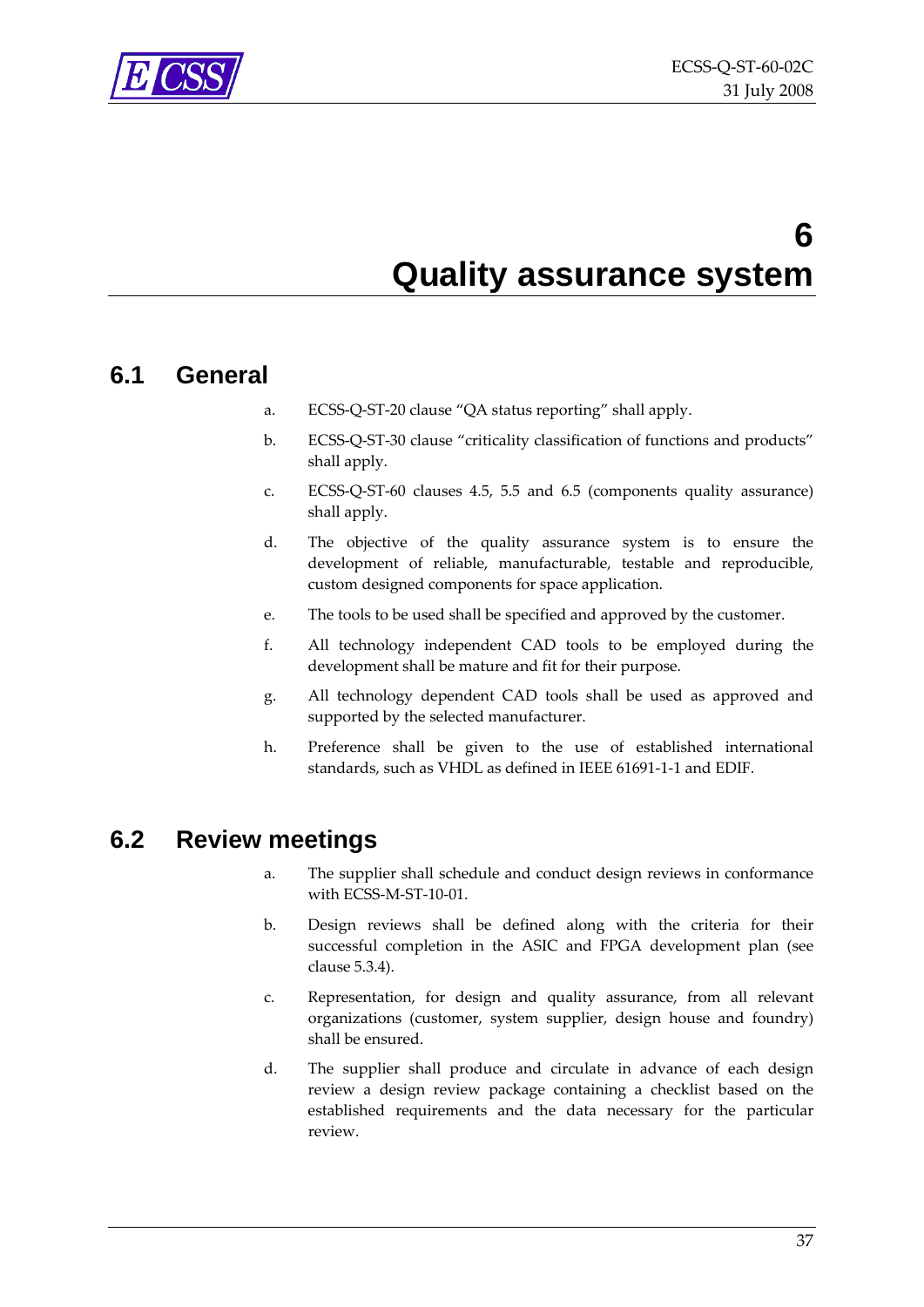

#### e. The following reviews shall be performed:

- 1. System requirements review (SRR)
	- NOTE This review results in the authorization to start the architectural design. The outputs reviewed and the items checked are detailed in clause [5.3.5.](#page-20-2)
- 2. Preliminary design review (PDR)
	- NOTE PDR results in the authorization to start with the detailed design. The outputs reviewed and the items checked are detailed in clause [5.4.6.](#page-24-1)
- 3. Detailed design review (DDR) (if applicable)
	- NOTE 1 DDR results in the authorization to proceed with the layout. The outputs reviewed and the items checked are detailed in clause [5.5.7](#page-28-1).
	- NOTE 2 In the case the design and layout is a concurrent or interdigitated activity (for instance analog or FPGA design) this review meeting can be combined with the subsequent CDR meeting.
- 4. Critical design review (CDR)
	- NOTE CDR results in the approval of design and layout and the release for prototype implementation. The outputs reviewed and the items checked are detailed in clause [5.6.7](#page-31-1).
- 5. Qualification and acceptance review (QR/AR)
	- NOTE QR/AR results in the final acceptance of the design and the release for FM production. The outputs reviewed and the items checked are detailed in clause [5.8.6](#page-35-1).
- 6. Additional design reviews as agreed by the supplier.
- f. Direct or delegated customer participation and under the responsibility of the supplier, manufacturer or foundry participation for CDR and QR/AR shall be mandatory.
	- NOTE 1 The decision on a successful completion of a review meeting can only be achieved by consent of all parties.
	- NOTE 2 A review identifying a limited number of only minor discrepancies can be completed after successful implementation of the corrective actions defined during the review.
- g. A review failing major acceptance criteria and resulting in a design iteration shall be repeated in full.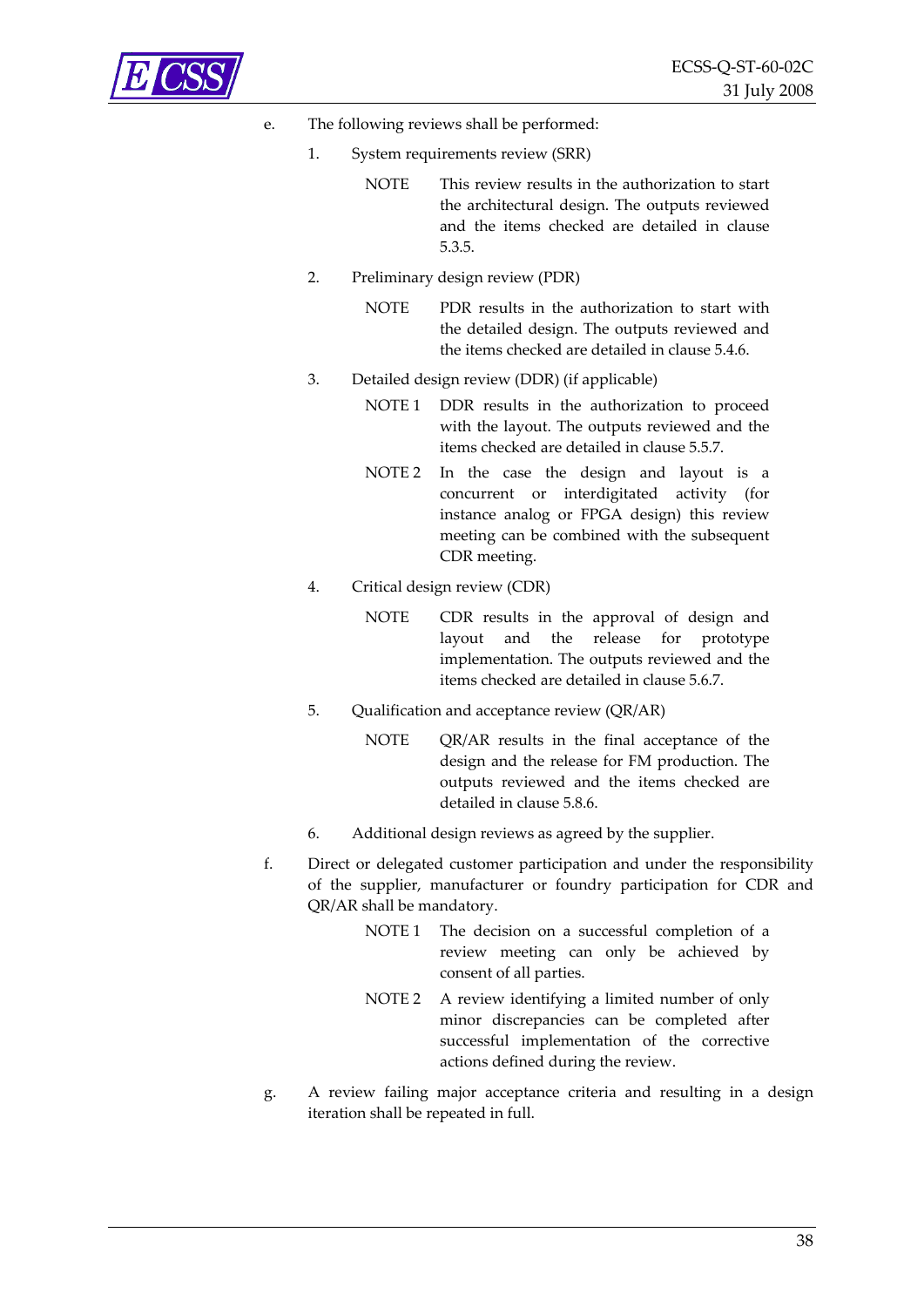<span id="page-38-0"></span>

h. The criteria for a successful review meeting shall be defined prior to the relevant meeting.

> NOTE These criteria can be defined on the preceding review meeting.

- i. All review meetings shall be minuted.
- j. The MoMs of the review meetings shall be added to the management documentation.

### <span id="page-38-1"></span>**6.3 Risk assessment and risk management**

- a. The design risk for the timely and successful completion of the development activity shall be assessed according to the items listed in clause [5.3.3.2.](#page-20-3)
- b. Risk assessment shall be performed concurrently to the design activity.
- c. Extraordinary risks shall be covered by a contingency plan identifying alternative or back‐up solutions.
- d. A check of the risk mitigation activities shall be a major item of the agenda of every review meeting.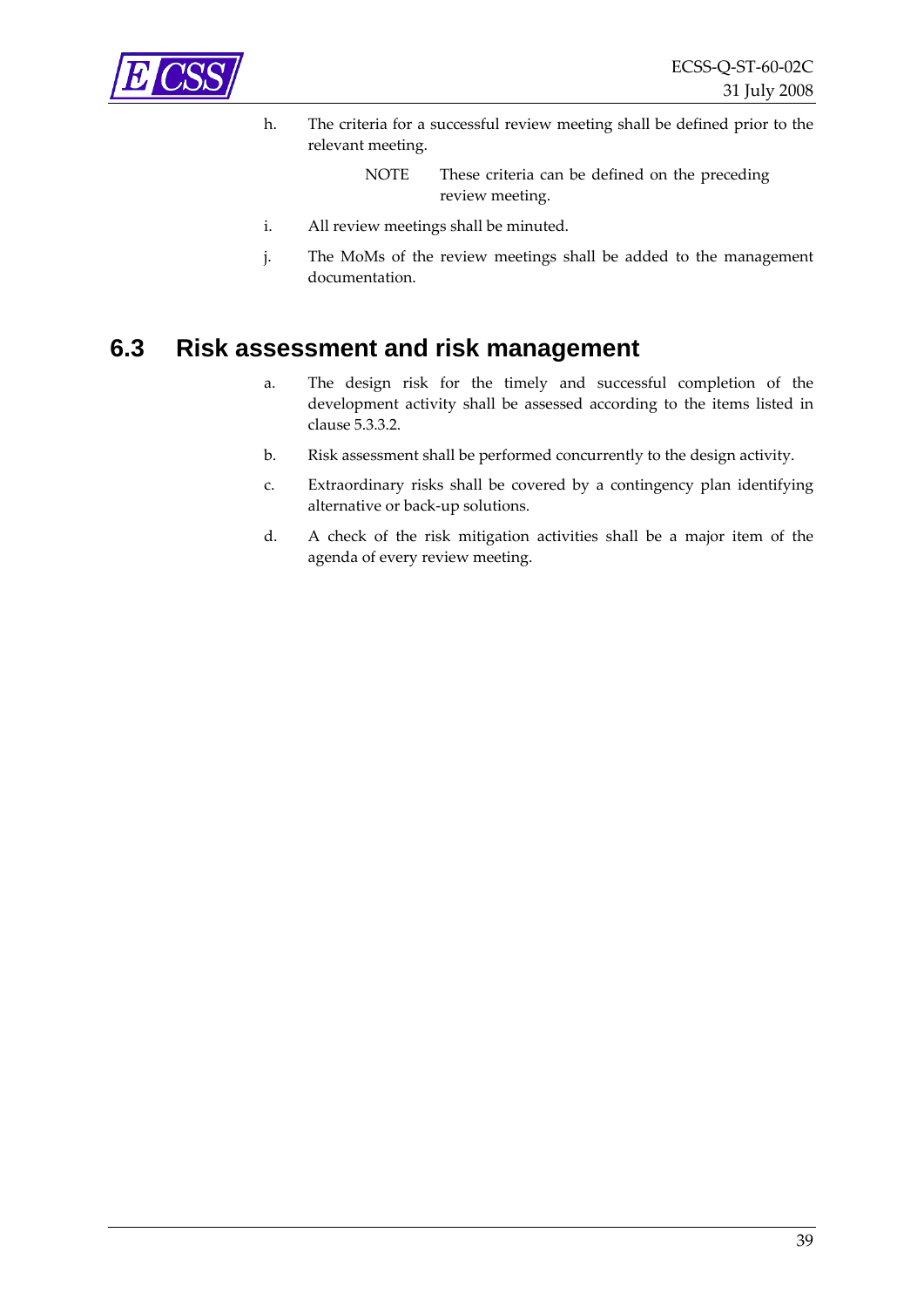<span id="page-39-0"></span>

## **7 Development documentation**

### **7.1 General**

- a. At all stages of the ASIC and FPGA development, the supplier shall produce, maintain, control and archive all related documentation as defined and detailed in the following clauses.
- b. The documentation shall be well structured and easily readable, so that the design can be understood by other ASIC and FPGA designers of the supplier and manufacturer not permanently involved in the design work.

- c. One consistent language shall be used throughout the documentation, preferably English.
- d. The documentation shall be consistent, e.g. the same item have the same name in all documentation.
- e. Block diagrams, control flow charts, timing diagrams and other figures shall be introduced where beneficial for the understanding of the text.
- f. Every time an updated document is delivered, it shall include a detailed change list, and all significant changes marked using a change bar in the margin.
- g. If a document is delivered before being complete, each page with incomplete information shall be clearly marked.
	- NOTE Some of the information listed is better delivered separately or in appendices, such as layout plots, gate‐level schematics and lists of undetected faults.
- h. All documents shall be archived for a minimum period of five years after completion of the development activity or as agreed by the customer.

### **7.2 Management documentation**

- a. The management documentation shall provide the overall strategy for the development activity including task planning and organization and approaches, methods and applicable procedures.
	- NOTE The management documentation also includes the status reporting as MoM of the review meetings

NOTE For example, names of signals and blocks are chosen to indicate their function.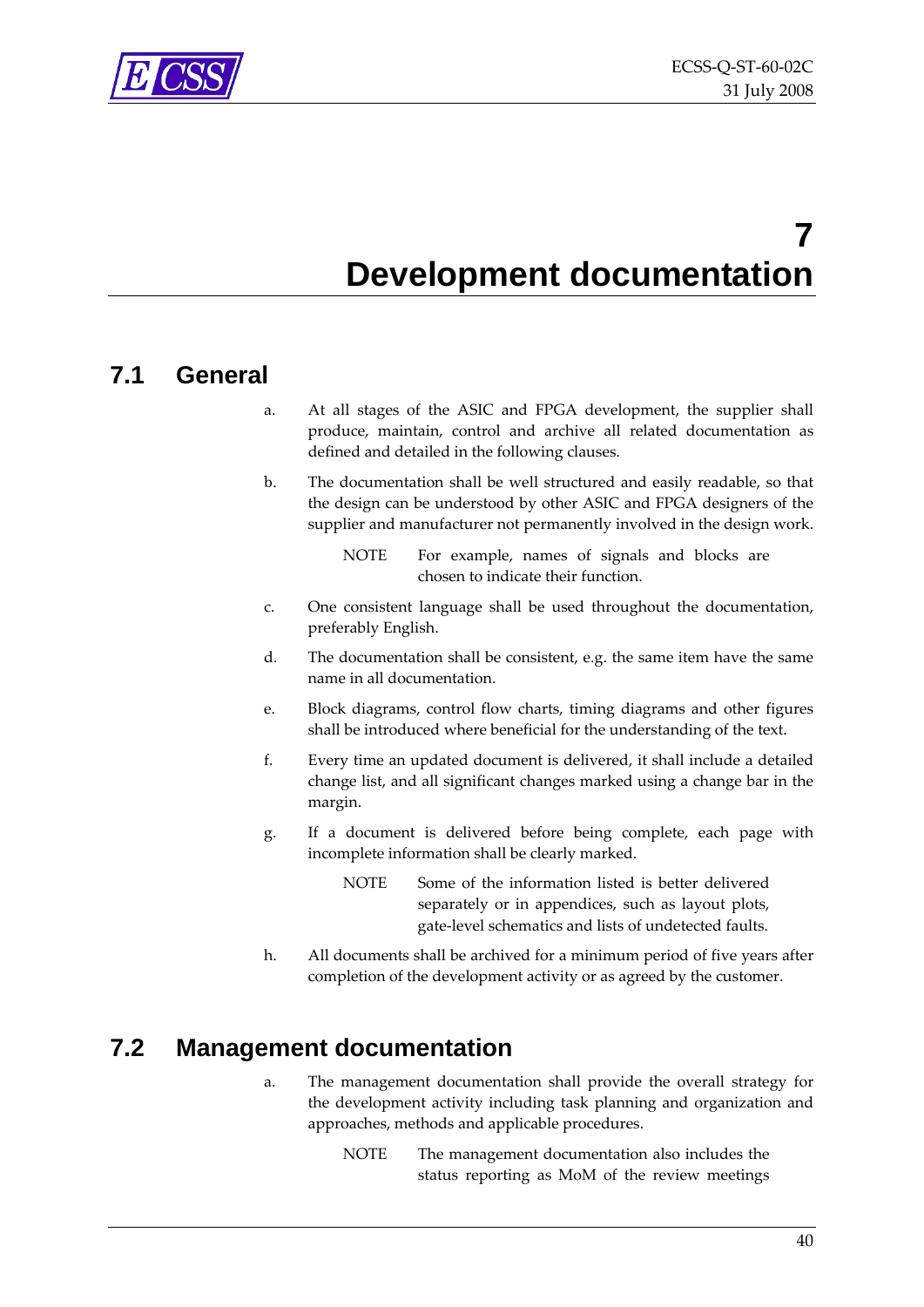<span id="page-40-0"></span>

and an assessment of the experience gained during the development activity. The management documentation is a gathering of separate documents (see clauses [4.2a](#page-14-1), [4.4a,](#page-15-2) [4.3.2a](#page-15-3) and [4.3.3a](#page-15-4)).

### **7.3 Design documentation**

### **7.3.1 General**

#### **7.3.1.1 Purpose**

The purpose of the design documentation (DD) is to record the progress achieved and the decisions made along with the corresponding justifications during the development phases of the device.

#### **7.3.1.2 Requirements**

- a. All design information shall be stored in a design database by applying the revision control mechanism agreed in the business agreement (see clause [5.1\)](#page-16-1).
- b. All intermediate design data shall be reproducible to assist possible iterations.
- c. As the design database consists of electronic data that cannot be reviewed directly, formless reports shall be established that contain a legible extract of the database.
- d. Reports that shall be produced during the individual phases of a development activity are detailed in clause [5.](#page-16-2)
	- NOTE 1 An example of a suitable filing of this design documentation is given in [Figure](#page-41-1) 7‐1.
	- NOTE 2 In the case the design and layout is a concurrent or interdigitated activity (e.g. analog and FPGA design) the corresponding output reports can be merged together.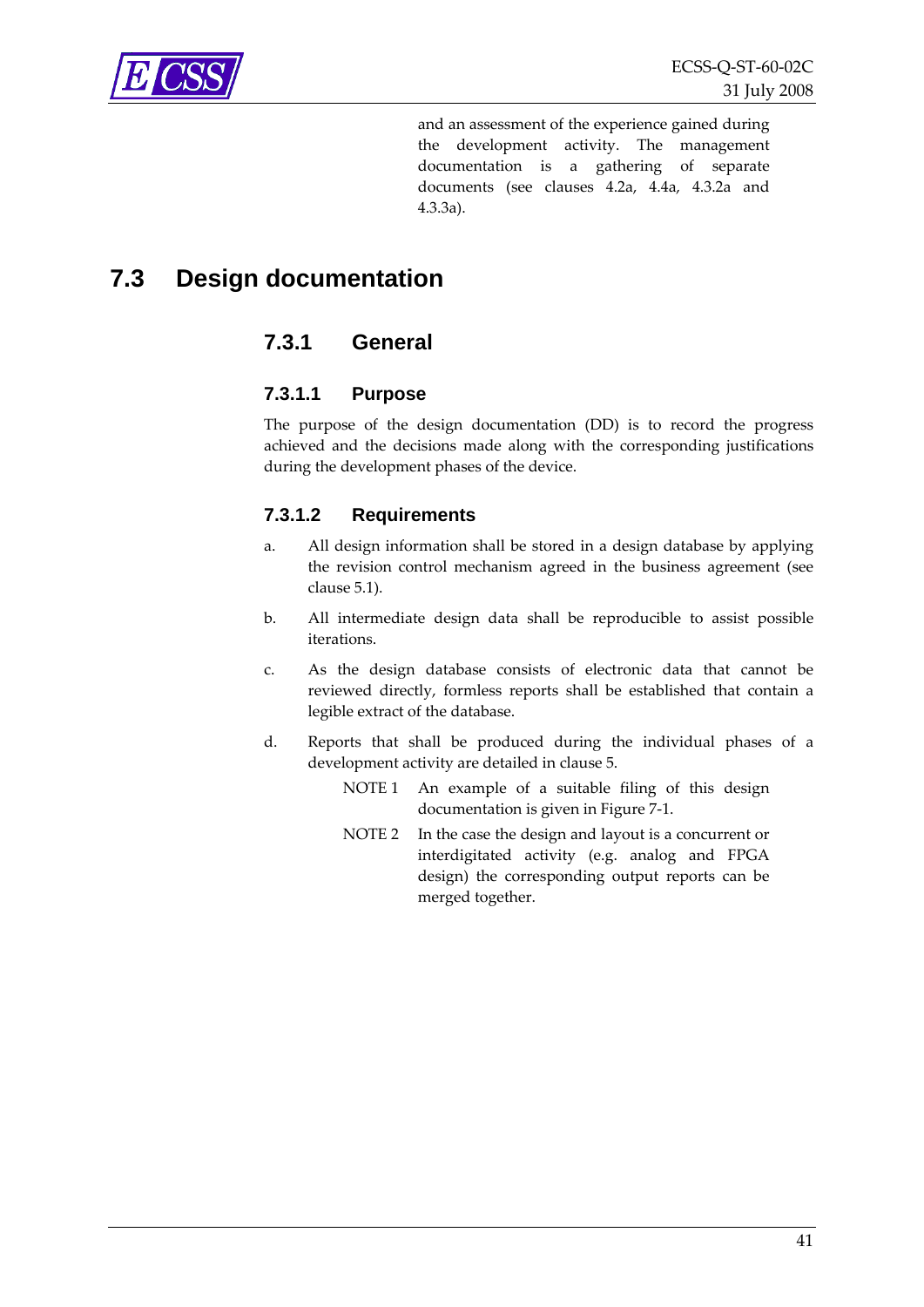<span id="page-41-0"></span>



Definition phase Documentation

Architecture Definition Report Verification and Optimization

Architectural Design Documentation

Design Entry Report Netlist Generation Report Netlist Verification Report

Detailed Design Documentation

Layout Generation Report Layout Verification Report

Layout Documentation

Validation Report Radiation Test Report (if applicable)

Design Validation Documentation

<span id="page-41-1"></span>**Figure 7‐1: Design documentation**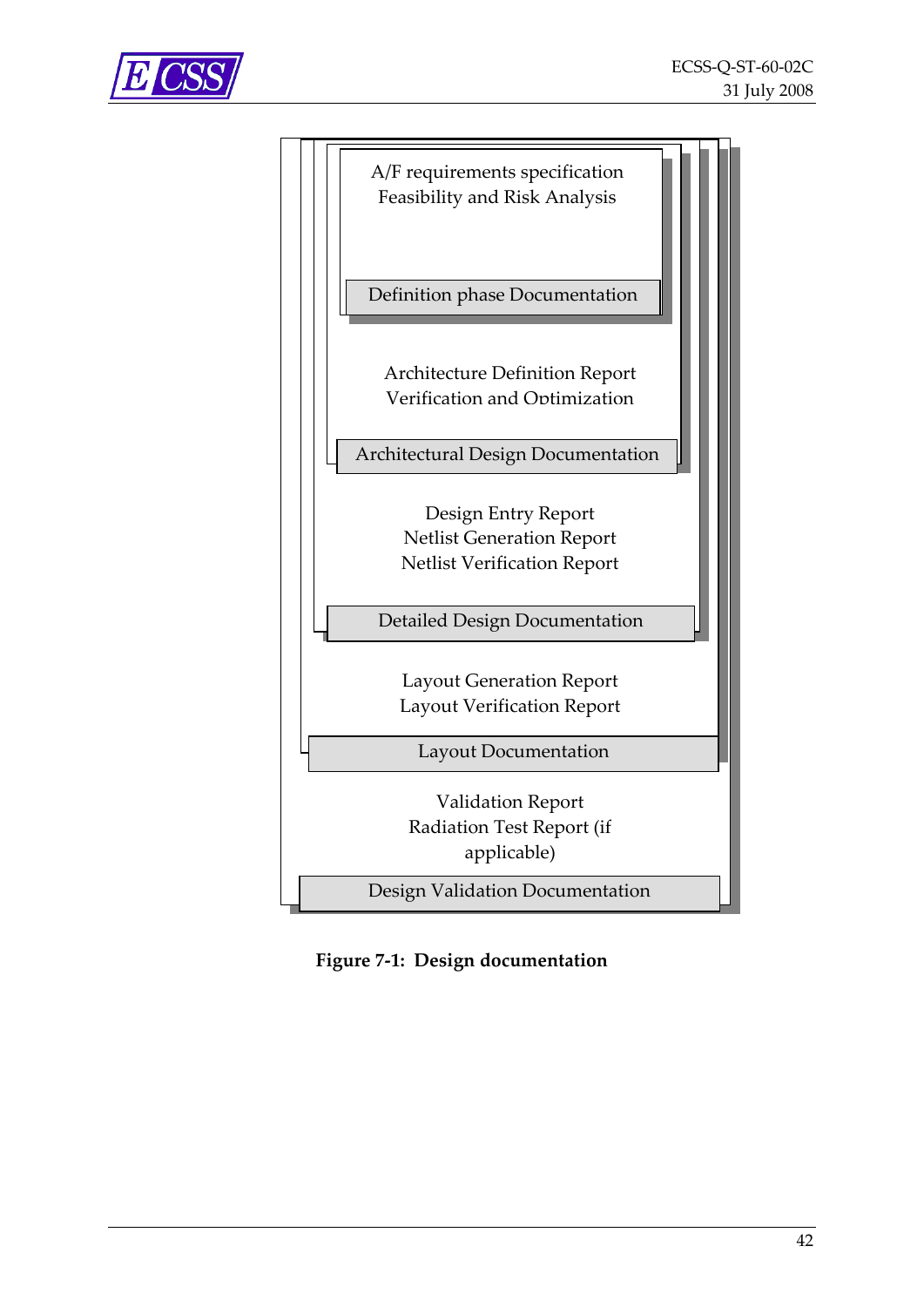<span id="page-42-2"></span><span id="page-42-0"></span>

### **7.3.2 Definition phase documentation**

- a. The definition phase documentation shall consist of the following contributions:
	- 1. The ASIC and FPGA requirements specification (ARS) established during the first development phase.
	- 2. ARS including a complete set of ASIC and FPGA requirements, in conformance with the DRD in [Annex](#page-50-1) C that are settled, unambiguous and frozen.
	- 3. An assessment of the feasibility and risk analysis (FRA) with regards to the following drivers:
		- (a) consistency and quality of the ASIC and FPGA,
		- (b) system requirements feasibility of the ASIC and FPGA development,
		- (c) estimate of the risk involved.
		- NOTE The feasibility and risk analysis (FRA) report is the second part of the definition phase documentation.
- b. FRA shall cover the items detailed in clause [5.3.3.](#page-19-1)

### **7.3.3 Architectural design documentation**

- a. The architectural design documentation shall include the following contributions to the definition phase documentation:
	- 1. The architectural definition report that includes the architecture broken down to the selected blocks, their interfaces, functionality, algorithms and interactions as specified in clause [5.4.2.](#page-22-1)
	- 2. The verification and optimization report that provides the simulations performed, the results received, the trade‐offs found and the implementation choices established.

NOTE Further details are given in clause [5.4.4.](#page-23-2)

### <span id="page-42-1"></span>**7.3.4 Detailed design documentation**

- a. The detailed design documentation shall consist of the following contributions to the architectural design documentation:
	- 1. The design entry report providing all inputs available for the detailed design phase as detailed in clause [5.5.3.](#page-25-1)
	- 2. The netlist generation report describing the work performed and the decisions taken to generate a netlist as detailed in clause [5.5.4.](#page-26-1)
	- 3. The netlist verification report listing all steps of simulation and verification performed (see clause [5.5.5\)](#page-27-1) together with the corresponding results.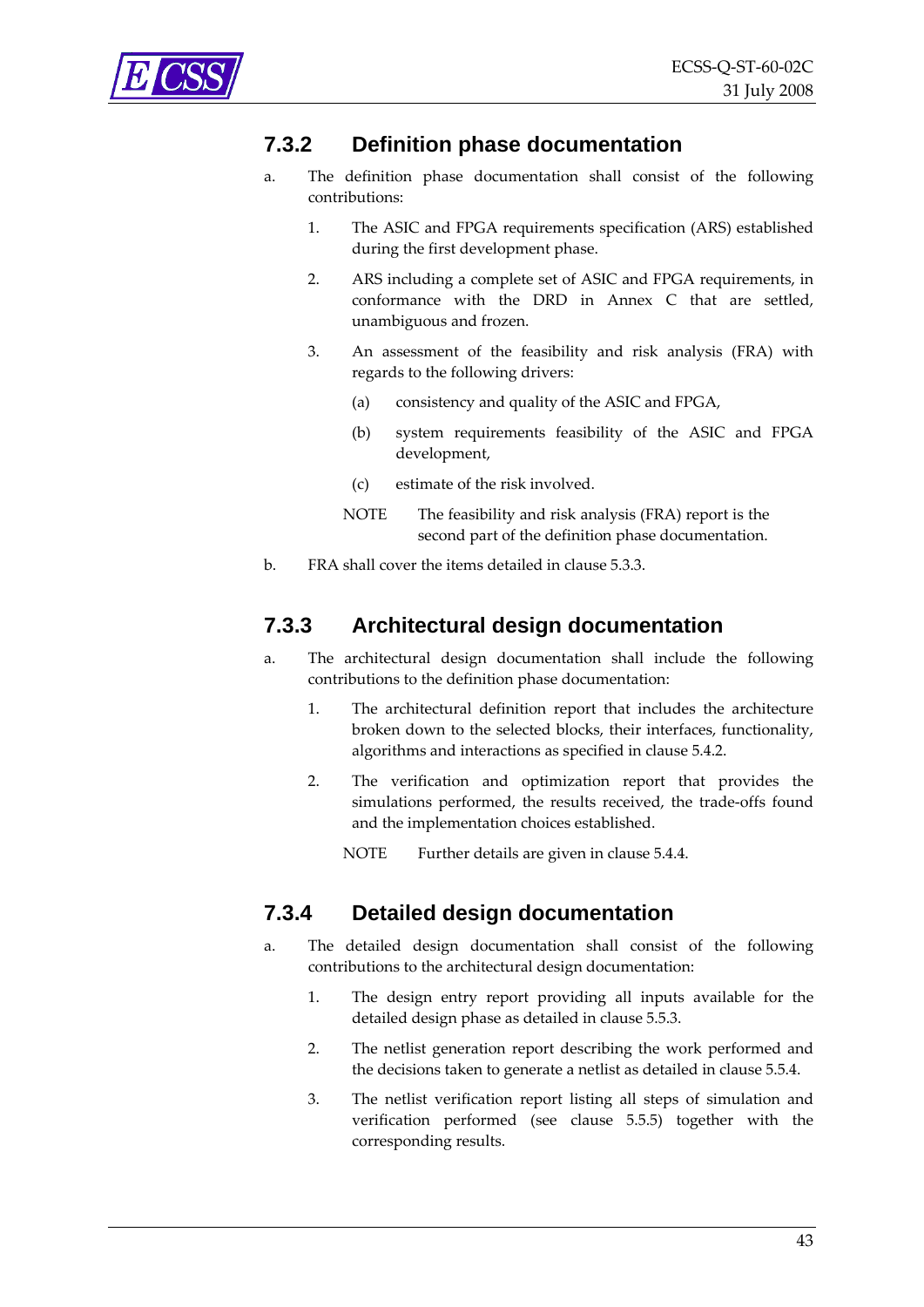<span id="page-43-1"></span><span id="page-43-0"></span>

### **7.3.5 Layout documentation**

- a. The layout documentation shall consist of the following contributions to the detailed design documentation:
	- 1. The layout generation report describing the work performed and the decisions taken to generate layout as detailed in clause [5.6.2](#page-29-2).
	- 2. The layout verification report listing all steps of verification performed (see clause [5.6.3\)](#page-30-1) together with the corresponding results.

### <span id="page-43-2"></span>**7.3.6 Design validation documentation**

- a. The design validation documentation shall consist of the following contributions to the layout documentation:
	- 1. The validation report presenting the scope, sequences, set‐up and results of the validation tests performed as detailed in clause [5.8.1](#page-33-2).
	- 2. The radiation test report (if applicable) providing the test board circuitry and bias conditions, the test sequence and investigated irradiation levels, the performed measurements and the resulting degradations.
	- 3. The release report summarizing all activities performed to assure that all necessary prerequisites are fulfilled to start a FM production (see clause [5.8.3](#page-34-3)).

### <span id="page-43-4"></span><span id="page-43-3"></span>**7.4 Application and procurement documents**

### **7.4.1 Data sheet**

a. If requested by the customer, a data sheet that describes the functionality of the device so it can be used by a board or system designer shall be established in conformance with the DRD in [Annex](#page-55-1) G.

### **7.4.2 Application note**

a. If requested by the customer, an application note shall be established for components that are regarded as standard parts for a variety of system applications. This note shall provide information to guide the reader through the possible configurations the device or module can be operated with examples for the corresponding bias circuitry, supply voltages and configuration signals shall be provided.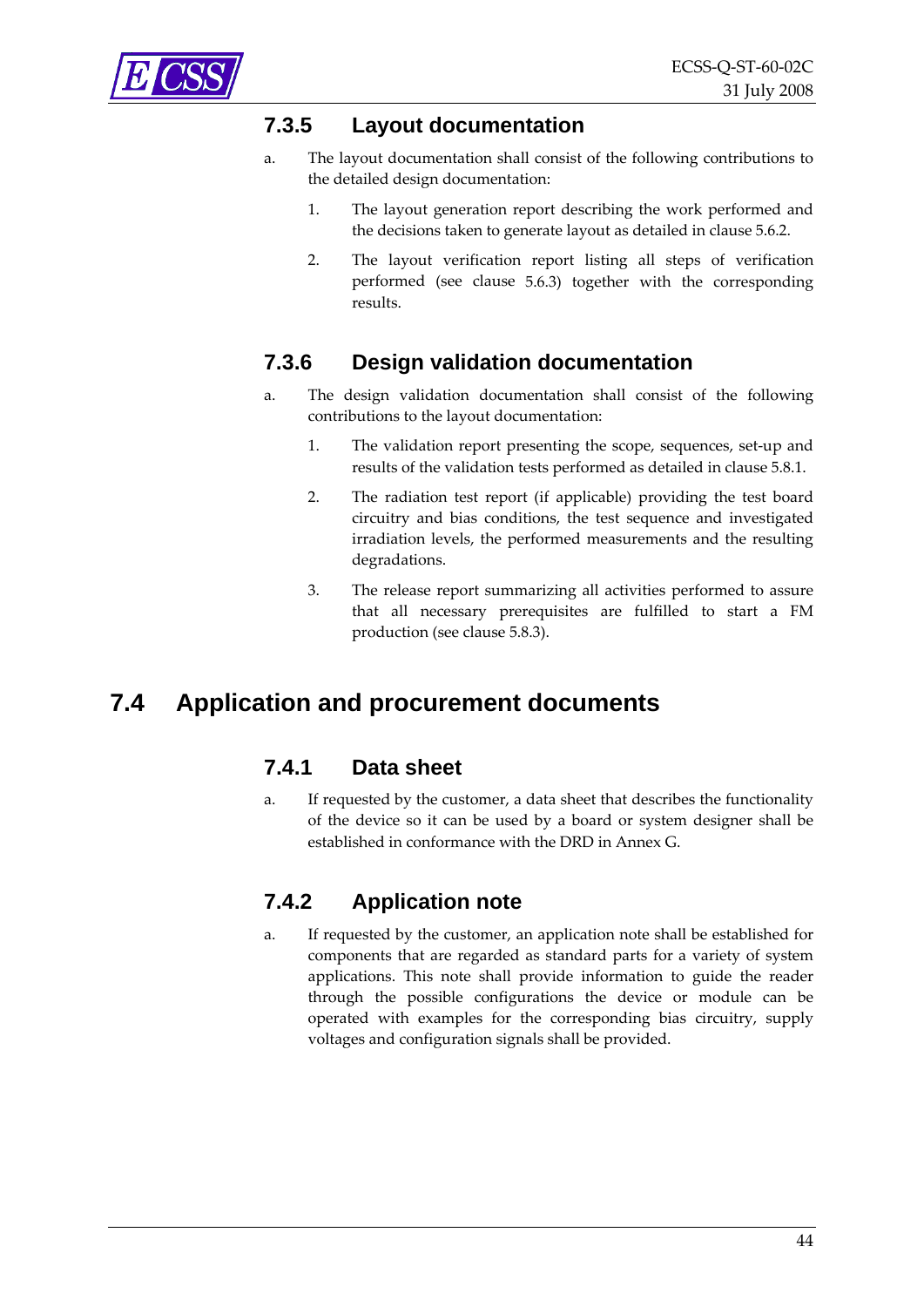<span id="page-44-2"></span><span id="page-44-1"></span><span id="page-44-0"></span>

### **7.4.3 Detail specification**

- a. All devices intended for use as FM products shall be procured according to controlled specifications.
- b. All new specifications shall be designed to be totally in conformance to one of the existing European standardization systems.
- c. New detail specifications shall be established in conformance with the DRD in [Annex](#page-57-1) H.
- d. Specifications shall include configuration control requirements that ensure that any change of the product that refers to the qualification or that can affect performance, quality, reliability and interchangeability is identified by the manufacturers.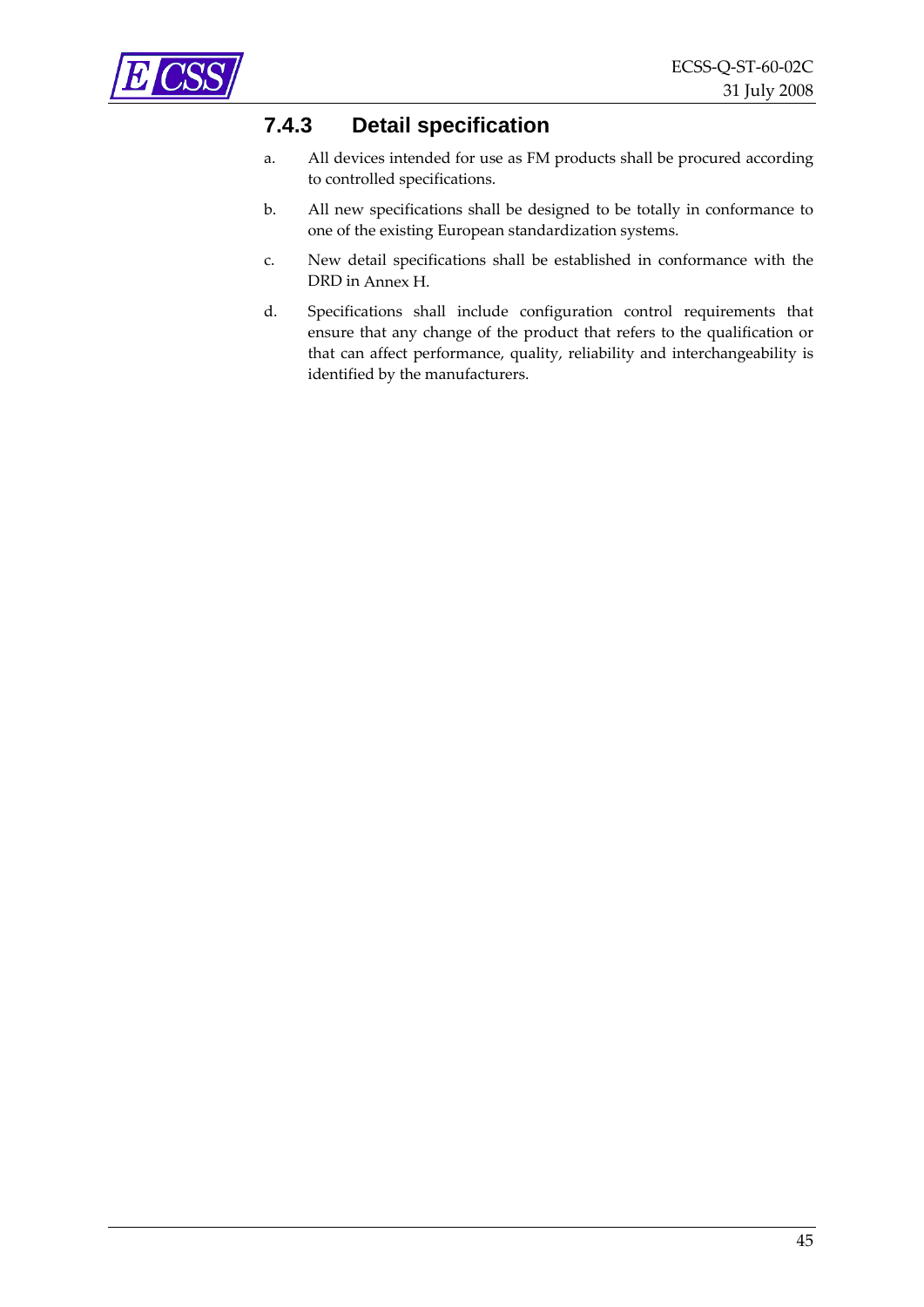<span id="page-45-0"></span>

## **8 Deliverables**

### **8.1 General**

a. Upon request, the customer shall receive free of charge from the supplier the information coming from the manufacturer or foundry, for the duration of the development, a complete design kit for the selected process, including all libraries and design kit tools and their complete documentation, in order to allow the customer to independently verify the design.

| <b>NOTE</b> | This only applies if such a design kit actually exists |
|-------------|--------------------------------------------------------|
|             | for the design tools available at the customer.        |

- b. The quantity to be delivered of each individual deliverable item shall be agreed between customer and supplier according to the requirements of the actual project.
- c. Additional items shall be defined as necessary.
- d. Each delivery of a design document shall be accompanied by a written statement of the status of the deliverable item.
- e. The IP rights status shall be reported.
- f. Paper copies shall be easily readable and suitable for subsequent photocopying. Electronic copies shall be submitted via electronic media in an agreed format with agreed characteristics.
	- NOTE Search capability, printability, usage of hyperlinks, traceability and changeability.
- g. Photos and layout plots may be part of the documentation only for promotional information with restricted details, if not specified elsewhere.

### **8.2 Deliverable items**

- a. The list of deliverables defined per the SoW agreed in the business agreement. shall be established , based on [Table](#page-60-1) J‐1.
	- NOTE [Table](#page-60-1) J-1 is a guideline for documentation, design database deliverables and hardware deliverables that become available during the ASIC and FPGA development.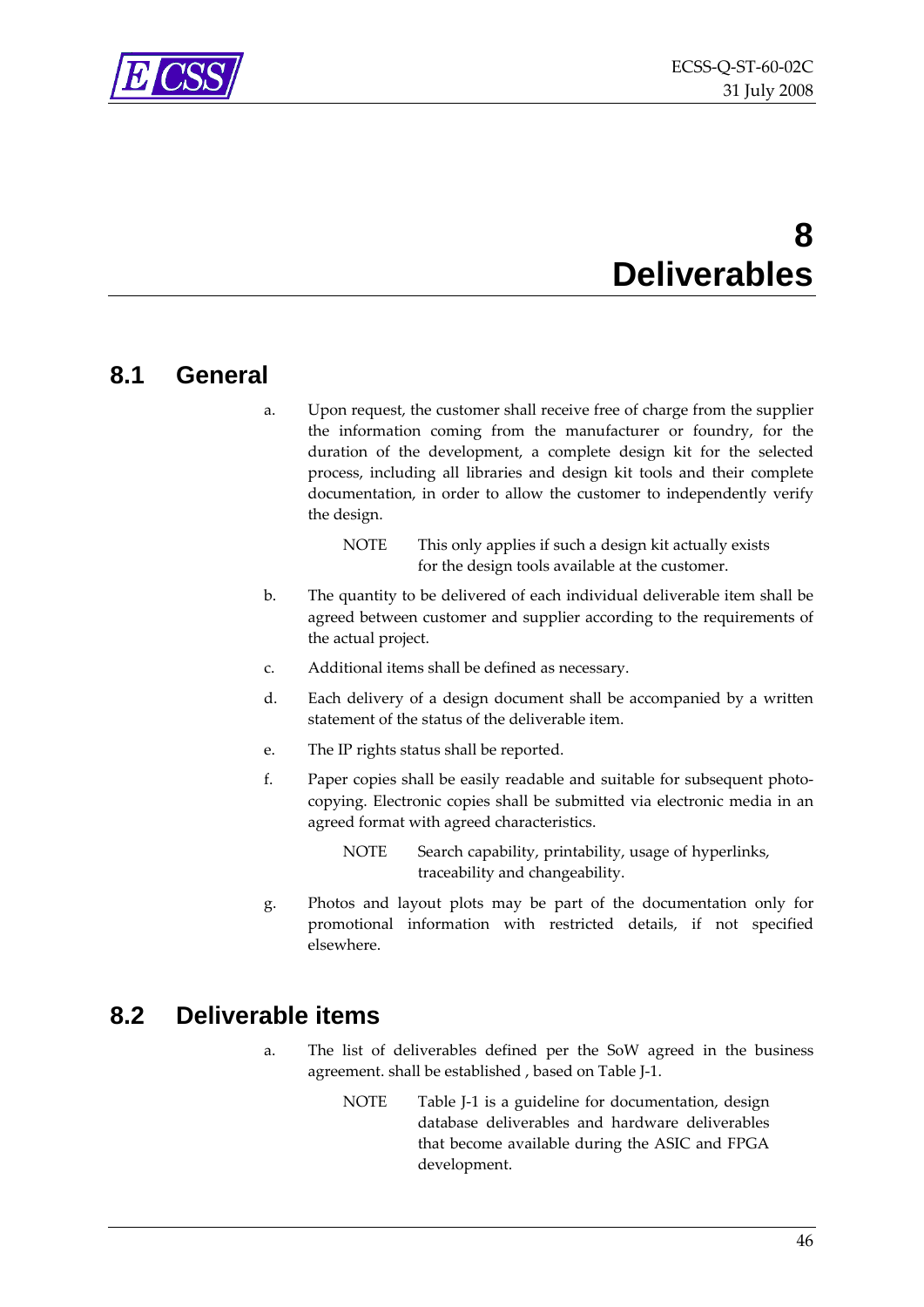<span id="page-46-0"></span>

## <span id="page-46-1"></span>**Annex A (normative) ASIC and FPGA control plan (ACP) – DRD**

### **A.1 DRD identification**

#### **A.1.1 Requirement identification and source document**

This DRD is called by the ECSS‐Q‐ST‐60‐02, requirement [4.2a.](#page-14-1)

### **A.1.2 Purpose and objective**

The purpose of the ACP is to initiate the ASIC and FPGA developments and to specify the organization, management tools, quality assurance system, strategy, approaches and procedures it adopts.

### **A.2 Expected response**

#### **A.2.1 Scope and content**

- a. The ACP shall include a description of the following items:
	- 1. Organizational structure and management approach including the definition of organizational interfaces between different design groups and identification of the supplier organization for the product assurance of the ASIC and FPGA development;
	- 2. Role, tasks and responsibilities of product assurance personnel in conformance with ECSS‐Q‐ST‐10 and ECSS‐Q‐ST‐20;
	- 3. Management tools to be used for planning (see clause [4.3](#page-15-5)) and quality assurance system (see clause [6\)](#page-36-2) of the ASIC and FPGA developments;
	- 4. Intended overall schedule;
	- 5. Overall strategy and general approach for the ASIC and FPGA developments;
	- 6. Risk mitigation procedures to be applied (see clause [6.3\)](#page-38-1);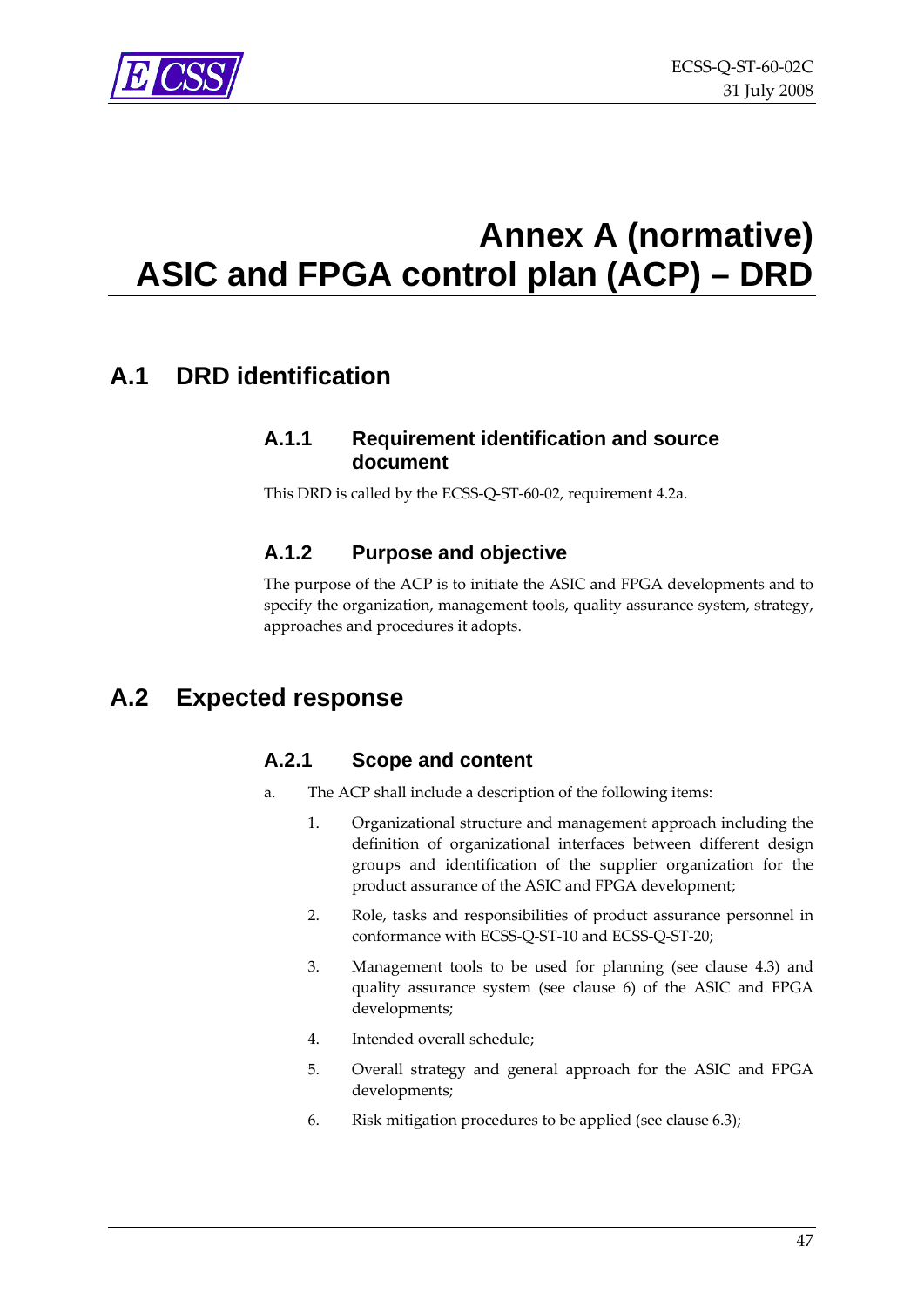

- 7. Requirements on, and system for the control of the foundry and other subcontractors or service providers involved according to the experience available for the respective supplier.
- b. Compliance matrix to the clauses of this standard taking into account applicable tailoring.
- c. Initiation of the definition phase for the ASIC and FPGA developments.

### **A.2.2 Special remarks**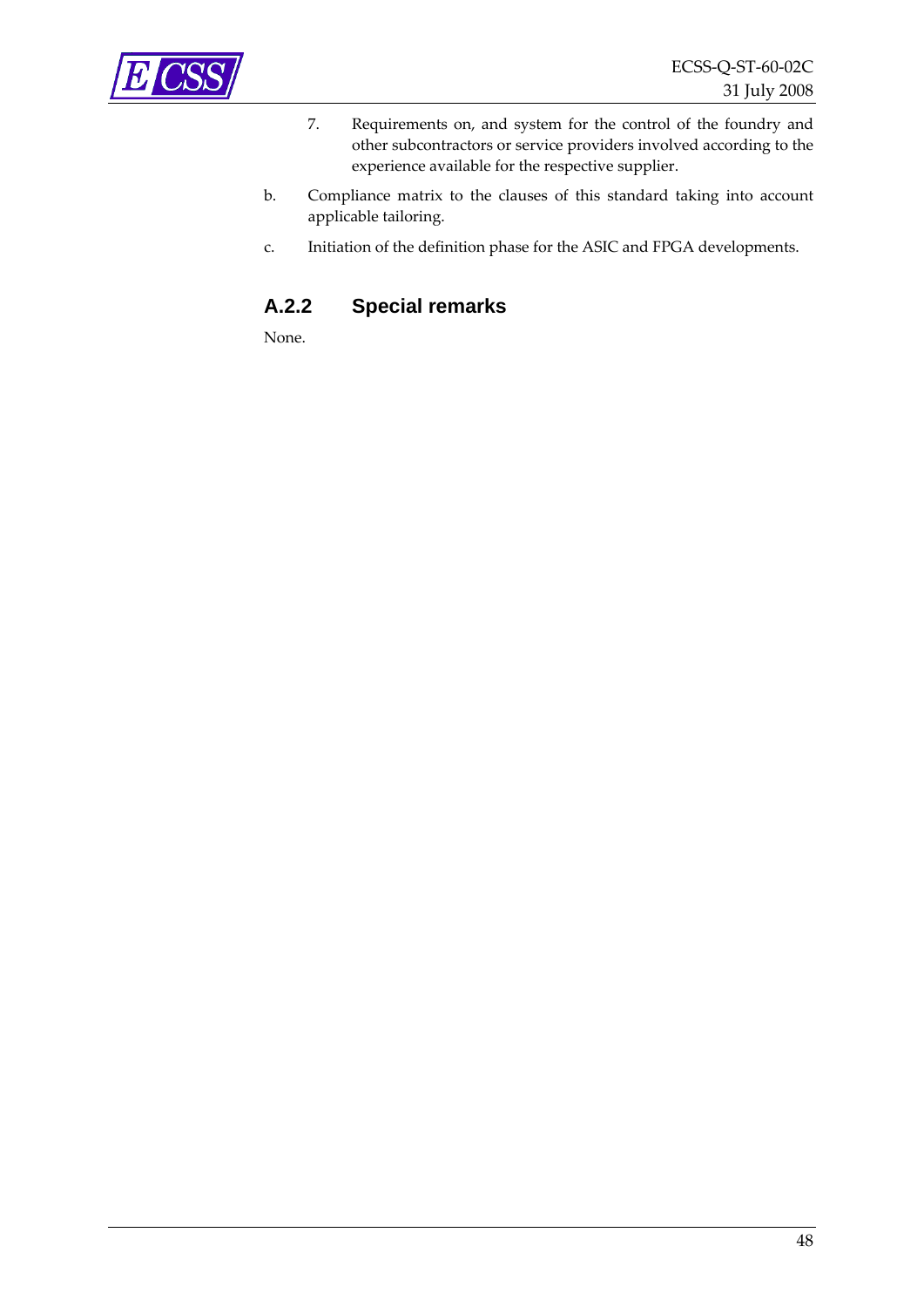<span id="page-48-0"></span>

## <span id="page-48-1"></span>**Annex B (normative) ASIC and FPGA development plan (ADP) – DRD**

### **B.1 DRD identification**

#### **B.1.1 Requirement identification and source document**

This DRD is called by the ECSS‐Q‐ST‐60‐02, requirement [4.3.1a](#page-15-6).

#### **B.1.2 Purpose and objective**

The purpose of the ADP is to implement the proposed development strategy by identifying all phases of the ASIC and FPGA development with the major activities therein, the project external interfaces and constraints, the design flow, resources (equipment, software and personnel), the allocation of responsibilities, outputs to be produced and, finally, a schedule with milestones, decision points, type and number of design reviews.

### **B.2 Expected response**

#### **B.2.1 Scope and content**

- a. The ADP shall include the following items:
	- 1. Name of the ASIC and FPGA and its basic function;
	- 2. References to the design documentation and other applicable and reference documents;
		- NOTE Internal and external standards, procedures or coding guidelines.
	- 3. Development team and assignment of major responsibilities;
	- 4. The baseline FPGA device or ASIC technology including baseline radiation hardening and testability approach;
	- 5. Companies involved (foundry, subcontractors, suppliers), indicating their assigned tasks, technical and administrative interfaces;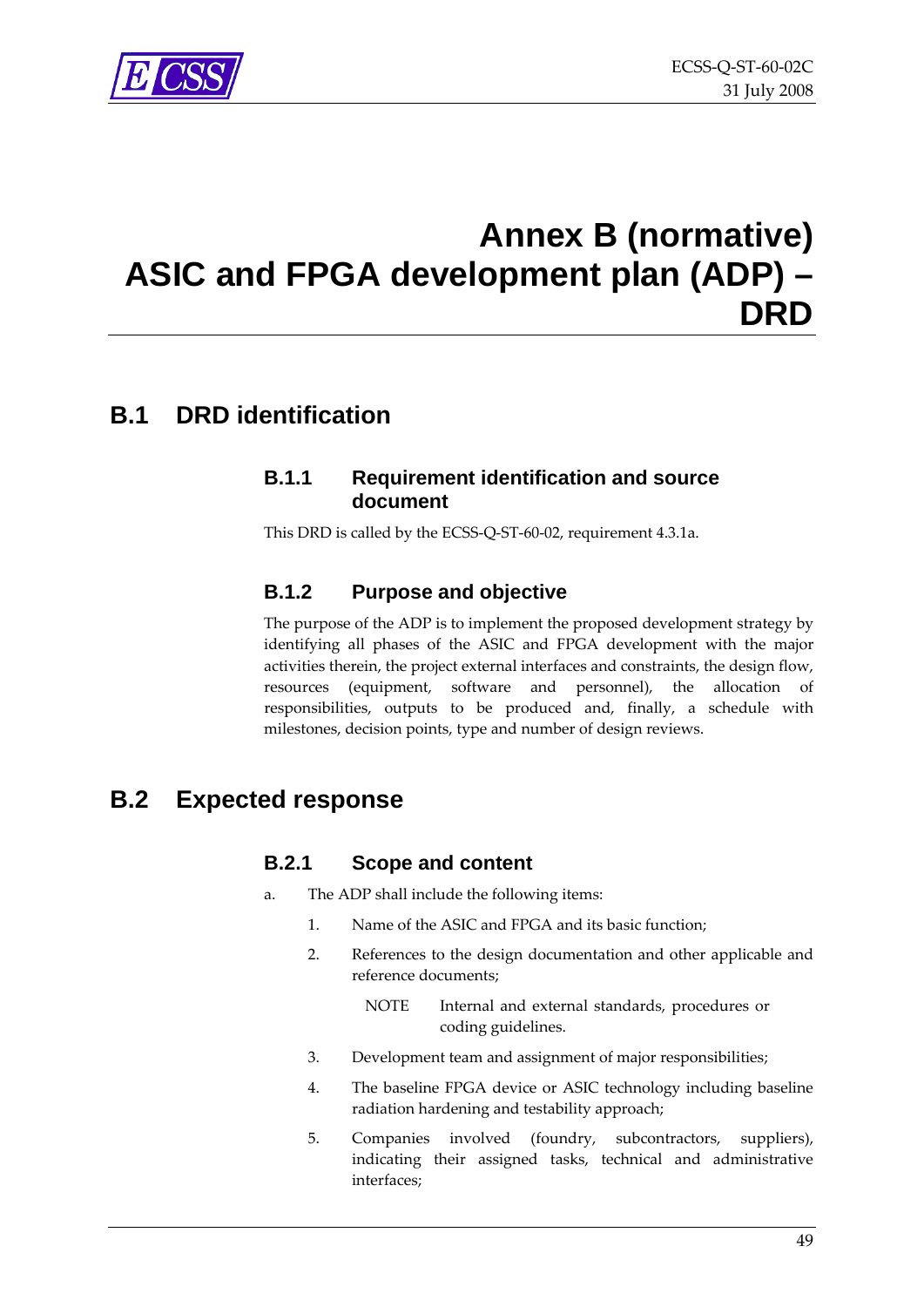

- 6. Versions and platforms of tools to be used, including the foundry or specific tools;
- 7. Statement for the availability of each design tool (at the site as well as the dedication to the particular development);
- 8. The design flow;
	- NOTE Design entry, synthesis, simulation and verification, layout generation and verification, production tests and validation.
- 9. Identification of a configuration management system in conformance with ECSS‐M‐ST‐40;
- 10. Identification of a verification and validation scheme in conformance with ECSS‐E‐ST‐10;
- 11. The subdivision of the ASIC and FPGA development into reasonably sized work packages in conformance with ECSS‐M‐ST‐10;
- 12. The schedule of the ASIC and FPGA development, with estimated effort and duration of each work package and the planned dates of milestones and review meetings;
- 13. Identification and full description, including formats, of all relevant outputs, deliverable or not, to be produced along the ASIC and FPGA development (documentation, simulation and test results, test boards, test samples, source or generated codes and programs) and measures intended to achieve best design quality (e.g. HDL coding conformity to an appropriate set of coding rules).

#### **B.2.2 Special remarks**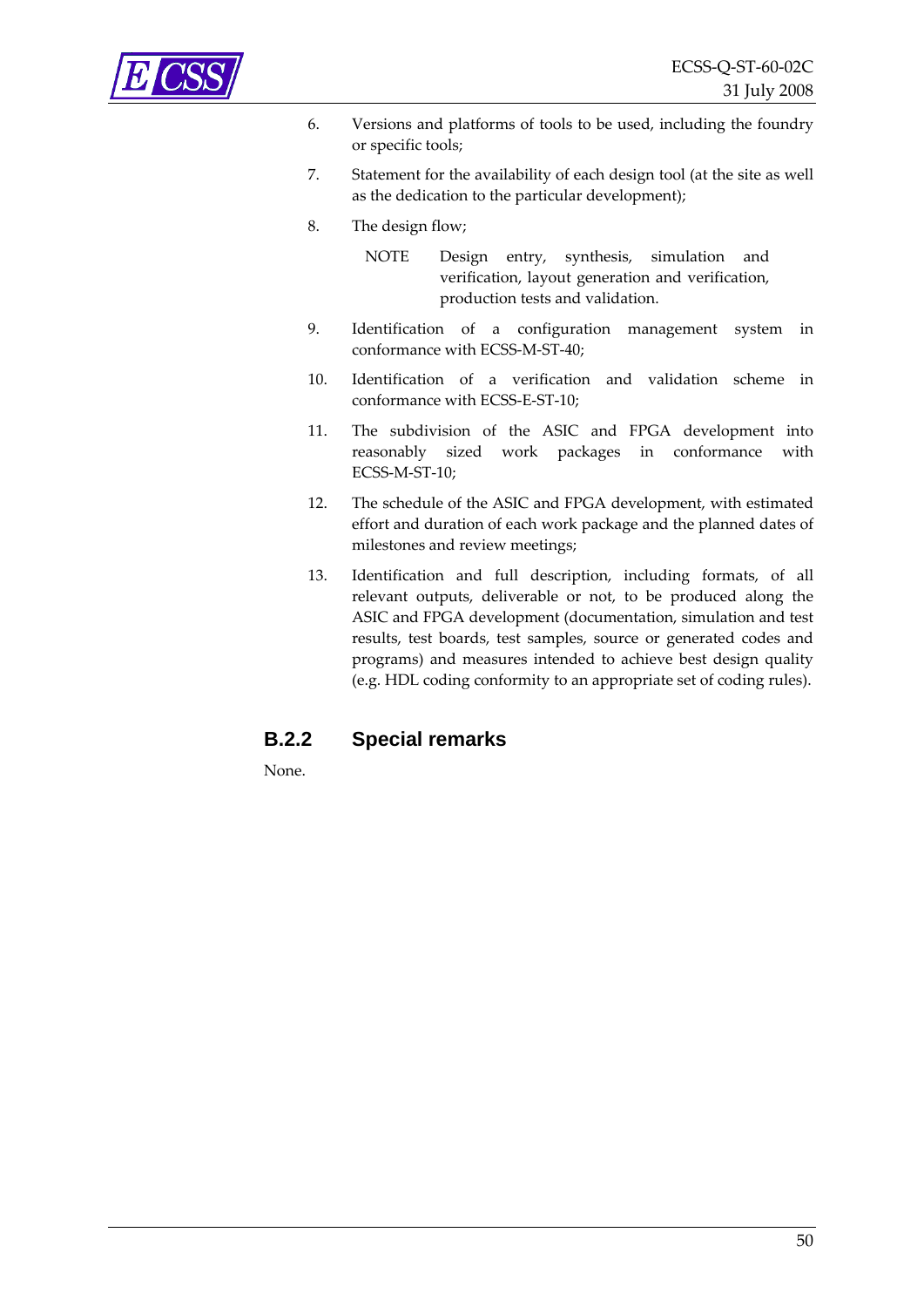## <span id="page-50-0"></span>**Annex C (normative) ASIC and FPGA requirements specification (ARS) – DRD**

### <span id="page-50-1"></span>**C.1 DRD identification**

#### **C.1.1 Requirement identification and source document**

This DRD is called by the ECSS‐Q‐ST‐60‐02, requirements [5.3.2b](#page-19-2) and [7.3.2a.2](#page-42-2).

### **C.1.2 Purpose and objective**

The purpose of the ASIC and FPGA requirement specifications (ARS) is to specify a complete set of traceable ASIC and FPGA requirements.

### **C.2 Expected response**

### **C.2.1 Scope and content**

- a. The ARS shall include the following items:
	- 1. Overall system partitioning, system configurations and operating modes;
	- 2. Interfaces of the ASIC and FPGA to the system and communication protocols to external devices, including memory mapping;
	- 3. Operating frequency range;
	- 4. Electrical constraints (e.g. voltage and current supply, drive capabilities and external load);
	- 5. Functional requirements;
	- 6. Applicable algorithms;
	- 7. Power-up and initialization state;
	- 8. Reset and power cycling requirements;
	- 9. Error handling;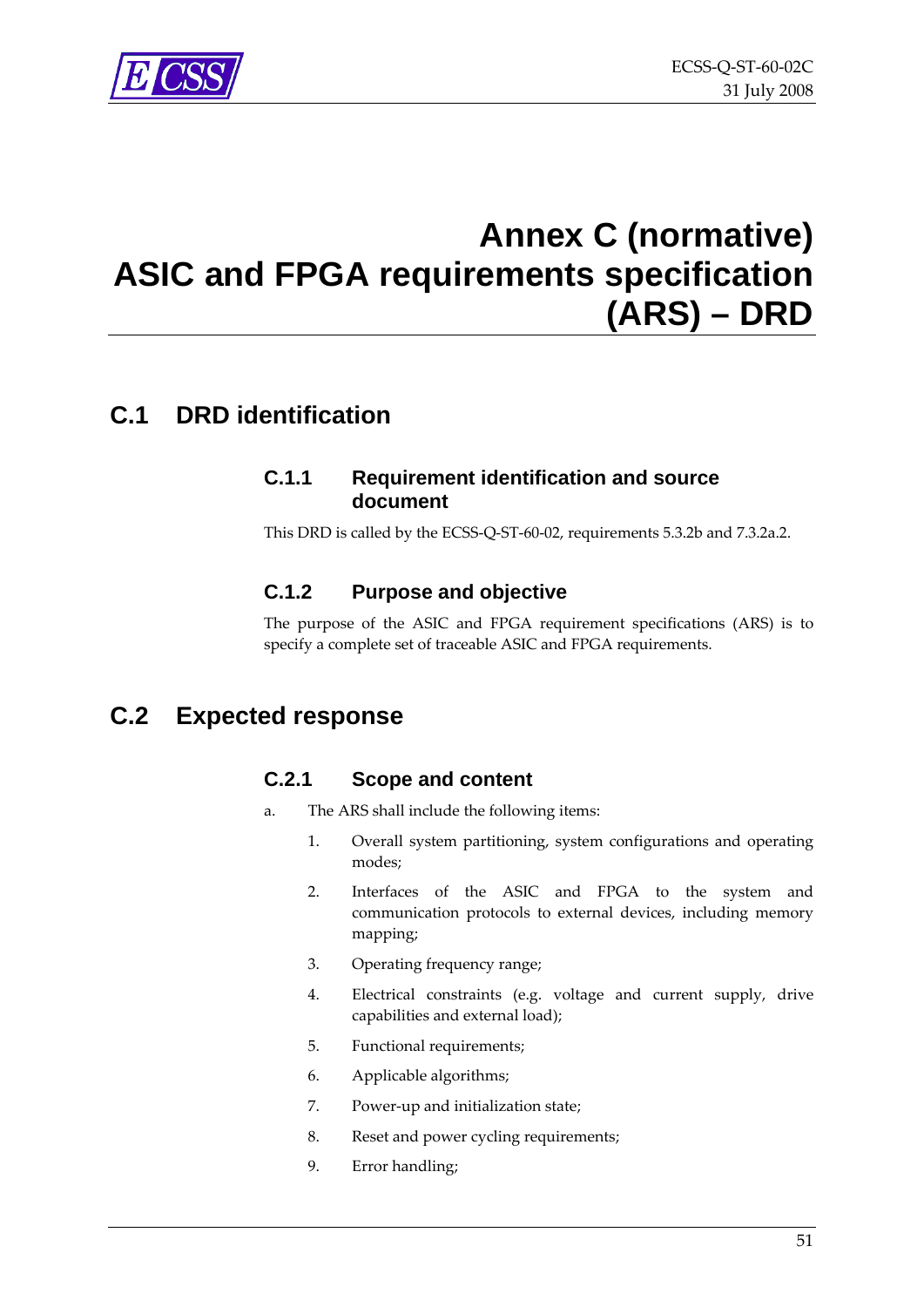

- 10. Test modes: system and device tests, on ground and in flight;
- 11. Fault coverage required at production test; NOTE This is only applicable for digital ASIC designs.
- 12. Timing of critical signals;
- 13. Radiation environment constraints;
- 14. Thermal environment constraints;
- 15. Power budget and dissipation;
- 16. Physical and mechanical constraints: pin assignment, size, encapsulation;
- 17. Reusability or additional functions for future applications;
- 18. Portability to different or newer technologies;
- 19. Intellectual property rights of the design to be developed;
- 20. Proprietary designs (IP cores) to be used as building blocks of the design to be developed, if already identified.

#### **C.2.2 Special remarks**

None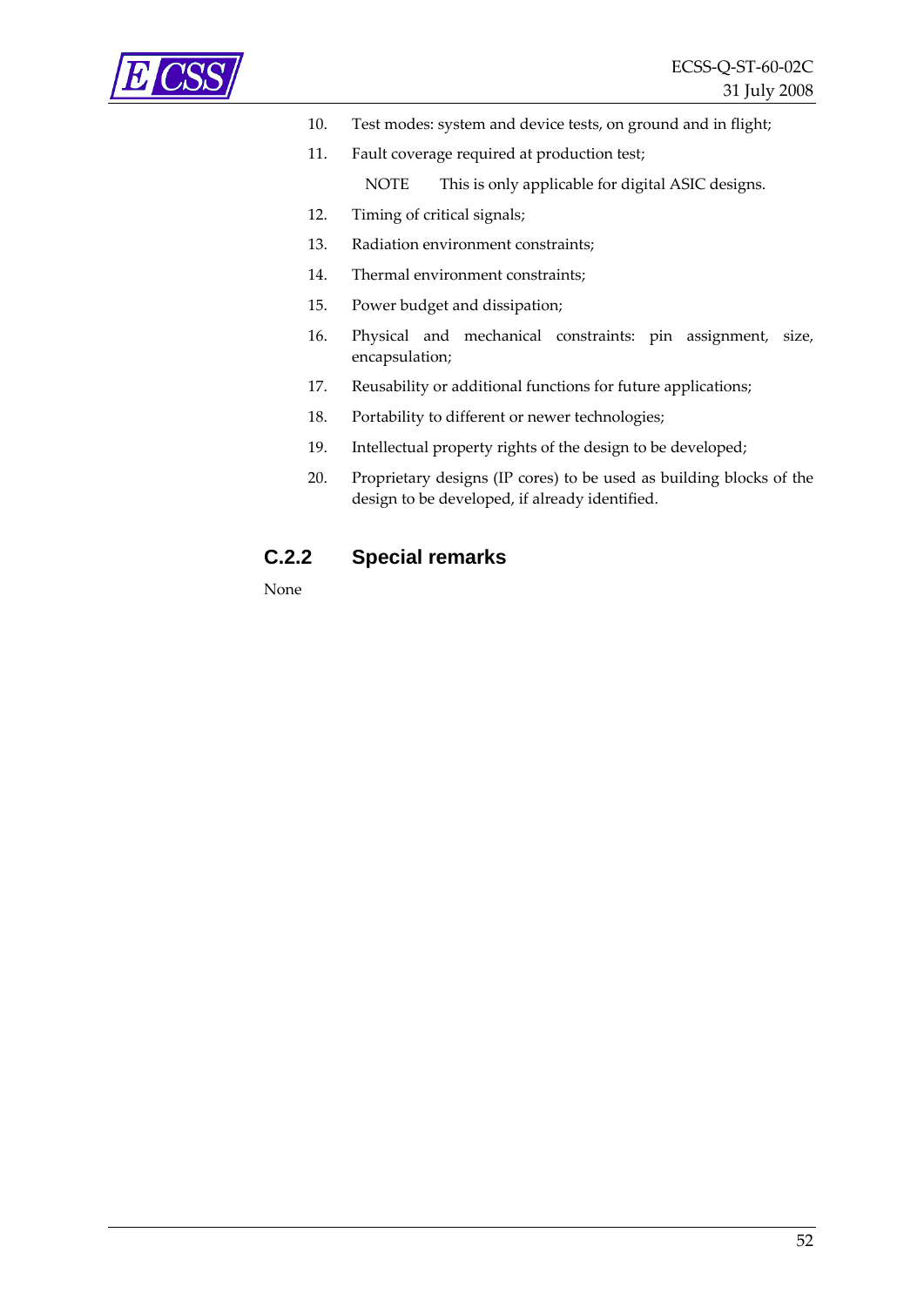<span id="page-52-0"></span>

## <span id="page-52-1"></span>**Annex D (normative) Feasibility and risk assessment report (FRA) - DRD**

### **D.1 DRD identification**

#### **D.1.1 Requirement identification and source document**

This DRD is called by the ECSS‐Q‐ST‐60‐02, requirement [5.3.3.2b](#page-20-4).

### **D.1.2 Purpose and objective**

The purpose of the FRA is to provide a judgement on the feasibility of the ASIC and FPGA development as defined by the ASIC and FPGA requirements specification, as well as an assessment of the risks involved.

### **D.2 Expected response**

### **D.2.1 Scope and content**

- a. The FRA shall include the following items:
	- 1. Assurance that the collected ASIC and FPGA requirements are complete, settled and unambiguous;
	- 2. Maturity of envisaged ASIC or FPGA manufacturers and possible technologies;
	- 3. Experience and familiarity of engineering resources with the design type, tools, technology and the potential foundries;
	- 4. Risk of underestimation of design and verification effort;
	- 5. Risk of underestimation of debug and repair efforts;
	- 6. Risk of overestimation of actual gate capacity and clocking frequency;
	- 7. Risk of undetermined I/O behaviour during power‐up.

### **D.2.2 Special remarks**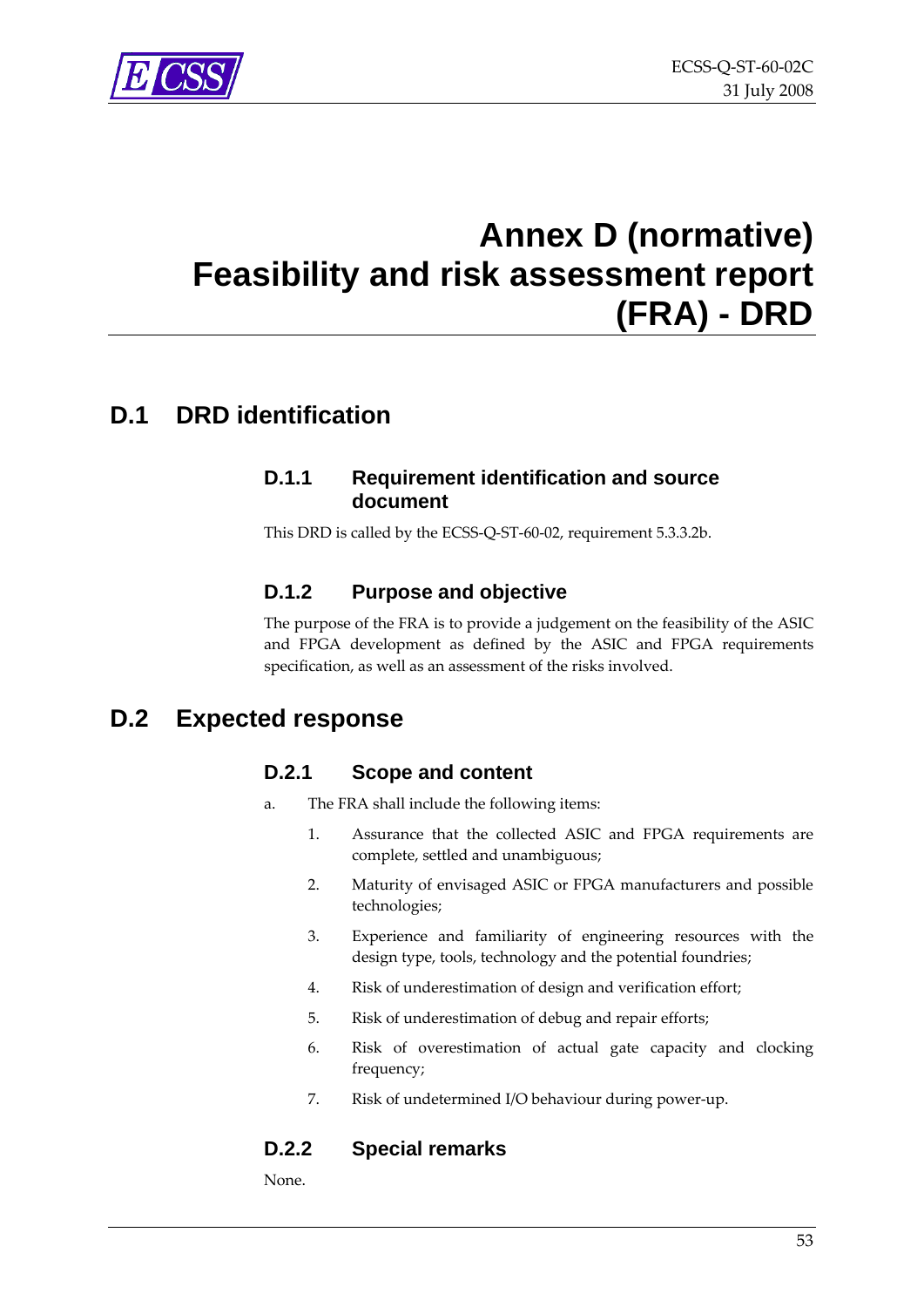<span id="page-53-0"></span>

## **Annex E (normative) Verification plan (VP) – DRD**

### <span id="page-53-1"></span>**E.1 DRD identification**

### **E.1.1 Requirement identification and source document**

This DRD is called by ECSS‐Q‐ST‐60‐02, requirements [4.3.2a](#page-15-3) and [5.4.3a](#page-23-3).

### **E.1.2 Purpose and objective**

The purpose of the verification plan is to define how the functionality and nonfunctional requirements stated in the definition phase documentation are demonstrated at all levels of modelling, starting from the behavioural level down to the gate level.

### **E.2 Expected response**

### **E.2.1 Scope and content**

- a. The VP shall include a description of the following items:
	- 1. In the case of complex digital ASIC developments, verification by FPGA prototyping or emulation;
	- 2. Requirements for code coverage in digital designs;
	- 3. Requirements for hardware‐software interaction, possibly by performing co-simulation;
	- 4. Application of coding rules.

### **E.2.2 Special remarks**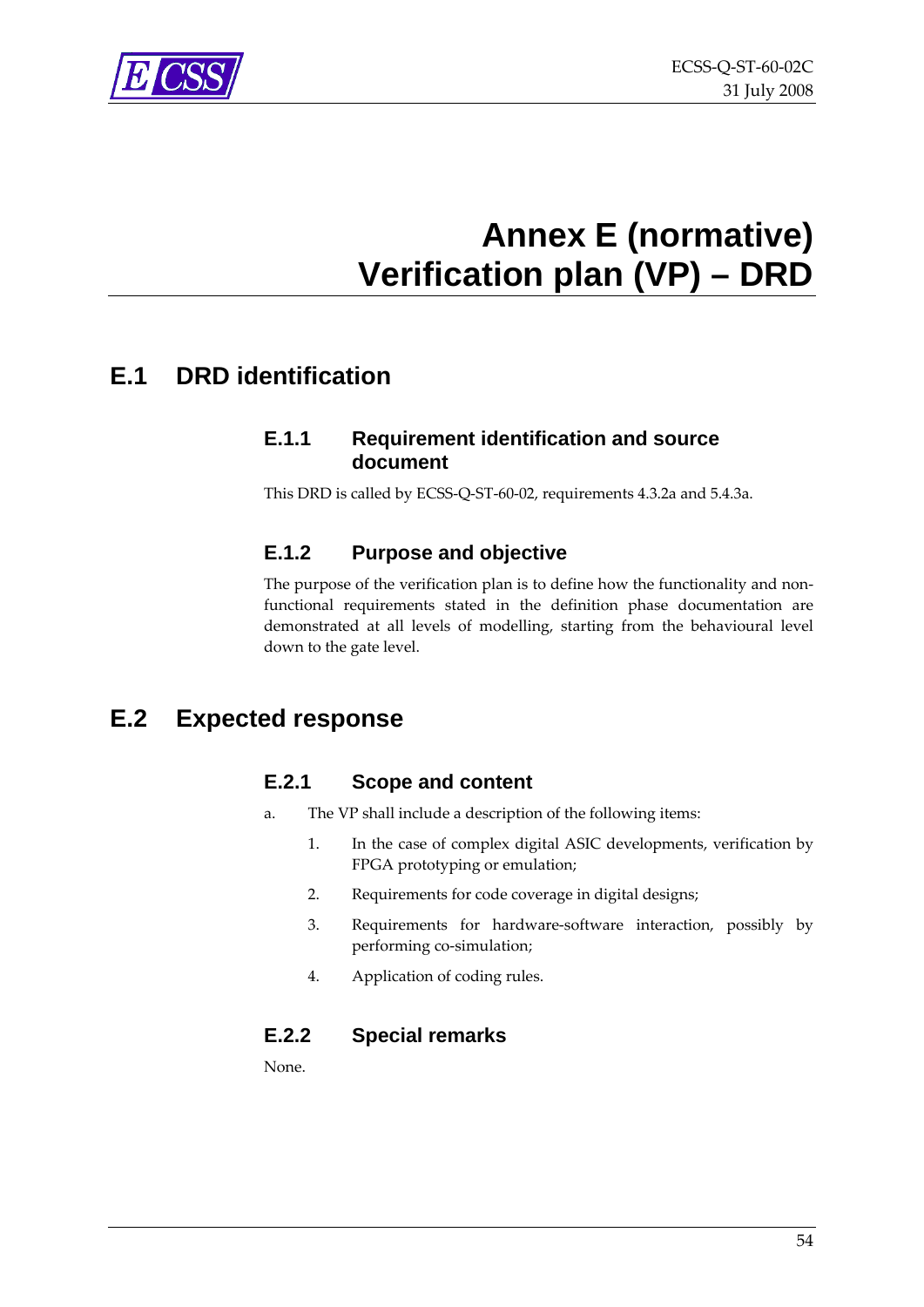<span id="page-54-0"></span>

## **Annex F (normative) Design validation plan (DVP) – DRD**

### <span id="page-54-1"></span>**F.1 DRD identification**

#### **F.1.1 Requirement identification and source document**

This DRD is called by the ECSS‐Q‐ST‐60‐02, requirements [4.3.3a](#page-15-4) and [5.6.4a](#page-31-2).

### **F.1.2 Purpose and objective**

The purpose of the design validation plan is to specify the measurements that are performed on the prototypes in order to verify that the new implemented devices contain the functionality and the characteristic they are designed for.

### **F.2 Expected response**

### **F.2.1 Scope and content**

- a. The DVP shall include the following items:
	- 1. description and requirements for the test set‐up or system breadboard;
	- 2. operating modes and test conditions of the prototypes under test;
	- 3. characteristics and functions to be validated and checked against the ASIC and FPGA requirements specification;
	- 4. if a radiation test is required by the customer, the corresponding radiation verification test plan.

### **F.2.2 Special remarks**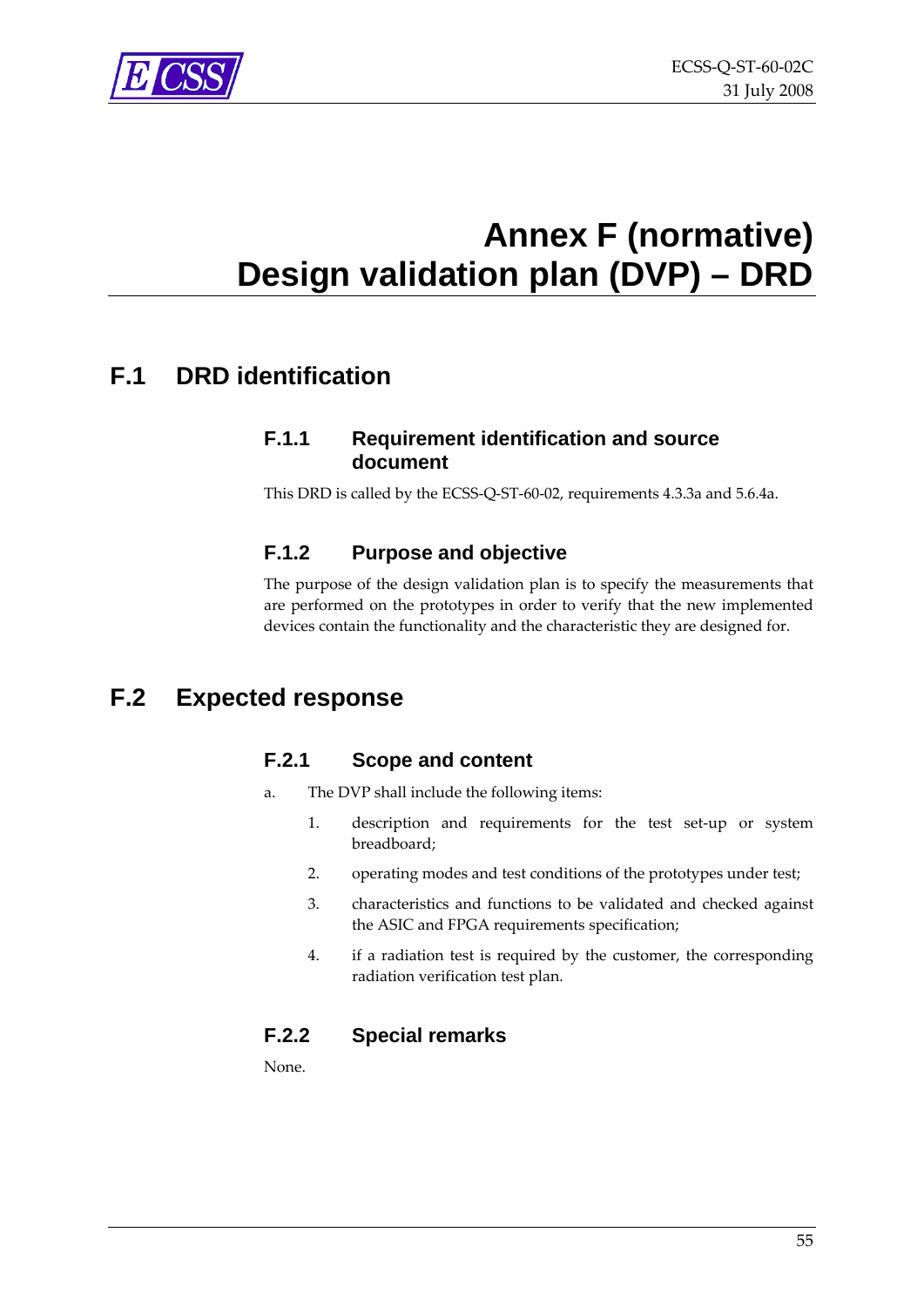<span id="page-55-0"></span>

## **Annex G (normative) Data sheet – DRD**

### <span id="page-55-1"></span>**G.1 DRD identification**

#### **G.1.1 Requirement identification and source document**

This DRD is called by ECSS‐Q‐ST‐60‐02, requirements [5.4.5a](#page-24-2) and [7.4.1a](#page-43-4)

### **G.1.2 Purpose and objective**

The purpose of the data sheet is to gather all technical data obtained from the architectural design until the final design validation and release. It is used as an input for application and procurement.

### **G.2 Expected response**

#### **G.2.1 Scope and content**

- a. Each page shall contain the device name and number and the date of issue.
	- NOTE The first page contain a summary of the device functionality, a block diagram and short list of features, such as operating frequency, technology and the foundry address.
- b. All characteristics and limitations introduced during the design shall be described, such as detailed interface descriptions, register definitions and memory maps.
- c. The data sheet shall include a system overview of the device and a description of how to use the device in a representative system environment, including an application block diagram.
- d. The full functionality and all operating modes shall be specified in detail.
- e. All signal interfaces shall be described in detail including for instance a description of all signals, test and power pins, specifying e.g. the usage of the signals and the signal polarity.
- f. The signal descriptions shall be grouped according to their function.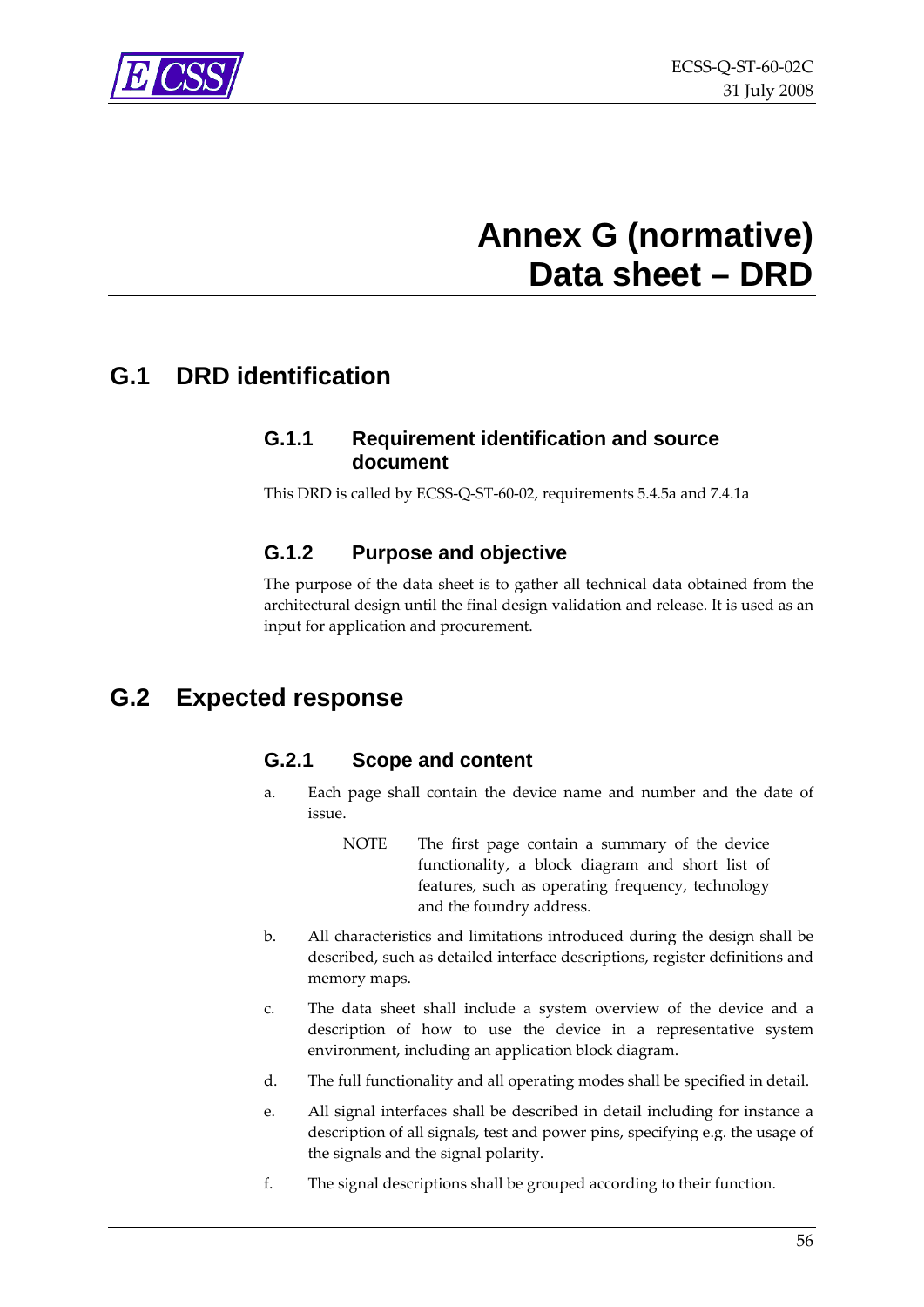

- g. All electrical and mechanical data shall be specified, together with their relevant applicable conditions (e.g. temperature and capacitive load), including:
	- 1. Absolute maximum ratings, including storage temperature, operating temperature, supply voltage, maximum input current for any pin, total dose, single event upset, latch‐up, electrostatic discharge and reliability figures;
	- 2. DC parameters, including voltage levels, leakage currents, pin capacitances and output currents;
	- 3. Static and dynamic (per MHz) power dissipation, allowing the power consumption at lower operating frequencies to be calculated, if representative;
	- 4. AC parameters, including e.g. set-up and hold times, cycle periods, output delays and tri‐state delays, together with waveform diagrams;
	- 5. Evidences that timing parameters relate to the relevant reference signal edges;
	- 6. Package description, including pin assignment, package figure with pin numbers and preferably signal names, and a mechanical drawing for the package dimensions including information on the thermal characteristic of the package such as wall thickness, thermal coefficient of material or package.
- h. A preliminary data sheet shall contain all parts of a final data sheet, with the same level of detail.
- i. When data does not exist, estimates shall be used and clearly indicated to be estimates.

#### **G.2.2 Special remarks**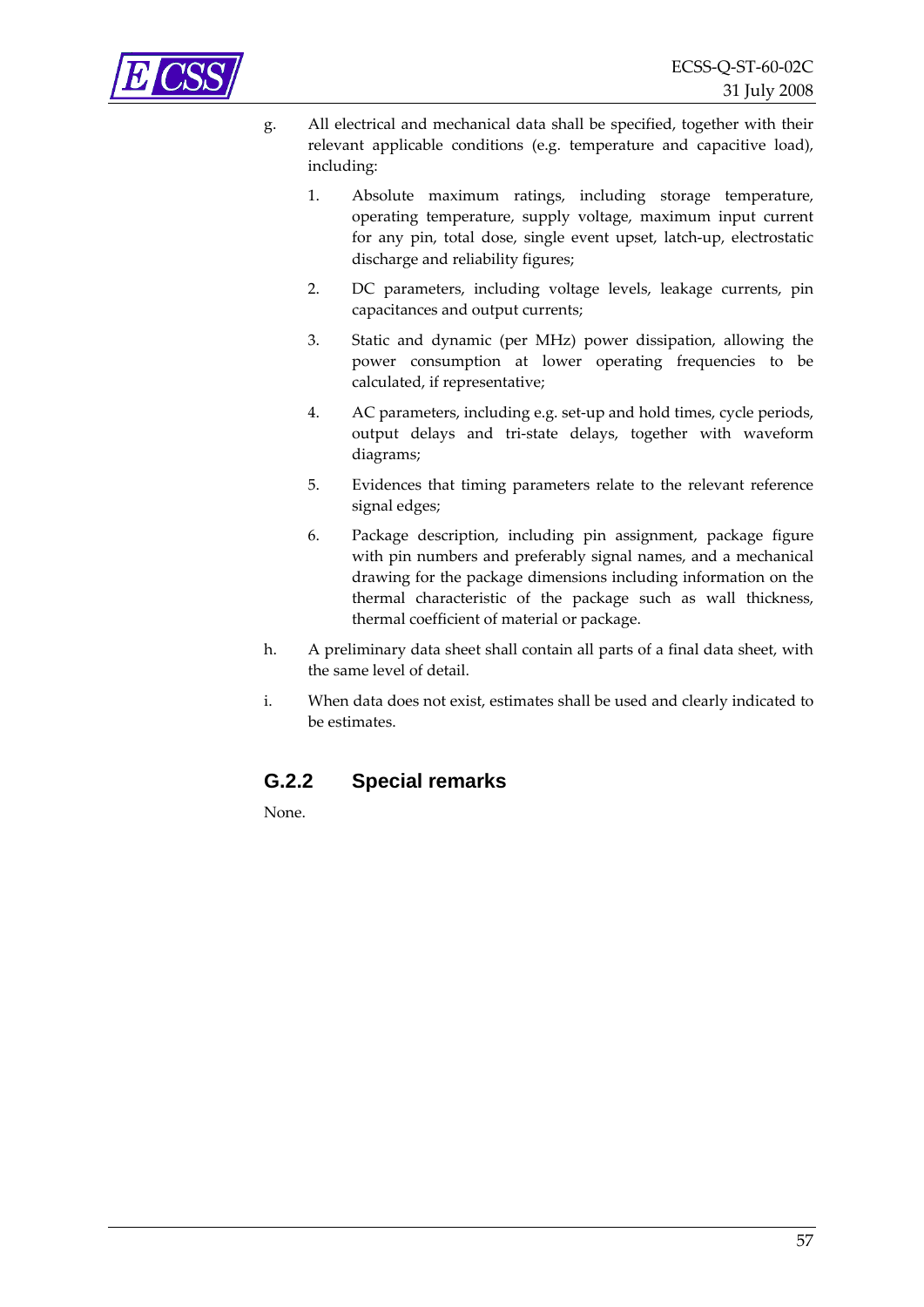## **Annex H (normative) Detail specification (DS) – DRD**

### <span id="page-57-1"></span><span id="page-57-0"></span>**H.1 DRD identification**

### **H.1.1 Requirement identification and source document**

This DRD is called by ECSS‐Q‐ST‐60‐02, requirements [5.6.6a](#page-31-3) and [7.4.3c](#page-44-2).

### **H.1.2 Purpose and objective**

The purpose of the detail specification is to collect all the engineering information from the layout activity (at the end of which a draft detail specification is established) to the design validation and release activity (at the end of which the final detail specification is produced). It is used as an input for application and procurement.

### **H.2 Expected response**

### **H.2.1 Scope and content**

- a. The final detail specification shall include the following items:
	- 1. relevant electrical and mechanical parameters;
	- 2. screening, burn-in, and acceptance requirements;
	- 3. deviations from the generic specification;
	- 4. documentation and data requirements;
	- 5. delta limits, when applicable;
	- 6. criteria for percent defective allowable;
	- 7. lot acceptance tests or quality conformance inspections;
	- 8. marking;
	- 9. storage requirements;
	- 10. requirements for lot homogeneity;
	- 11. serialization, when applicable;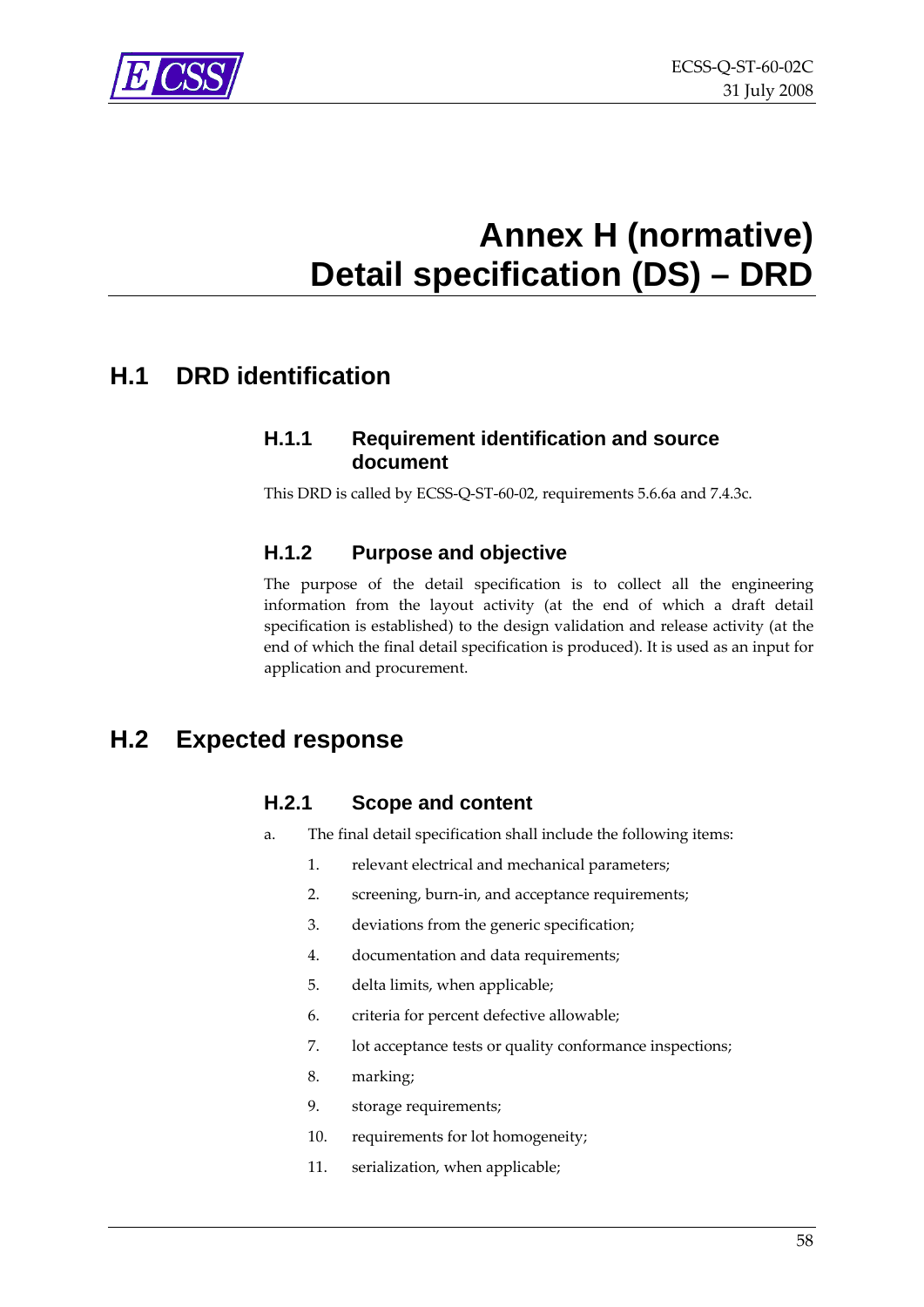

- 12. protective packaging and handling requirements;
- 13. radiation verification testing requirements, when applicable.

### **H.2.2 Special remarks**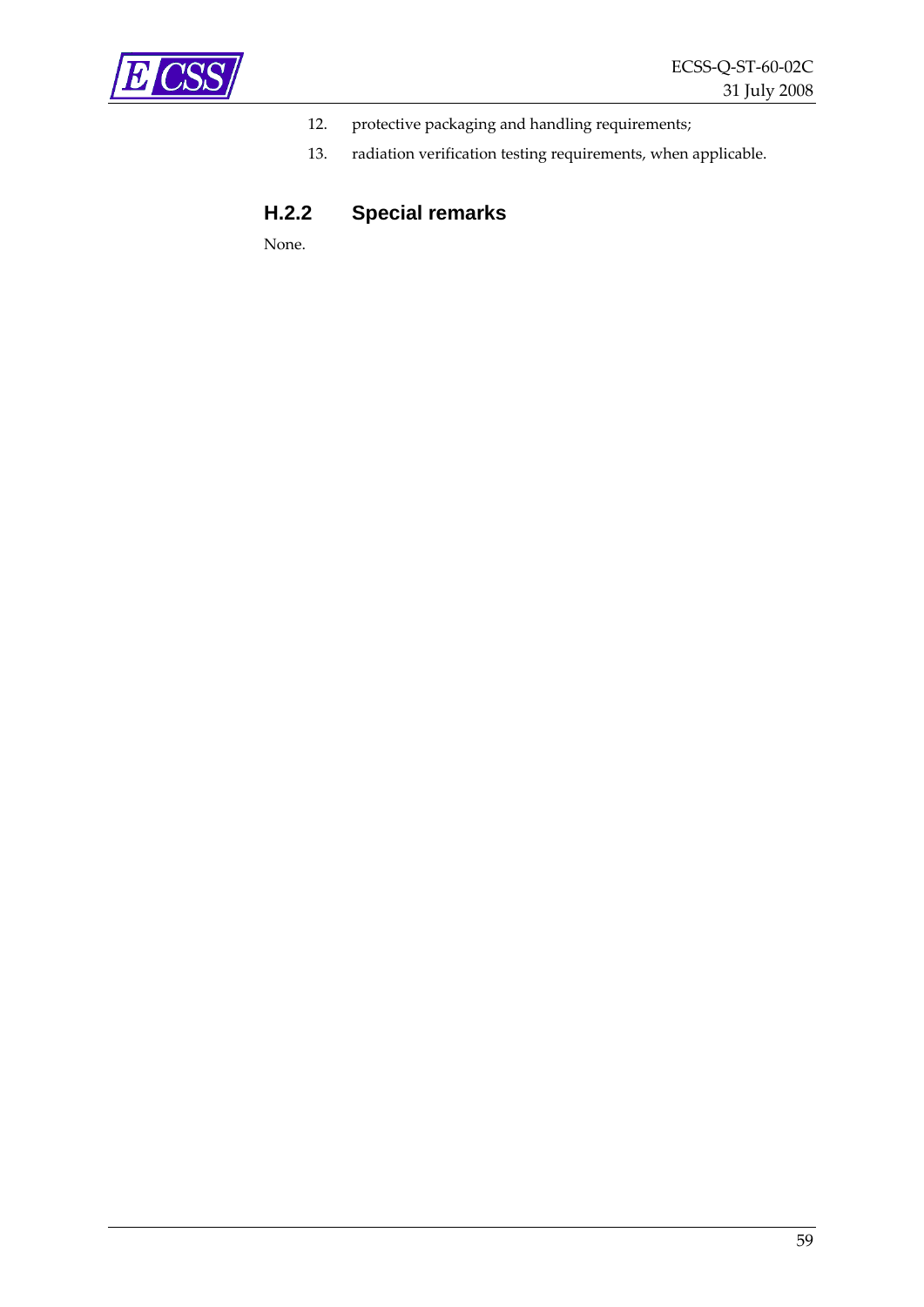<span id="page-59-0"></span>

## **Annex I (normative) Experience summary report – DRD**

### <span id="page-59-1"></span>**I.1 DRD identification**

#### **I.1.1 Requirement identification and source document**

This DRD is called by ECSS‐Q‐ST‐60‐02, requirement [4.4a](#page-15-2) and [5.8.4a](#page-34-4).

#### **I.1.2 Purpose and objective**

The purpose of the experience summary report is to collect and to evaluate any relevant information resulting from the experience gained during the execution of the ASIC and FPGA procurement programme.

### **I.2 Expected response**

### **I.2.1 Scope and content**

- a. The experience summary report shall include the following items:
	- 1. A summary of the main design objectives and constraints;
	- 2. An assessment of the actual development programme with respect to the original ADP;
	- 3. Controls, schedule, design iterations and communications;
	- 4. An assessment of EDA tool suitability and performance;
	- 5. An assessment of the manufacturer support;
	- 6. A presentation of non‐conformances and problem areas;
	- 7. In the case of usage of existing IP cores, experiences gained in terms of product quality and suitability;
	- 8. synthesis results, modelling, test stimuli, documentation, application support and problems encountered;
	- 9. Recommendations and lessons learned.

### **I.2.2 Special remarks**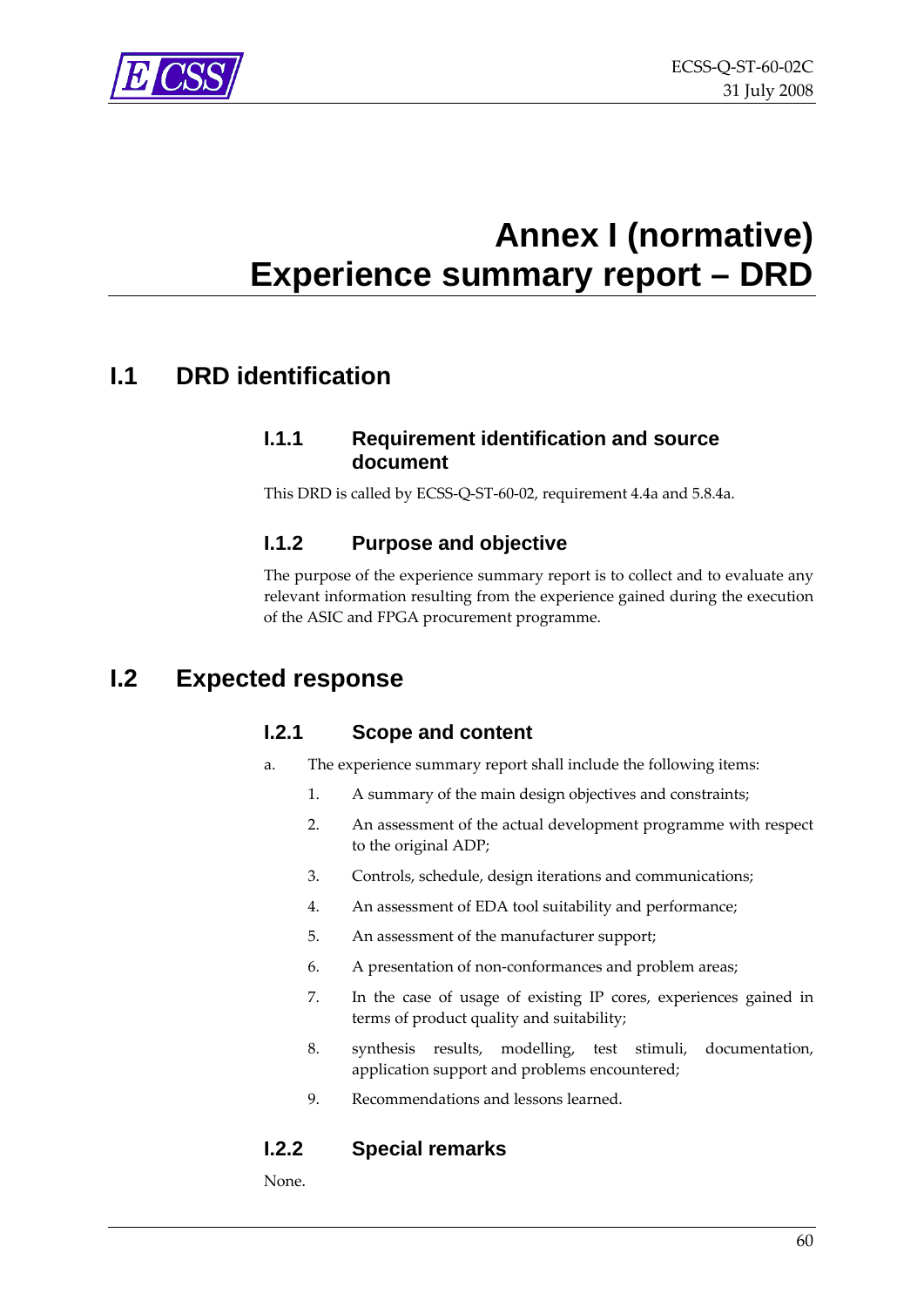## <span id="page-60-0"></span>**Annex J (informative) Document requirements list and configuration items to be delivered**

<span id="page-60-1"></span>

| Development<br>phase                | Documentation                                                                                                                                                                   | <b>DRD</b>                                      | Software                                                                                                                 | Hardware                                                                        |
|-------------------------------------|---------------------------------------------------------------------------------------------------------------------------------------------------------------------------------|-------------------------------------------------|--------------------------------------------------------------------------------------------------------------------------|---------------------------------------------------------------------------------|
|                                     | A/F control plan (ACP)                                                                                                                                                          | Annex A                                         |                                                                                                                          |                                                                                 |
| Definition<br>phase                 | A/F requirements specification (ARS)<br>Feasibility and risk analysis (FRA)<br>A/F development plan (ADP)<br>MoM of SRR                                                         | Annex C<br>Annex D<br>Annex B<br>$\overline{a}$ |                                                                                                                          |                                                                                 |
| Architectural<br>design             | Architecture definition report<br>Verification plan<br>Architecture verification and<br>optimization report<br>Preliminary data sheet<br>MoM of PDR                             | Annex E<br>Annex G                              | Design database<br>containing:<br>Simulation models<br>Verification results                                              |                                                                                 |
| Detailed design                     | Design entry report<br>Netlist generation report<br>Netlist verification report<br>Updated data sheet<br>MoM of DDR                                                             | Annex G                                         | Updated design<br>database containing:<br>Pre-layout netlist<br>Constraints for layout<br>Test vectors for<br>production |                                                                                 |
| Layout                              | Layout generation report<br>Layout verification report<br>Design validation plan (DVP)<br>Updated data sheet<br>Draft detail specification<br>MoM of CDR                        | Annex F<br>Annex G<br>Annex H                   | Updated design<br>database containing:<br>Post-layout netlist<br>Corresponding<br>parasitic information                  |                                                                                 |
| Prototype<br>implementation         | Production test results and reports<br>Burn-in or any other production test<br>results, specification, pattern                                                                  | Ĭ.<br>÷,                                        |                                                                                                                          | Agreed number of<br>tested devices<br>(ASICs or FPGAs)                          |
| Design<br>validation<br>and release | Validation report<br>Radiation test report<br>Release report<br>Final data sheet<br>Final detail specification<br>Application note<br>Experience summary report<br>MoM of QR/AR | $\overline{a}$<br>Annex G<br>Annex H<br>Annex I |                                                                                                                          | Validation<br>breadboard<br>Burn-in or screening<br>test boards for FM<br>parts |

#### **Table J‐1: Deliverables of the ASIC and FPGA development**